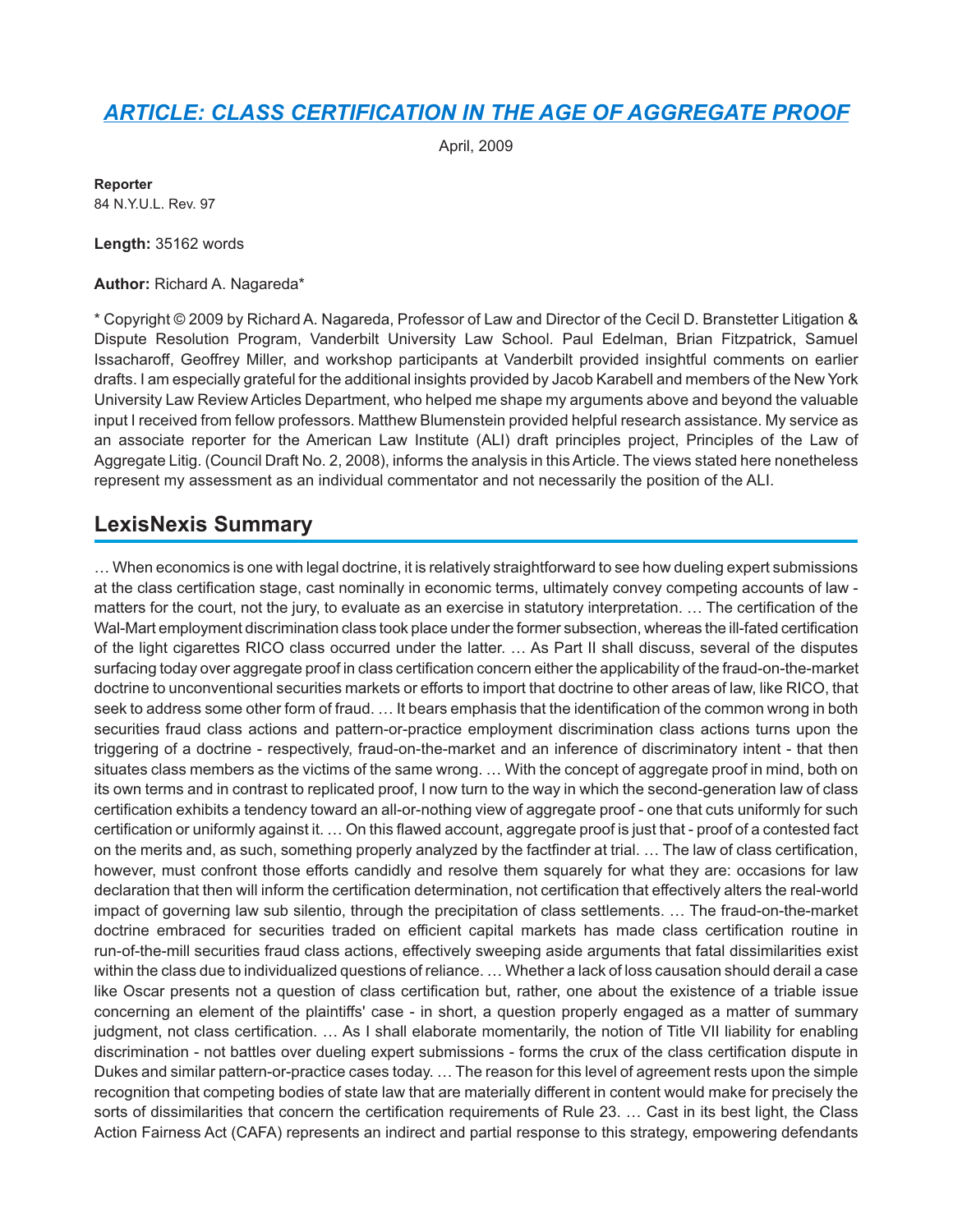to remove proposed nationwide class actions involving state-law claims to the federal court system, where variance in the exercise of discretion on the certification question was thought to be less, at least in relative terms.

## **Highlight**

Few pretrial motions in our civil justice system elicit as much controversy as those for the certification of class actions. This Article offers the first account of the challenges courts face today in light of an important series of federal appellate decisions that direct the district courts to resolve competing expert submissions on the class certification question during the pretrial stage, even when the dispute overlaps with the merits of the litigation.

Across broad swaths of class action litigation today, plaintiffs rely on aggregate proof - evidence, typically of an economic or statistical nature, that presupposes the cohesiveness of the aggregate unit for litigation and, from that perspective, seeks to reveal quantitatively a common wrong attributable to the defendant. Debates over the proper role of aggregate proof arise in what otherwise might seem disparate disputes over class certification across securities, antitrust, Racketeer Influenced and Corrupt Organizations Act (RICO), and employment discrimination litigation. Too often, however, courts have taken at face value the evidentiary form that aggregate proof assumes in motions for class certification.

This Article urges a new conceptualization of the challenges in class certification facing courts today. The real question about aggregate proof in class certification is not one that speaks to the relationship between the court and the factfinder in the (usually hypothetical) event of a class-wide trial. Rather, the institutional relationship that really matters is the one between the court and the legislature as expositors of governing law. Properly understood, aggregate proof frequently offers not so much a contested view of the facts but, more fundamentally, a contested account of governing law - one eminently suited for judicial resolution and appellate correction de novo, without concern about possible intrusion into the role of the factfinder.

This Article exposes how renewed attention to the judicial duty to "say what the law is" can lend coherence to the law of class certification, offering the first extended assessment of such controversial recent litigation as the civil RICO class action against the tobacco industry in connection with its marketing of light cigarettes and the employment discrimination class action - the largest certified class in history - against Wal-Mart concerning the pay and promotion of its hourly female employees. The Article concludes by relating the analysis of class certification to larger changes in the civil justice system that seek in various ways to address the reality of settlement, rather than trial, as the endgame of litigation.

### **Text**

**[\*98]**

#### Introduction

Since the emergence of the modern class action in the 1966 amendments to the Federal Rules of Civil Procedure, controversy has attended the certification of litigation to proceed on a class-wide basis. The addition to the Rules, in 1998, of express authorization for appeals of class certification determinations short of final judgments stands as recognition that certification is no mere preliminary, procedural [\*99] ruling. <sup>1</sup> The paradigmatic application of the modern class action - "the policy at [its] very core," <sup>2</sup> in the words of the Supreme Court - is to make civil claims marketable that otherwise would not be brought on an individual basis. For plaintiffs in such circumstances, class certification effectively determines whether the aggregate unit will be something considerably more valuable than

<sup>1</sup> *Fed. R. Civ. P. 23(f)*; see also infra note 25 (discussing impact of Rule 23(f)).

<sup>&</sup>lt;sup>2</sup> [Amchem Prods., Inc. v. Windsor, 521 U.S. 591, 617 \(1997\)](http://advance.lexis.com/api/document?collection=cases&id=urn:contentItem:3RV9-HGW0-003B-R17N-00000-00&context=1000516) (quoting [Mace v. Van Ru Credit Corp., 109 F.3d 338, 344 \(7th](http://advance.lexis.com/api/document?collection=cases&id=urn:contentItem:3S4X-HYP0-00B1-D4S0-00000-00&context=1000516) [Cir. 1997\)\).](http://advance.lexis.com/api/document?collection=cases&id=urn:contentItem:3S4X-HYP0-00B1-D4S0-00000-00&context=1000516)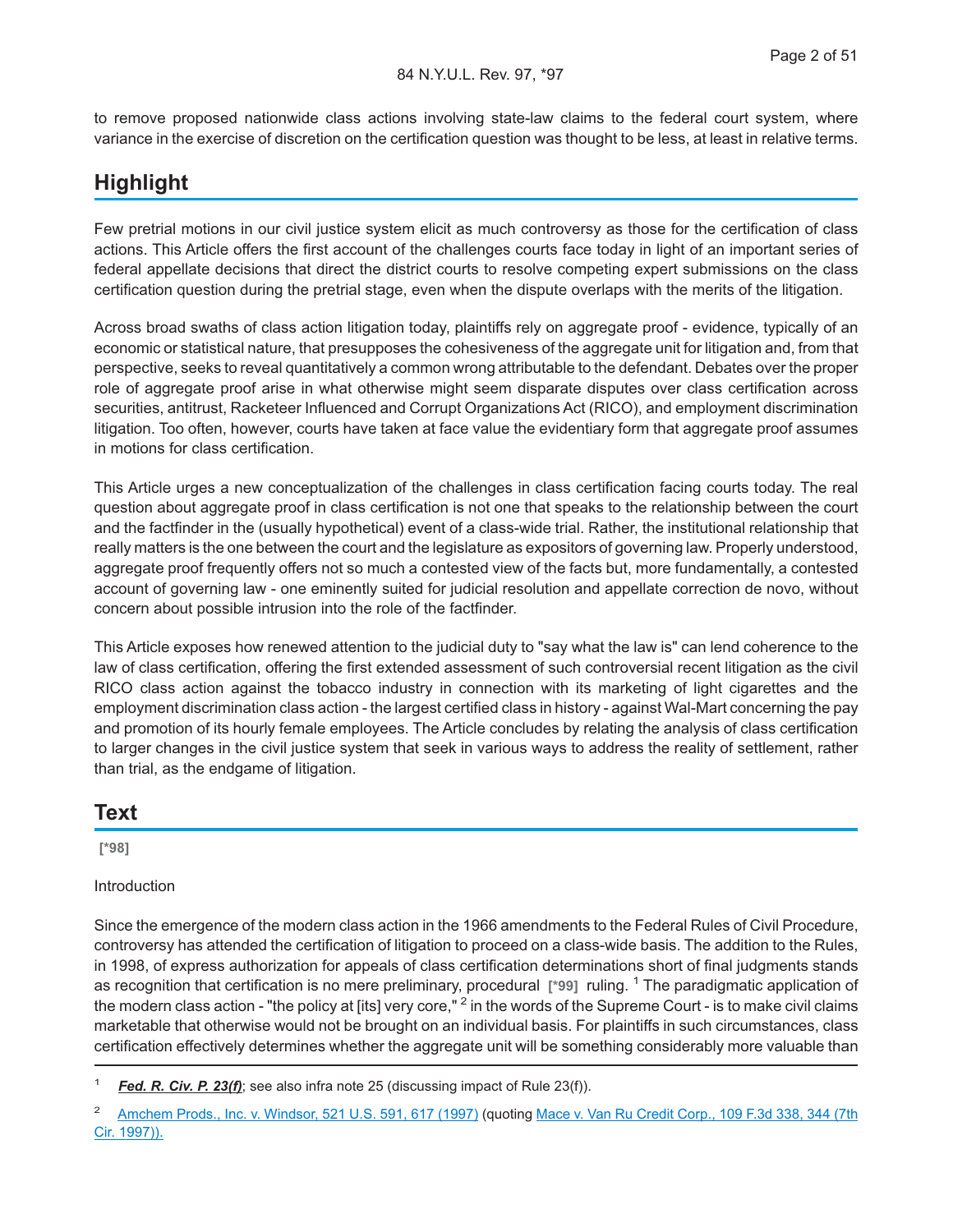the individual claims that form the constituent parts of the class.<sup>3</sup>

For the defendant, the class certification determination can be equally momentous. With vanishingly rare exception, class certification sets the litigation on a path toward resolution by way of settlement, not full-fledged testing of the plaintiffs' case by trial. In terms of their real-world impact, class settlements can be quite significant, potentially involving dollar sums in the hundreds of millions or requiring substantial restructuring of the defendant's operations. <sup>4</sup>

With so much riding on the class certification determination, one would think that procedural law would have arrived quickly at a clear and broadly shared understanding of the nature of that determination and the permissible parameters for inquiry by the court. That, however, has not been so. For decades after the adoption of the modern Rule 23, procedural law found itself occupied with what one might describe as a "first generation" of questions concerning class certification. These first-generation questions centered on the meaning of the Supreme Court's cryptic 1974 statement in Eisen v. Carlisle & Jacquelin that "nothing" in Rule 23 "gives a court any authority to conduct a preliminary inquiry into the merits of a suit in order to determine whether it may be maintained as a class action." <sup>5</sup>

In a series of decisions in recent years, <sup>6</sup> the federal appellate courts largely resolved the first-generation questions about what had **[\*100]** come to be known as the Eisen rule. True enough, Rule 23 does not require proponents of class certification to satisfy a preliminary injunction-like standard cast in terms of the likelihood of success on the merits. <sup>7</sup> Still, the court may not accept a bare assertion in the class complaint as to the appropriateness of class treatment - unlike, say, the posture that a court must assume when ruling on a motion to dismiss on the pleadings.  $^8$  Class certification is not a matter of mere pleading  $^9$  but, rather, of affirmative proof that the requirements stated in Rule 23 have been satisfied. The court must make a "definitive assessment" that these requirements have been met, even if that assessment entails the resolution of conflicting proof and happens to overlap with an issue - even

<sup>3</sup> See David L. Shapiro, Class Actions: The Class as Party and Client, [73 Notre Dame L. Rev. 913, 919 \(1998\)](http://advance.lexis.com/api/document?collection=analytical-materials&id=urn:contentItem:3T9H-JN20-00CT-S003-00000-00&context=1000516) (urging conception of class as distinct "entity").

<sup>4</sup> See, e.g., [In re Lucent Techs., Inc., Sec. Litig., 327 F. Supp. 2d 426, 441 \(D.N.J. 2004\)](http://advance.lexis.com/api/document?collection=cases&id=urn:contentItem:4CYD-VK60-0038-Y1PC-00000-00&context=1000516) (presenting table of illustrative class settlements involving recoveries of more than \$ 100 million); William S. Lerach, Keynote Address at the Council of Institutional Investors Spring Meeting: Achieving Corporate Governance Enhancements Through Litigation (Mar. 27, 2001), in [24 T.](http://advance.lexis.com/api/document?collection=analytical-materials&id=urn:contentItem:4697-F1V0-00CV-V013-00000-00&context=1000516) [Jefferson L. Rev. 1, 8-9 \(2001\)](http://advance.lexis.com/api/document?collection=analytical-materials&id=urn:contentItem:4697-F1V0-00CV-V013-00000-00&context=1000516) (highlighting class settlements that have achieved changes in corporate governance).

5 [417 U.S. 156, 177 \(1974\).](http://advance.lexis.com/api/document?collection=cases&id=urn:contentItem:3RJ6-FCY0-003B-S001-00000-00&context=1000516)

6 The leading decision is [In re Initial Public Offerings Securities Litigation, 471 F.3d 24 \(2d Cir. 2006\)](http://advance.lexis.com/api/document?collection=cases&id=urn:contentItem:4MHB-1K20-0038-X0JC-00000-00&context=1000516) [hereinafter IPO]. Accord [Oscar Private Equity Invs. v. Allegiance Telecom, Inc., 487 F.3d 261, 268-69 \(5th Cir. 2007\)](http://advance.lexis.com/api/document?collection=cases&id=urn:contentItem:4NRV-99D0-0038-X1BG-00000-00&context=1000516) (holding that loss causation must be established by preponderance of evidence at certification stage); [Szabo v. Bridgeport Machs., Inc., 249 F.3d 672, 676-77](http://advance.lexis.com/api/document?collection=cases&id=urn:contentItem:430G-H570-0038-X2F5-00000-00&context=1000516) [\(7th Cir. 2001\)](http://advance.lexis.com/api/document?collection=cases&id=urn:contentItem:430G-H570-0038-X2F5-00000-00&context=1000516) (noting that judge can delve into merits to ensure that certification requirements are met).

7 For commentary urging the inclusion of a preliminary injunction-like standard in Rule 23, see generally Robert G. Bone & David S. Evans, Class Certification and the Substantive Merits, [51 Duke L.J. 1251 \(2002\),](http://advance.lexis.com/api/document?collection=analytical-materials&id=urn:contentItem:45S3-N9R0-00CV-5267-00000-00&context=1000516) and Geoffrey C. Hazard, Jr., Class Certification Based on Merits of the Claims, [69 Tenn. L. Rev. 1 \(2001\).](http://advance.lexis.com/api/document?collection=analytical-materials&id=urn:contentItem:45RF-2YC0-00CW-11G8-00000-00&context=1000516)

An effort by the Advisory Committee on the Civil Rules to insert into Rule 23 something modestly approaching such a standard ultimately went nowhere in the late 1990s. See Proposed Rules: [Amendments to Federal Rules, 167 F.R.D. 523, 559 \(1996\)](http://advance.lexis.com/api/document?collection=cases&id=urn:contentItem:3S4N-KG50-006F-P0KT-00000-00&context=1000516) (proposing to condition certification of opt-out class actions upon determination that "probable relief to individual class members justifies the costs and burdens of class litigation"). On the controversy over this proposal, see Deborah R. Hensler et al., Class Action Dilemmas 31-33 (2000).

<sup>8</sup> See [Szabo, 249 F.3d at 676-77](http://advance.lexis.com/api/document?collection=cases&id=urn:contentItem:430G-H570-0038-X2F5-00000-00&context=1000516) (overturning class certification when district court had misread Eisen to require acceptance of factual allegations in complaint pertinent to satisfaction of Rule 23 requirements).

9 [In re Hydrogen Peroxide Antitrust Litig., 552 F.3d 305, 316 \(3d Cir. 2008\)](http://advance.lexis.com/api/document?collection=cases&id=urn:contentItem:4V8Y-WGY0-TXFX-527F-00000-00&context=1000516) ("The requirements set out in Rule 23 are not mere pleading rules.").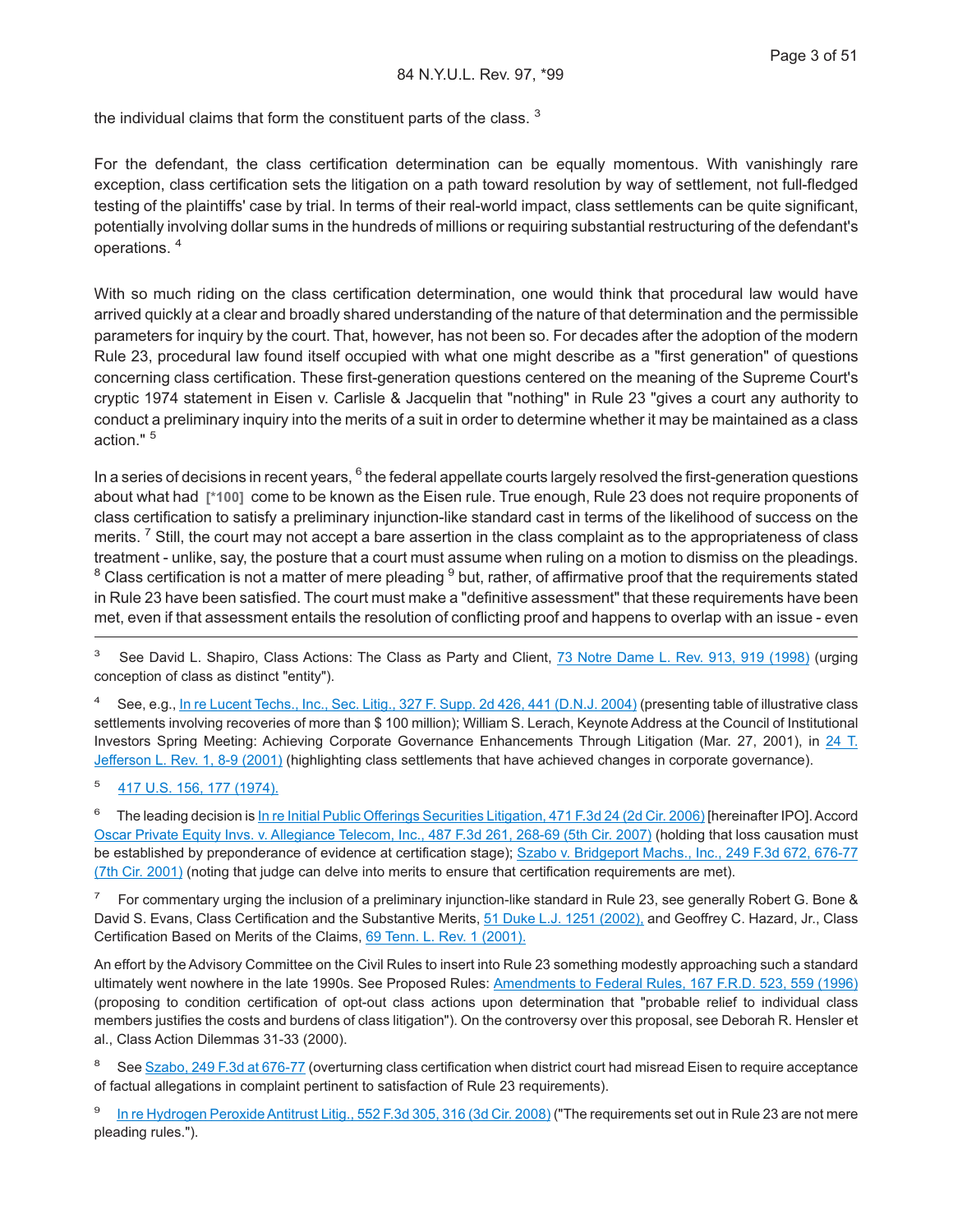a critical one - on the merits. <sup>10</sup>

These first-generation answers constitute a helpful step forward, <sup>11</sup> but they have yielded still harder and, as yet, underexplored second-generation questions. Casting class certification in terms of proof of compliance with Rule 23, rather than as a matter of pleading, puts pressure on both the nature of that proof and the conceptual vagaries of the stated certification requirements. The purpose of this Article is twofold: to expose the nature of these second-generation questions surrounding class certification and to offer a normative account of the proper allocation of institutional authority to resolve them.

Questions of institutional allocation operate on two levels. The first speaks to the relationship between the court in class certification and the ultimate trier of fact (often, a jury) <sup>12</sup> in the event of a class- **[\*101]** wide trial. But, more subtly and importantly, questions of institutional allocation in the class certification context also implicate the relationship between the court and other institutions with law-declaring power - principally, the legislature. A deep and increasingly important trend in contemporary class certification disputes concerns the degree to which ostensible battles over conflicting proof on the certification question are the stalking horse for something else: underlying disputes that often have little to do with the proof or the facts and everything to do with the proper meaning of governing law.

All of this may sound new. There are, however, deeper roots for what has emerged today at the forefront of class certification. Writing in the gendered language commonplace in 1897, Oliver Wendell Holmes famously ventured that, in legal studies, "the black-letter man may be the man of the present, but the man of the future is the man of statistics and the master of economics." <sup>13</sup> So it is, more than a century later, that the major unanswered questions surrounding class certification center upon its interaction with areas of what one might call "Holmesian law" bodies of substantive law in which statistical or economic analysis is invoked to play a significant role in legal doctrine. <sup>14</sup> Specifically, in keeping with Holmes's prediction, the flashpoints today over class certification concern the role of aggregate proof of a statistical or economic nature.

By "aggregate proof," I refer to evidence - characteristically, in the form of expert submissions involving sophisticated statistical or economic analysis - that presumes a view of the proposed class in the aggregate. From that vantage point, aggregate proof then seeks to trigger the application of substantive doctrine in such a way as to suggest a common, class-wide wrong attributable to the defendant. The hard question concerns the propriety of this use of aggregate proof to **[\*102]** conceptualize all members of the proposed class as a cohesive unit - as the victims of the same wrong under governing law, rather than a series of individualized wrongs ill-suited for class

<sup>11</sup> The approach prevailing today brings the law of class certification largely into accord with the view in a prescient earlier article, by Geoffrey P. Miller, Review of the Merits in Class Action Certification, [33 Hofstra L. Rev. 51 \(2004\).](http://advance.lexis.com/api/document?collection=analytical-materials&id=urn:contentItem:4F4H-MVY0-00CW-G081-00000-00&context=1000516)

<sup>12</sup> In many areas of class action litigation, either the Seventh Amendment or an applicable statute confers a right to jury trial. See, e.g., U.S. Const. amend. VII ("preserving" right to jury trial in "Suits at common law, where the value in controversy shall exceed twenty dollars");  $42$  U.S.C. § 1981a(c) (2000) (providing right to jury trial in employment discrimination actions seeking compensatory or punitive damages); [Curtis v. Loether, 415 U.S. 189, 194 \(1974\)](http://advance.lexis.com/api/document?collection=cases&id=urn:contentItem:3S4X-CF30-003B-S414-00000-00&context=1000516) (interpreting Seventh Amendment right to jury trial to extend to statutory claims that involve "legal rights and remedies, enforceable in an action for damages in the ordinary courts of law").

<sup>13</sup> O.W. Holmes, The Path of the Law, 10 Harv. L. Rev. 457, 469 (1897). On the related significance of probabilistic thinking for Holmes's conception of negligence in tort, see Louis Menand, The Metaphysical Club 346 (2001).

<sup>14</sup> Commentary on the role of social science in law advances a similar observation, though not with reference to class actions. In an important 1986 article, John Monahan and Laurens Walker ventured that "social science research, when used to create a legal rule, is more analogous to 'law' than to 'fact,' and hence should be treated much as courts treat legal precedent." John Monahan & Laurens Walker, Social Authority: Obtaining, Evaluating, and Establishing Social Science in Law, [134 U. Pa. L. Rev.](http://advance.lexis.com/api/document?collection=analytical-materials&id=urn:contentItem:3S0M-7V70-00CW-70PG-00000-00&context=1000516) [477, 478 \(1986\).](http://advance.lexis.com/api/document?collection=analytical-materials&id=urn:contentItem:3S0M-7V70-00CW-70PG-00000-00&context=1000516) The present Article works out the institutional implications of this observation about the nature of modern law in the context of the contemporary debate over class certification.

<sup>10</sup> [IPO, 471 F.3d at 41.](http://advance.lexis.com/api/document?collection=cases&id=urn:contentItem:4MHB-1K20-0038-X0JC-00000-00&context=1000516)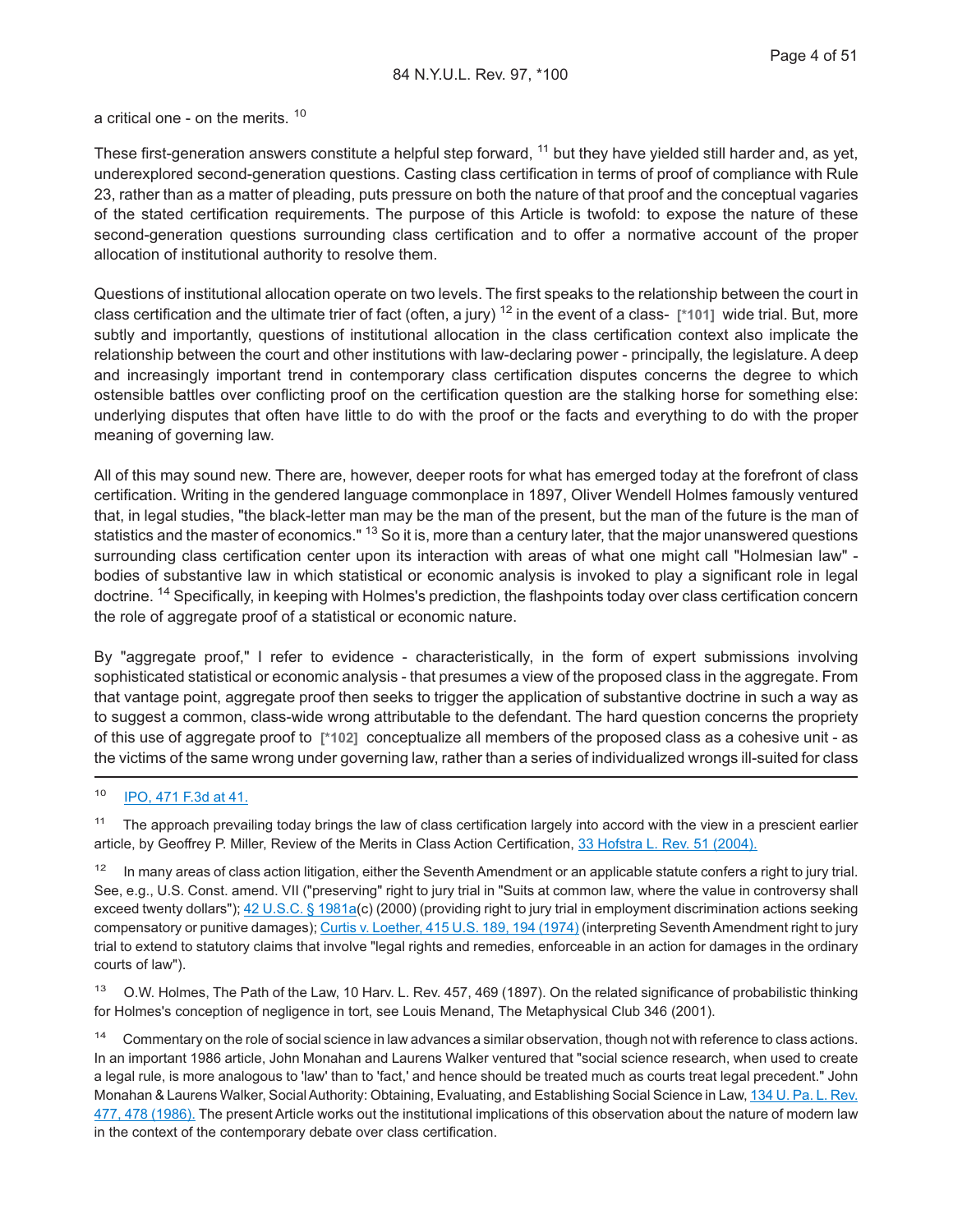#### treatment.

Faced with motions for class certification in two of the most closely watched, high-stakes class actions in recent decades, the Second and Ninth Circuits diverged over the treatment of aggregate proof. In McLaughlin v.American Tobacco Co., the Second Circuit decertified a multibillion-dollar class action under the Racketeer Influenced and Corrupt Organizations Act (RICO) against the tobacco industry concerning fraud in the marketing of "light" cigarettes, even in the face of aggregate economic analysis said to show that the fraud elevated the prices paid for light cigarettes by all smokers nationwide. <sup>15</sup> By contrast, in Dukes v. Wal-Mart, Inc., <sup>16</sup> a three-judge panel of the Ninth Circuit upheld the certification of the largest class action in history  $17$  under Title VII of the Civil Rights Act of 1964, emphasizing the existence of aggregate proof said to reveal statistically significant differences in pay and promotion along male-female lines across Wal-Mart's 3400 stores nationwide. As this Article was going to press, the Ninth Circuit granted Wal-Mart's petition for rehearing en banc.<sup>18</sup>

The proper role of aggregate proof in class certification determinations is far from a mere technicality. The desired effect of aggregate proof is considerable - indeed, well-nigh decisive - on the class certification question. If everyone in the proposed class is, in some sense, the victim of the same wrong (though, perhaps, to varying degrees), then it would seem straightforward for the court to recognize that cohesiveness by way of class certification. The impulse is for the scope of the lawsuit to conform to the scope of the aggregate proof - for the proposed RICO class to encompass all smokers of light cigarettes across the country and for the proposed class against Wal-Mart to encompass all of the company's domestic operations.

The usual move for the defendant opposing class certification is to respond in kind: to present its own well-credentialed experts, both to criticize the analysis of the plaintiffs' experts and, typically, to offer their own competing analysis. On this competing account, the wrongs, if any, committed vis-a-vis class members are not the same; rather, they exhibit individualized features that cannot plausibly comprise a cohesive unit. At its extreme, this jousting over class certification conveys **[\*103]** two radically different pictures of the world. According to class counsel's aggregate proof, everything is all the same. Under defense counsel's aggregate proof, the world is so full of microscopic individual differences that it is a wonder that any class action ever can be certified.

The implication invited by class counsel is that only by taking an aggregate, class-wide perspective does the wrong allegedly committed by the defendant come into focus. The ultimate factfinder would be entitled to disbelieve the plaintiffs' aggregate proof, just as it might disbelieve any other form of evidence. But that recognition - so certification proponents contend - is all the more reason for a court not to abort consideration from a class-wide perspective by withholding class treatment in the first place. <sup>19</sup> In the parlance of Rule 23, aggregate proof inherently frames "questions" that are "common" across the posited aggregate unit, <sup>20</sup> because such proof takes that unit as its starting point and then seeks to trigger substantive doctrine that characterizes all class members as the victims of a common wrong.

#### <sup>15</sup> [522 F.3d 215, 229 \(2d Cir. 2008\).](http://advance.lexis.com/api/document?collection=cases&id=urn:contentItem:4S6M-SC10-TXFX-41XK-00000-00&context=1000516)

<sup>17</sup> Id. at 1190.

<sup>18</sup> See supra note 16.

<sup>19</sup> The most forceful statement of this view appears in *Schwab v. Philip Morris USA, Inc., 449 F. Supp. 2d 992, 1020-21 (E.D.N.Y. 2006),* rev'd sub nom. [McLaughlin v. Am. Tobacco Co., 522 F.3d 215 \(2d Cir. 2008\).](http://advance.lexis.com/api/document?collection=cases&id=urn:contentItem:4S6M-SC10-TXFX-41XK-00000-00&context=1000516)

<sup>20</sup> See *Fed. R. Civ. P. 23(b)(3)* ("A class action may be maintained if … the court finds that the questions of law or fact common to class members predominate over any questions affecting only individual members … .").

<sup>16</sup> *509 F.3d 1168, 1174-75, 1180-82 (9th Cir. 2007),* reh'g en banc granted, Nos. 04-16688, 04-16720, 2009 WL 365818 (9th Cir. Feb. 13, 2009).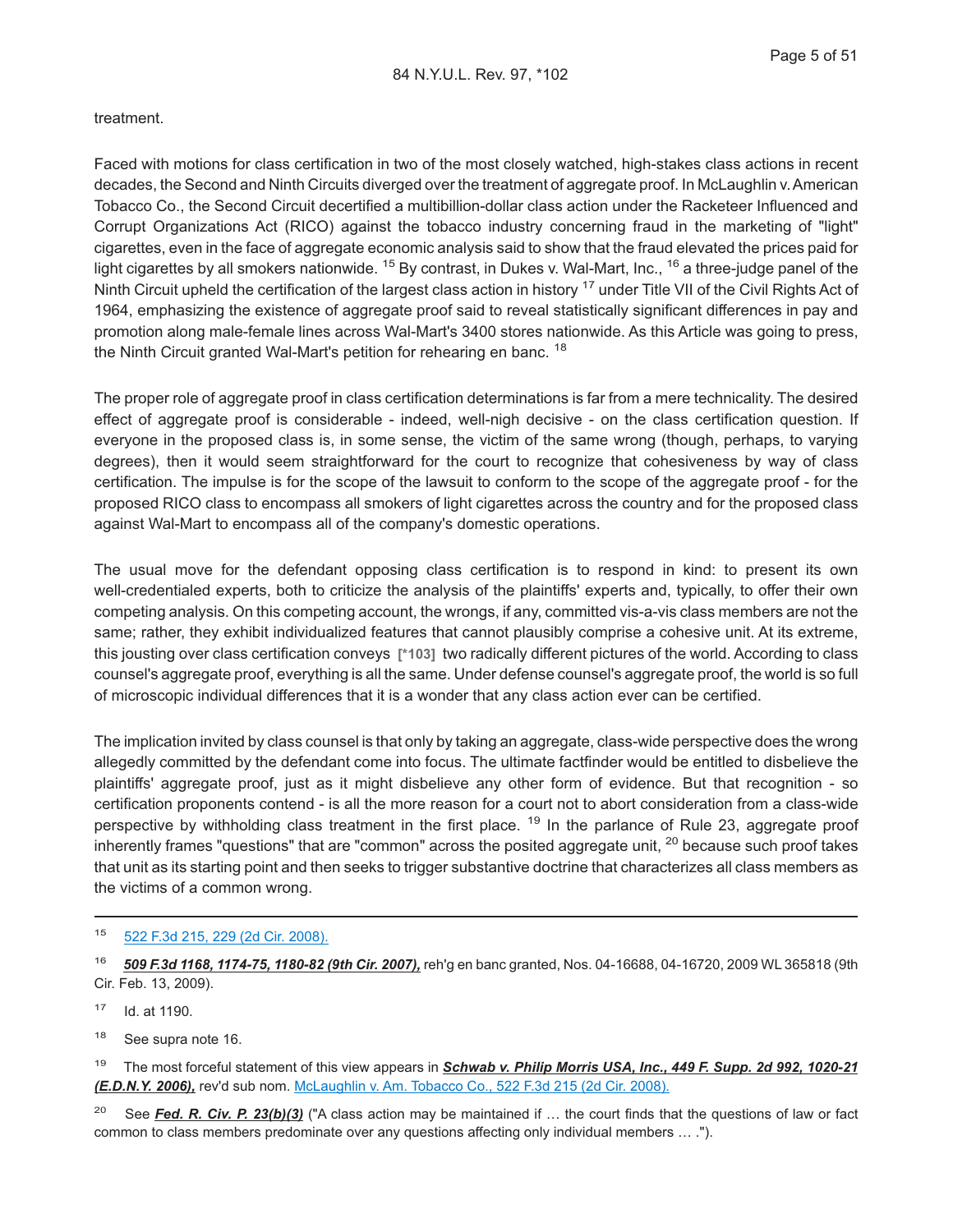At the same time, arguments for class certification premised on aggregate proof exhibit a deeply troubling circularity.  $21$  On a more skeptical view, such arguments amount to the justification of aggregation by reference to evidence that presupposes - at least as a matter of economic or statistical methodology - the aggregate unit whose legitimacy the court is to determine. If a cohesive class can be created through such savvy crafting of the evidence, then there would seem to be little limit to class certification in our modern world of increasingly sophisticated aggregate proof. The law would run a considerable risk of unleashing the settlement-inducing capacity of class certification based simply upon the say-so of one side. Yet, the status of class treatment as the exception, <sup>22</sup> not the norm, for civil litigation strongly suggests **[\*104]** that one side's procedural preference alone cannot be determinative.

At this early second-generation stage, then, the law of class certification finds itself seemingly confronted with an all-or-nothing choice: Either the scope of aggregate procedure must follow more or less automatically from the framing of admissible proof along the lines of the proposed aggregate unit, or class certification must fail routinely on account of the circularity problem. This Article resists this choice by explaining how the seemingly stark alternatives posited for class certification today in cases of aggregate proof stem from an understandable but mistaken premise.

The hard questions surrounding class certification today are - contrary to conventional wisdom - only superficially questions of fact, conflicting evidence, and dueling expert witnesses. This Article exposes a significant, but underconceptualized, development in class certification analysis in recent years: Aggregate proof frequently offers not so much a contested account of the facts that bear on class certification but, more fundamentally, an implicit demand for a new and often controversial conception of the substantive law that governs the litigation. Rightly understood, the real concern about aggregate proof in class certification lies in its threat "to conform the law to the proof." <sup>23</sup> The leap from aggregate proof to legal doctrine is precisely the point on which courts should focus today in the posture of class certification.

Three related points emerge from this fresh conceptualization of class certification:

(1) This Article argues for courts to be more transparent about the precise nature of the dispute in contested class certifications. As I shall elaborate, a major part of the problem today is that, oftentimes, courts seemingly do not even realize that contested class certifications center upon contested accounts of governing law - accounts that only superficially take the form of dueling expert submissions;

(2) Recognition of the interplay between aggregate proof and governing law informs the standard of review for class certification rulings. The analysis here highlights considerable room for appellate oversight of class certification determinations, with the appellate courts cast in their familiar role of de novo reviewers to ascertain the proper account of governing **[\*105]** law, and not in a deferential role to review discretionary, trial-level

<sup>21</sup> As Part I.B.3, infra, shall elaborate, the concern over circularity goes beyond mere logical fastidiousness to the role of the class action within the array of institutions for lawmaking. At bottom, the two leading Supreme Court decisions on the class action device in recent decades - [Amchem Products, Inc. v. Windsor, 521 U.S. 591 \(1997\),](http://advance.lexis.com/api/document?collection=cases&id=urn:contentItem:3RV9-HGW0-003B-R17N-00000-00&context=1000516) and [Ortiz v. Fibreboard Corp., 527](http://advance.lexis.com/api/document?collection=cases&id=urn:contentItem:3WSK-9JC0-004B-Y01T-00000-00&context=1000516) [U.S. 815 \(1999\)](http://advance.lexis.com/api/document?collection=cases&id=urn:contentItem:3WSK-9JC0-004B-Y01T-00000-00&context=1000516) - rest on a well-taken skepticism about circularity in class certification, precisely due to its potential to displace other avenues for law reform such as public legislation.

<sup>22</sup> See [Hansberry v. Lee, 311 U.S. 32, 40-41 \(1940\)](http://advance.lexis.com/api/document?collection=cases&id=urn:contentItem:3S4X-6M40-003B-71M5-00000-00&context=1000516) (characterizing class action as "recognized exception" to "principle of general application in Anglo-American jurisprudence that one is not bound by a judgment in personam in a litigation in which he is not designated as a party or to which he has not been made a party by service of process"). The Supreme Court recently reiterated the stringency of the general rule against nonparty preclusion in [Taylor v. Sturgell, 128 S. Ct. 2161, 2172 \(2008\),](http://advance.lexis.com/api/document?collection=cases&id=urn:contentItem:4SRD-KTP0-TXFX-13DK-00000-00&context=1000516) again characterizing "properly conducted class actions" as one of the rare and narrowly defined exceptions to the rule.

<sup>23</sup> [McLaughlin, 522 F.3d at 220.](http://advance.lexis.com/api/document?collection=cases&id=urn:contentItem:4S6M-SC10-TXFX-41XK-00000-00&context=1000516)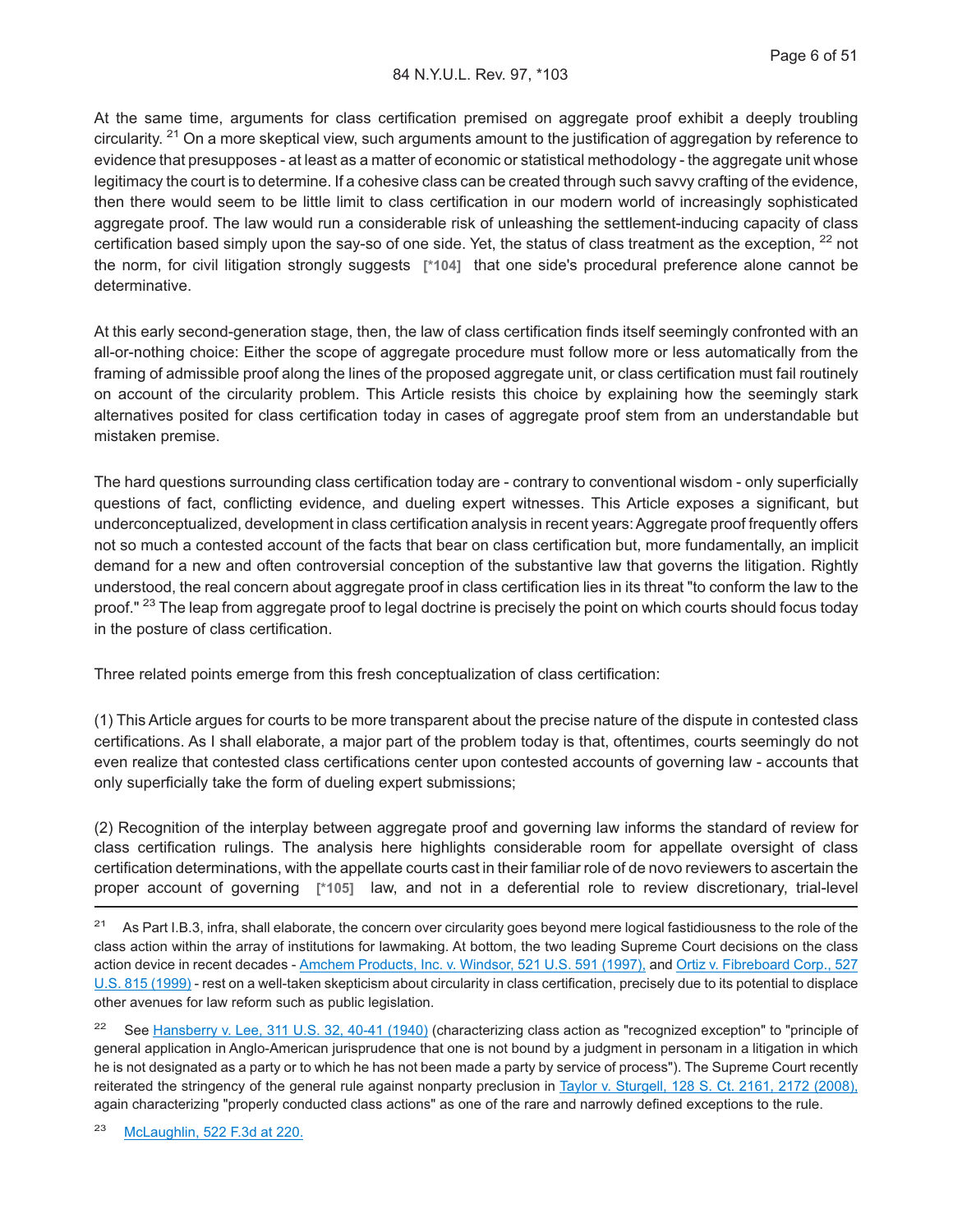determinations as to factual or evidentiary matters. <sup>24</sup> One can understand this second point as an elaboration of the recent move to subject class certification rulings to the possibility of interlocutory appellate review under Rule 23(f);  $25$  and

(3) The analysis here reorients the class certification determination in institutional terms. This third point is the logical corollary of the first, which clarifies the legal character of many class certification disputes today. The institutional relationship that usually matters in contested class certifications, I argue, is not so much the one between court and jury but, rather, that between court and legislature. When aggregate proof offers not merely a contested account of the facts but, at bottom, a contested account of governing law, the court should be concerned not with intrusion upon the jury's role in the event of trial but, instead, with the degree of lawmaking power that the court properly may wield relative to the legislature in the particular area of law at issue. This is not to suggest that class actions - any more or less than conventional, individual lawsuits - cannot serve as vehicles for change in legal doctrine. <sup>26</sup> It is simply to say that the proposed **[\*106]** class-wide nature of the litigation should exert no independent weight in arguments for such change.

Two further, clarifying points bear emphasis about the claims advanced in this Article: First, the primacy posited here for legal interpretation in contested class certifications does not rest on some essentialist exercise of characterization along the law-fact continuum. Literature on administrative law, for example, rightly regards legal and factual determinations not in terms of Platonic categories of "law" and "fact" but, instead, as matters informed by the relative institutional capabilities of agencies and courts.  $27$  So, too, for class actions, the prospective certifying court operates not only vis-a-vis the jury as factfinder in many areas of litigation but also vis-a-vis the

<sup>25</sup> I am grateful to Michael Solimine for highlighting the connection between the prescriptions offered here and the adoption of Rule 23(f) in 1998. By expressly providing for interlocutory appellate review, Rule 23(f) dramatically increased the sheer number of occasions for appellate scrutiny of class certification rulings. See Barry Sullivan & Amy Kobelski Trueblood, Rule 23(f): A Note on Law and Discretion in the [Courts of Appeals, 246 F.R.D. 277, 288 \(2008\)](http://advance.lexis.com/api/document?collection=cases&id=urn:contentItem:4PRK-28N0-TXFS-62C5-00000-00&context=1000516) (noting that "but for the promulgation of Rule 23(f), review likely would not have occurred in [169 class certification] cases" reviewed by appellate courts during eight-year period after rule adoption); see also Michael E. Solimine & Christine Oliver Hines, Deciding To Decide: Class Action Certification and Interlocutory Review by the United States Courts of Appeals Under Rule 23(f), [41 Wm. & Mary L. Rev. 1531,](http://advance.lexis.com/api/document?collection=analytical-materials&id=urn:contentItem:40MT-0R90-00CW-G0GD-00000-00&context=1000516) [1562 \(2000\)](http://advance.lexis.com/api/document?collection=analytical-materials&id=urn:contentItem:40MT-0R90-00CW-G0GD-00000-00&context=1000516) (describing pre-Rule 23(f) vehicles for interlocutory review of class certification determinations as "at best extremely difficult" to invoke successfully). One can understand this Article, in part, as specifying what appellate courts should do upon such review, now that Rule 23(f) is in effect.

On the variation in adoption of state counterparts to Rule 23(f), see Richard D. Freer, Interlocutory Review of Class Action Certification Decisions: A Preliminary Empirical Study of Federal and State Experience, [35 W. St. U. L. Rev. 13, 22-23 \(2007\).](http://advance.lexis.com/api/document?collection=analytical-materials&id=urn:contentItem:4SJY-C9C0-00CV-C0FN-00000-00&context=1000516)

<sup>26</sup> The transformation of the Equal Protection Clause in no less than [Brown v. Board of Education, 347 U.S. 483, 495 \(1954\),](http://advance.lexis.com/api/document?collection=cases&id=urn:contentItem:3S4X-JD90-003B-S3RR-00000-00&context=1000516) stemmed from litigation in the form of a class action. I accordingly part company with those who contend that class actions should labor under a special disadvantage as vehicles by which to change preexisting doctrine. See Mark Moller, The Rule of Law Problem: Unconstitutional Class Actions and Options for Reform, [28 Harv. J.L. & Pub. Pol'y 855, 857 \(2005\)](http://advance.lexis.com/api/document?collection=analytical-materials&id=urn:contentItem:4GWH-HFG0-00CW-H0D4-00000-00&context=1000516) ("The Due Process Clause limits courts' authority to unsettle the rules governing proof of claims in the class context.").

<sup>27</sup> See Henry P. Monaghan, Constitutional Fact Review, [85 Colum. L. Rev. 229, 233-37 \(1985\)](http://advance.lexis.com/api/document?collection=analytical-materials&id=urn:contentItem:3S0M-9T90-00CW-72WV-00000-00&context=1000516) ("Law and fact have a nodal quality; they are points of rest and relative stability on a continuum of experience."); see also Henry M. Hart, Jr. & Albert M. Sacks, The Legal Process 349 (William N. Eskridge, Jr. & Philip P. Frickey eds., 1994) (noting criticism that "law" and "fact" are "at best … nothing more than labels to describe a conclusion about division of function"). Writing outside the class action setting, John Monahan and Laurens Walker likewise speak in functional rather than essentialist terms, noting that "the principal similarity between social science [research] and law is that both are general - both produce principles applicable beyond particular instances. Facts, in contrast, are specific to particular instances." Monahan & Walker, supra note 14, at 490.

<sup>&</sup>lt;sup>24</sup> This Article thus fits within existing scholarship that sees the discretionary latitude available today to trial-level judges in many aspects of civil litigation as the unanticipated byproduct of the 1938 revamping of the Federal Rules and that urges enhanced appellate oversight as a response. See generally Jonathan T. Molot, An Old Judicial Role for a New Litigation Era, [113 Yale L.J. 27, 77-94 \(2003\);](http://advance.lexis.com/api/document?collection=analytical-materials&id=urn:contentItem:49WN-XD30-00CW-70J8-00000-00&context=1000516) Stephen C. Yeazell, The Misunderstood Consequences of Modern Civil Process, [1994 Wis. L.](http://advance.lexis.com/api/document?collection=analytical-materials&id=urn:contentItem:3S41-1860-00CW-H045-00000-00&context=1000516) [Rev. 631, 646-66.](http://advance.lexis.com/api/document?collection=analytical-materials&id=urn:contentItem:3S41-1860-00CW-H045-00000-00&context=1000516)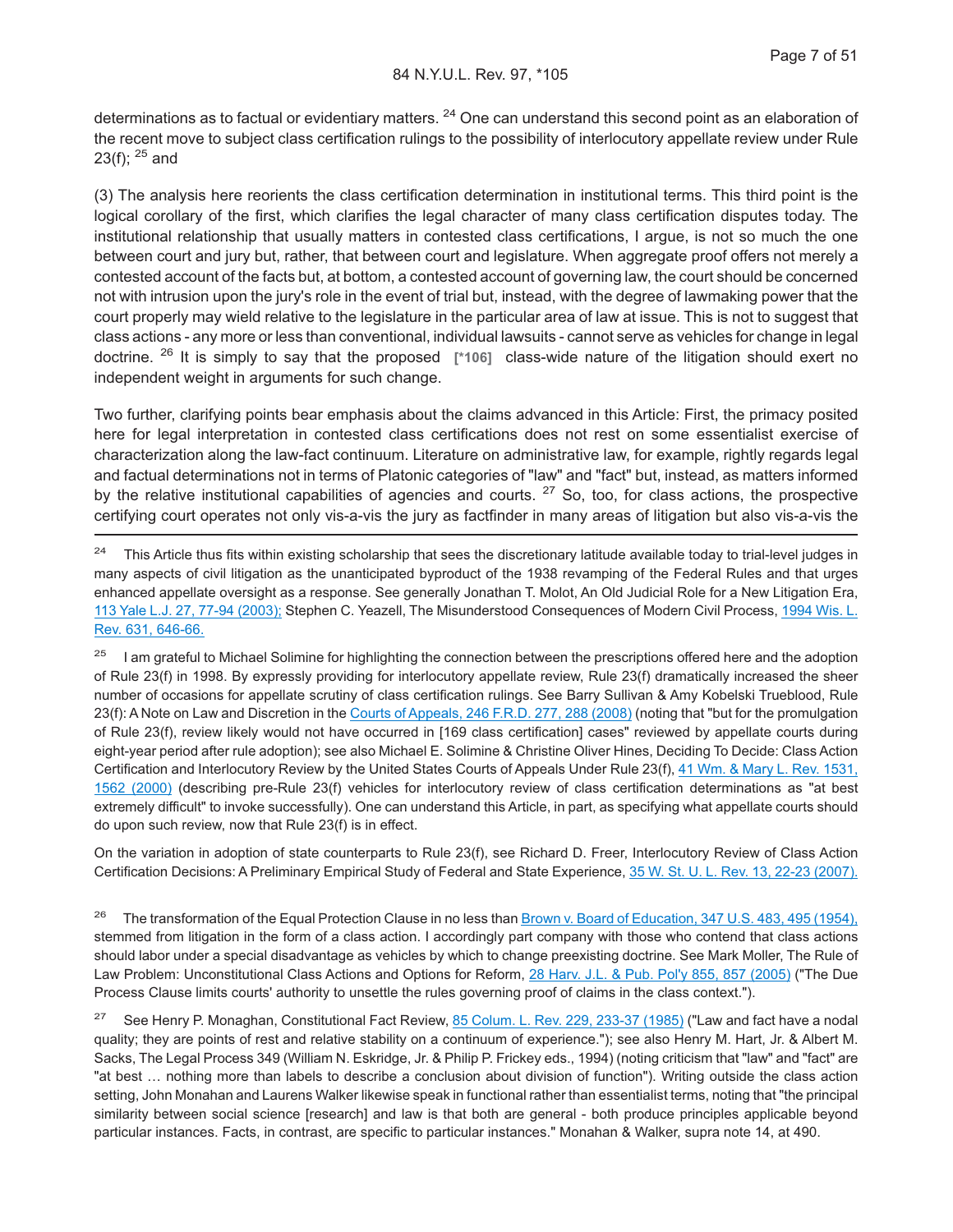legislature as an expositor of governing law. As in constitutional adjudication, one might say that it is "emphatically the province and duty" of the court "to say what the law is" when the answer to that question will determine whether the proposed class is cohesive. <sup>28</sup>

Second, recognition of the law-declaring dimension of the judicial inquiry does not point uniformly for or against class certification when aggregate proof is in play. Rather, class certification appropriately admits of differences informed by the proper conceptualization of applicable law in a given case. When social science has assumed the mantle of legal doctrine, the resolution of competing expert submissions cast in social-science terms will tend quite properly - to gravitate in the direction of judge over jury and of law over fact.  $^{29}$  This, again, is not because of any essentialist characterization but, rather, because of the integration of social science into the very doctrinal fabric of law in such bread-and-butter areas for class actions as antitrust and securities. When economics is one with legal doctrine, it is relatively straightforward to see how dueling expert submissions at the **[\*107]** class certification stage, cast nominally in economic terms, ultimately convey competing accounts of law - matters for the court, not the jury, to evaluate as an exercise in statutory interpretation.

Areas of law already infused with social science, however, are not the only terrain for class actions. What the courts are now seeing in such contexts as RICO and employment discrimination amounts to an effort to invite a similar kind of infusion: one sometimes reliant not on economics alone but on statistical analysis informed by such disciplines as sociology. Here, courts are likely to encounter more difficulty in discerning when dueling expert submissions on class certification are really dueling over the meaning of governing law precisely because the integration of legal doctrine and social science is still a tentative, contested enterprise in these areas. 30

The approach offered here does not authorize courts to reach out to decide legal questions unrelated to the application of Rule 23 requirements. A question concerning the proper meaning of governing law matters in the class certification context only insofar as the answer has the potential to reveal fatal dissimilarities within the proposed class. <sup>31</sup> When the concern about the proposed class is not that it exhibits some fatal dissimilarity but, rather, a fatal similarity - a failure of proof as to an element of the plaintiffs' cause of action - courts should engage that question as a matter of summary judgment, not class certification. Here, too, second-generation case law exhibits confusion, with some courts overreaching in the class certification inquiry into the domain of summary judgment <sup>32</sup> - the motion that rightly polices the institutional relationship between the court and the factfinder at trial.

Law in a given area, moreover, certainly is not stuck forever with its present-day content. But, as law reform efforts proceed apace, spurred by new insights from social science, courts in the posture of class certification must remain attentive to their institutional role - to the line between judicial interpretation and doctrinal changes appropriately left for legislative determination. Interpretation of governing law should not occur in a manner oblivious to its implications for aggregate procedure. But it should occur both transparently and self- **[\*108]** consciously. On this view, the interpretation of broadly phrased, open-ended statutes like the Sherman Act - an enterprise long pursued by courts in a manner akin to common-law decisionmaking  $33$  - might appropriately

<sup>28</sup> [Marbury v. Madison, 5 U.S. \(1 Cranch\) 137, 177 \(1803\).](http://advance.lexis.com/api/document?collection=cases&id=urn:contentItem:3S4X-KWW0-003B-H16C-00000-00&context=1000516)

<sup>29</sup> See supra notes 14, 27 (discussing Monahan and Walker's conception of social science in law).

<sup>30</sup> For an insightful account of the difficulties that continue to be presented by statistical analysis in civil rights litigation generally, see D. James Greiner, Causal Inference in Civil Rights Litigation, [122 Harv. L. Rev. 533 \(2008\).](http://advance.lexis.com/api/document?collection=analytical-materials&id=urn:contentItem:4V53-JT60-02BM-Y1D0-00000-00&context=1000516)

<sup>31</sup> See infra Part I.C (framing concept of dissimilarity as main focus of class certification inquiry, as undertaken by courts today under Rule 23).

<sup>32</sup> See infra text accompanying notes 150-53, 193-95 (offering illustrations of judicial overreach resulting in displacement of summary judgment in securities fraud and RICO class actions, respectively).

33 See Daniel A. Farber & Brett H. McDonnell, "Is There a Text in This Class?": The Conflict Between Textualism and Antitrust, [14 J. Contemp. Legal Issues 619, 624 \(2005\)](http://advance.lexis.com/api/document?collection=analytical-materials&id=urn:contentItem:4G59-KG60-00B1-80C5-00000-00&context=1000516) ("Antitrust law today is widely understood to be a variant of the common law …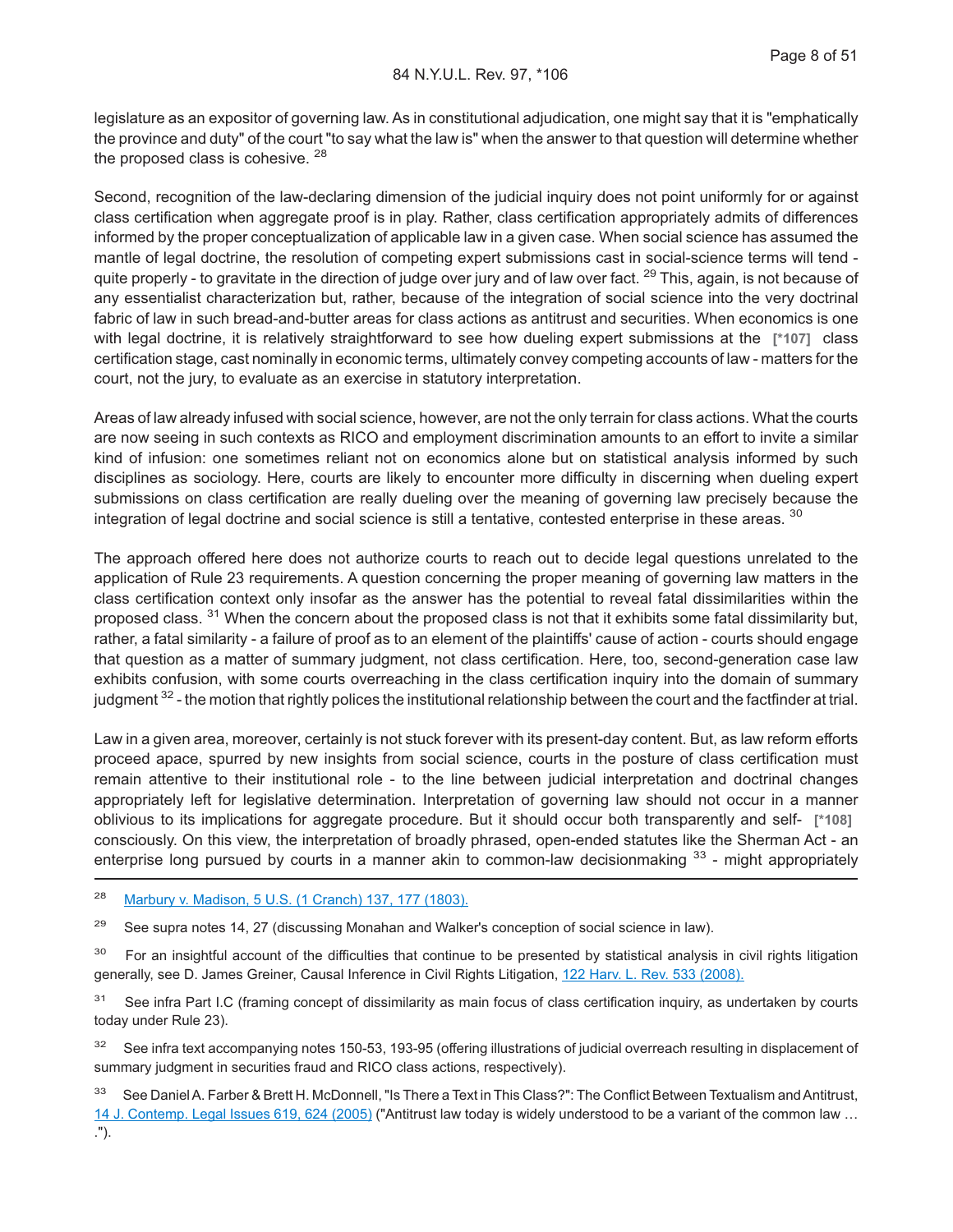proceed differently as compared to the interpretation of a statute long construed according to more textually focused approaches. Or, at least, if the mode of statutory interpretation is to change in a given area, it should do so for reasons canvassed in the now-extensive case law and scholarship on that topic, not because the case at hand happens to take a proposed aggregate form.

This Article proceeds in three Parts. Part I provides conceptual background. At its outset, Part I discusses the transition from what I have described as first-generation answers concerning the Eisen rule to more difficult second-generation questions concerning aggregate proof in class certification. Part I then clarifies the concept of "aggregate proof" and explains its invocation as a way to trigger legal doctrine such that the members of the proposed class can be characterized as victims of the same wrong. Part I closes by noting how the difficulties seen today highlight the frailties of the crucial language used in the class certification requirements of Rule 23. Clear identification of these frailties serves, in turn, to demarcate the proper line between class certification and summary judgment - the main pretrial ruling that polices the line of authority between the court and the jury.

Part II presents a normative analysis of aggregate proof in class certification as a problem of institutional allocation. This Part starts by situating together efforts across securities, antitrust, and RICO class actions to treat the involvement of claimants in some economic market as the basis, in itself, for the assertion that all are the victims of the same wrong. One can see these efforts, broadly speaking, as attempts to extend the fraud-on-the-market doctrine from securities law to other market-centered areas of doctrine. Part II then applies the learning from the market-based cases to pinpoint the crucial conceptual misstep behind the class certification in the Wal-Mart litigation, the most prominent in a series of bold efforts to deploy Title VII class actions to combat what scholars denote as "structural discrimination." <sup>34</sup>

**[\*109]** Part III sketches three broader implications of the analysis. The first is that aggregate proof is naturally treated in a manner in keeping with the analysis of the Supreme Court in Phillips Petroleum Co. v. Shutts <sup>35</sup> for the other major stumbling block for the certification of nationwide class actions: choice of law when state, rather than federal, law applies. The choice between two competing accounts of governing law should be treated no differently than the choice between two competing bodies of law from different sovereigns - a determination clearly within the judicial bailiwick in class certification today. The second implication speaks to related concerns surrounding appellate oversight of the trial-level judge who rules on the certification question.

The third implication harks back to the history of procedural reform. The analysis here of aggregate proof in class certification offers a cautionary rejoinder to aspirations for the creation of a genuinely transsubstantive body of procedural rules. What we are witnessing today, not merely in class certification but across the spectrum of major pretrial procedural rulings, is an emerging effort to bring the system of notice pleading embraced in the 1938 overhaul of the Federal Rules into line with the on-the-ground reality of civil litigation today - a world dominated by settlement, in which the pretrial phase effectively is the trial. This reality underscores the practical desirability of law clarification - and, if necessary, law correction via de novo appeal - before class certification precipitates settlement. Before that occurs, it is incumbent on the courts to pinpoint and to resolve forthrightly open questions of law that bear upon the cohesiveness of the proposed class.

I

#### Framing the Problem

<sup>&</sup>lt;sup>34</sup> Tristin K. Green, A Structural Approach as Antidiscrimination Mandate: Locating Employer Wrong, [60 Vand. L. Rev. 849](http://advance.lexis.com/api/document?collection=analytical-materials&id=urn:contentItem:4PYH-8XY0-02BN-10GT-00000-00&context=1000516) [\(2007\);](http://advance.lexis.com/api/document?collection=analytical-materials&id=urn:contentItem:4PYH-8XY0-02BN-10GT-00000-00&context=1000516) see also Linda Hamilton Krieger, The Content of Our Categories: A Cognitive Bias Approach to Discrimination and Equal Employment Opportunity, [47 Stan. L. Rev. 1161 \(1995\)](http://advance.lexis.com/api/document?collection=analytical-materials&id=urn:contentItem:3S3V-3340-00CW-82KT-00000-00&context=1000516) (arguing for adaptation of Title VII jurisprudence to address unconscious discrimination); Susan Sturm, Second Generation Employment Discrimination: A Structural Approach, [101](http://advance.lexis.com/api/document?collection=analytical-materials&id=urn:contentItem:433X-2WM0-00CW-7180-00000-00&context=1000516) [Colum. L. Rev. 458 \(2001\)](http://advance.lexis.com/api/document?collection=analytical-materials&id=urn:contentItem:433X-2WM0-00CW-7180-00000-00&context=1000516) (proposing proactive regulatory regime to combat structural discrimination). For criticism of proposals to address structural discrimination through antidiscrimination law, see Samuel R. Bagenstos, The Structural Turn and the Limits of Antidiscrimination Law, [94 Cal. L. Rev. 1 \(2006\).](http://advance.lexis.com/api/document?collection=analytical-materials&id=urn:contentItem:4JTH-4MX0-02BN-005P-00000-00&context=1000516)

<sup>35</sup> [472 U.S. 797 \(1985\).](http://advance.lexis.com/api/document?collection=cases&id=urn:contentItem:3S4X-B1X0-0039-N4D1-00000-00&context=1000516)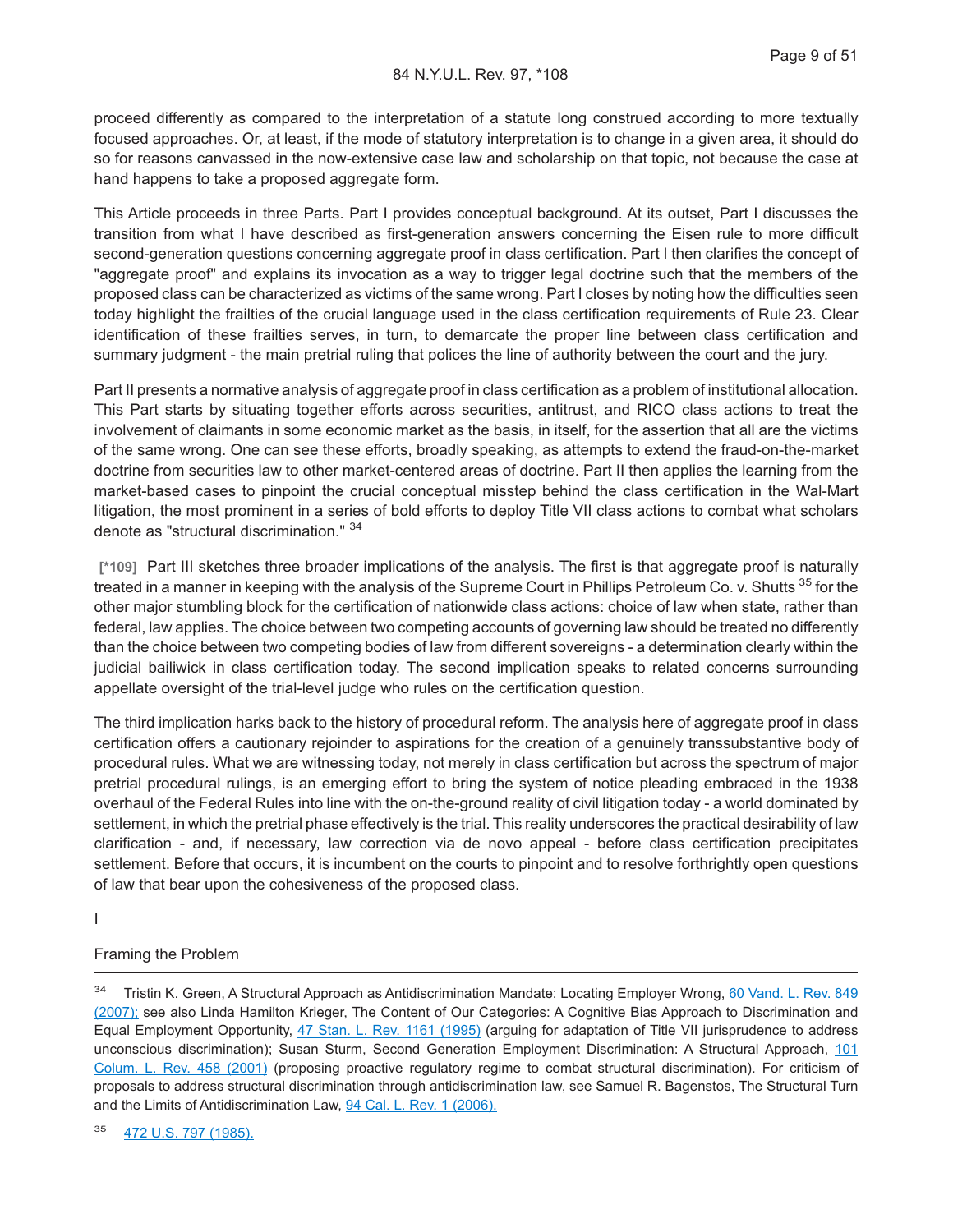The language of Rule 23(b)(3) governing the most frequently invoked type of class action - the opt-out class - calls for a judicial determination that, among other things, "the questions of law or fact common to class members predominate over any questions affecting only individual members." <sup>36</sup> Though not in so many words, **[\*110]** Rule 23(b)(2) for mandatory classes also calls, in practice, for a decisive degree of similarity among the members of the proposed class.  $37$  Rule 23(b)(2) requires a judicial determination that the defendant "has acted ... on grounds that apply generally to the class," such as to make appropriate the provision of injunctive or declaratory relief "respecting the class as a whole." <sup>38</sup> As Part II shall elaborate, efforts to garner class certification on the basis of aggregate proof have spanned both Rule 23(b)(2) and (b)(3). The certification of the Wal-Mart employment discrimination class took place under the former subsection, <sup>39</sup> whereas the ill-fated certification of the light cigarettes RICO class occurred under the latter. <sup>40</sup>

As a purely linguistic matter, Rule 23(b)(3) invites two kinds of confusion. The first concerns the relationship between the class certification determination (ostensibly a preliminary, pretrial ruling) and the merits of the litigation (a matter for trial, absent a settlement or dispositive pretrial ruling). Yet the "questions" in any lawsuit whether common or individual in character - exist only by reference to the dispute on the merits, as structured by substantive law.

The second, related confusion concerns the permissible bounds for judicial inquiry in the application of the stated certification requirements. Any civil complaint raises legal or factual "questions" in the most literal sense of the word. Absent inept class counsel, any class action complaint will at least plead the worthiness of the "questions" therein for certification. Yet the insistence of Rule 23 upon a judicial determination of class certification <sup>41</sup> makes it hard to think that the mere say-so of the class complaint should dictate certification.

As Section A discusses, clarification of these two initial kinds of confusion occupied the law of class certification for a surprisingly long time - roughly four decades after the inception of Rule 23 in its modern form. In a series of significant decisions in recent years, however, a working consensus has emerged in the lower courts concerning **[\*111]** the first-generation questions about class certification. The first-generation answers embraced by courts today are a welcome step forward, but they have given rise to a more difficult set of second-generation questions concerning the treatment of aggregate proof. Section B discusses the nature of such proof, its promise and its pitfalls, all by reference to its deployment by class counsel to trigger some manner of doctrine in governing law that would conceptualize the class as presenting predominant common "questions." Section C then explains how the difficulties presented by aggregate proof highlight frailties in the Rule 23 language for class certification in a way that illuminates the relationship between aggregate proof and summary judgment.

#### A. First-Generation Answers, Second-Generation Questions

Until recent years, much of the ferment over class certification consisted of an extended - in retrospect, rather overwrought - effort to parse the Supreme Court's 1974 admonition in Eisen against "a preliminary inquiry into the

### <sup>36</sup> *Fed. R. Civ. P. 23(b)(3)*.

<sup>37</sup> The prototype here was the desegregation class action familiar to the rule drafters in the 1960s. See *Fed. R. Civ. P.* 23(b)(2) advisory committee's note to 1966 amendments (citing "illustrative" school desegregation cases).

<sup>38</sup> *Fed. R. Civ. P. 23(b)(2)*. Rule 23(b)(1)(A) also authorizes mandatory class treatment when individual actions by class members "would create a risk of … inconsistent or varying adjudications with respect to individual class members that would establish incompatible standards of conduct" for the defendant. On the convergence in real-world practice between Rules 23(b)(1)(A) and 23(b)(2), see 2 Alba Conte & Herbert B. Newberg, Newberg on Class Actions § 4:8, at 31-32 (4th ed. 2002).

<sup>39</sup> *Dukes v. Wal-Mart, Inc., 509 F.3d 1168, 1185 (9th Cir. 2007),* reh'g en banc granted, Nos. 04-16688, 04-16720, 2009 WL 365818 (9th Cir. Feb. 13, 2009).

<sup>40</sup> [McLaughlin v. Am. Tobacco Co., 522 F.3d 215, 222 \(2d Cir. 2008\).](http://advance.lexis.com/api/document?collection=cases&id=urn:contentItem:4S6M-SC10-TXFX-41XK-00000-00&context=1000516)

<sup>41</sup> See *Fed. R. Civ. P. 23(c)(1)(A)* (requiring court to "determine by order whether to certify the action as a class action").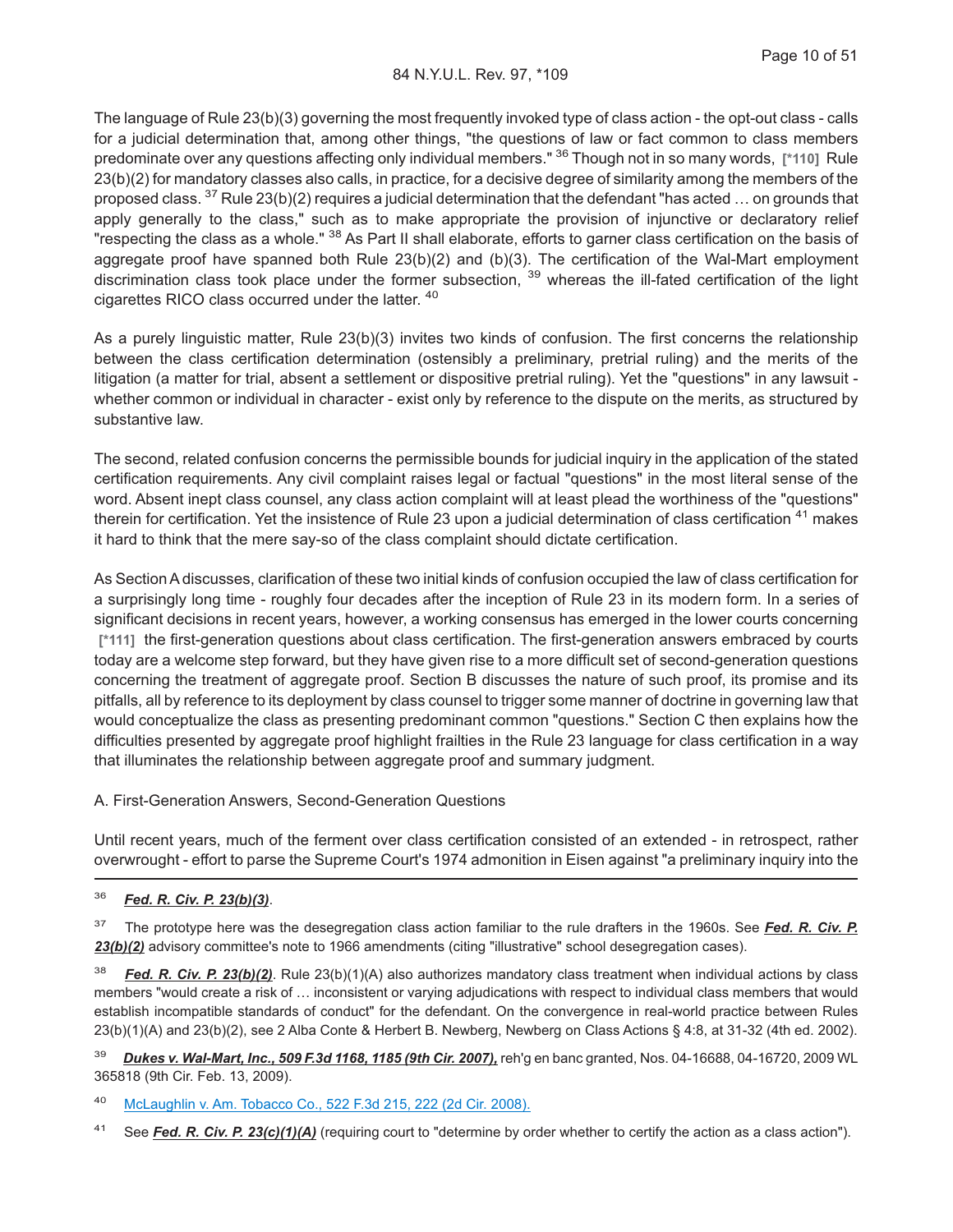merits of a suit in order to determine whether it may be maintained as a class action." <sup>42</sup> I say "overwrought" because the occasion for the Eisen Court's remark consisted of a ruling not on class certification but on the allocation of the cost associated with individualized notice to class members. <sup>43</sup> In Eisen, the district court became concerned that the sheer cost of the notice campaign would stymie a class action in which it was "more than likely" that the plaintiff class would prevail. <sup>44</sup> The Supreme Court's admonition against "a preliminary inquiry into the merits" thus appears in the Eisen opinion as part of a reversal of the district court's order that would have shifted most of the notice cost to the defendant. Less than a decade later, in General Telephone Co. v. Falcon - a case, unlike Eisen, centered on the propriety of class certification - the Court noted, in a dictum, that "sometimes it may be necessary for the court to probe behind the pleadings before coming to rest on the certification question." <sup>45</sup>

**[\*112]** For many years, the line between a permissible "probe behind the pleadings" and an impermissible inquiry into the likelihood of success on the merits proved difficult for lower courts to discern. The Falcon dictum notwithstanding, the most extravagant overreadings of Eisen effectively characterized class certification as warranting a posture like that then required for rulings on Rule 12(b)(6) motions to dismiss: The court must take the pleadings on their face. <sup>46</sup> Under this standard, class certification would be well-nigh automatic, for all but the most inept class complaints manage to plead their suitability for certification. If mere pleading really could suffice for class certification, then there would seem little bite left to the bedrock notion that aggregation is the deviation, not the norm, in civil litigation and, as such, must be affirmatively justified. <sup>47</sup>

Other overreadings of Eisen took a more subtle form. These emphasized that the class certification determination is a preliminary procedural ruling (not a decision on the merits) and that the merits remain for the factfinder to decide in the event of a trial. These less extravagant overreadings posited that the court had no authority to weigh competing expert submissions on the class certification question, even - indeed, especially - when the disagreement between the experts overlapped with the merits. <sup>48</sup>

On this view, even the usual standard of Daubert v. Merrell Dow Pharmaceuticals, Inc. 49 for the admissibility of expert testimony at trial would be too intrusive. Daubert and its progeny call for the court to ask such questions as

<sup>42</sup> [Eisen v. Carlisle & Jacquelin, 417 U.S. 156, 177 \(1974\).](http://advance.lexis.com/api/document?collection=cases&id=urn:contentItem:3RJ6-FCY0-003B-S001-00000-00&context=1000516)

<sup>43</sup> See *Fed. R. Civ. P. 23(c)(2)* (requiring individualized notice in opt-out class action to all class members "who can be identified through reasonable effort"). Such notice would have been expensive in Eisen, amounting to several hundreds of thousands of dollars at the then-current postage rate of six cents per mailing. [417 U.S. at 167.](http://advance.lexis.com/api/document?collection=cases&id=urn:contentItem:3RJ6-FCY0-003B-S001-00000-00&context=1000516)

<sup>44</sup> [417 U.S. at 168](http://advance.lexis.com/api/document?collection=cases&id=urn:contentItem:3RJ6-FCY0-003B-S001-00000-00&context=1000516) (quoting district court's ruling).

[457 U.S. 147, 160 \(1982\).](http://advance.lexis.com/api/document?collection=cases&id=urn:contentItem:3S4X-5GV0-003B-S4SR-00000-00&context=1000516) The Falcon Court's notion of "probing behind the pleadings" operated in some tension with the then-existing rule language, which directed the court to make its class certification determination "as soon as practicable." *Fed. R. Civ. P. 23(c)(1)* (1966 amendments). Rule amendments in 2003 eased this tension by calling for the class certification determination to be made "at an early practicable time." *Fed. R. Civ. P. 23(c)(1)(A)*. The advisory committee noted that "time may be needed to gather information necessary to make the certification decision," including by way of "controlled discovery into the 'merits,' limited to those aspects relevant to making the certification decision on an informed basis." *Fed. R. Civ. P. 23(c)(1)(A)* advisory committee's note to 2003 amendments.

<sup>46</sup> See *Szabo v. Bridgeport Machs., Inc., 199 F.R.D. 280, 284 (N.D. Ind. 2001)* ("Since the class determination is made at the pleading stage of the action, the substantive allegations in the complaint are accepted as true for purposes of the class motion."), rev'd, [249 F.3d 672 \(7th Cir. 2001\).](http://advance.lexis.com/api/document?collection=cases&id=urn:contentItem:430G-H570-0038-X2F5-00000-00&context=1000516) The purported assimilation of motions for class certification to motions for dismissal took place prior to the additional guidance on the latter subject in [Bell Atlantic Corp. v. Twombly, 127 S. Ct. 1955, 1974](http://advance.lexis.com/api/document?collection=cases&id=urn:contentItem:4NSN-8840-004C-002M-00000-00&context=1000516) [\(2007\),](http://advance.lexis.com/api/document?collection=cases&id=urn:contentItem:4NSN-8840-004C-002M-00000-00&context=1000516) which called for judicial inquiry into whether the complaint states "a claim to relief that is plausible on its face."

<sup>47</sup> See supra note 22 (noting that Supreme Court has repeatedly characterized class action as exception to general rule against preclusion of nonparties).

[In re Visa Check/MasterMoney Antitrust Litig., 280 F.3d 124, 135 \(2d Cir. 2001\);](http://advance.lexis.com/api/document?collection=cases&id=urn:contentItem:447M-W680-0038-X489-00000-00&context=1000516) [Caridad v. Metro-N. Commuter R.R., 191](http://advance.lexis.com/api/document?collection=cases&id=urn:contentItem:3X2G-N9H0-0038-X2X1-00000-00&context=1000516) [F.3d 283, 292 \(2d Cir. 1999\).](http://advance.lexis.com/api/document?collection=cases&id=urn:contentItem:3X2G-N9H0-0038-X2X1-00000-00&context=1000516)

<sup>49</sup> [509 U.S. 579 \(1993\).](http://advance.lexis.com/api/document?collection=cases&id=urn:contentItem:3S4W-XDR0-003B-R3R6-00000-00&context=1000516)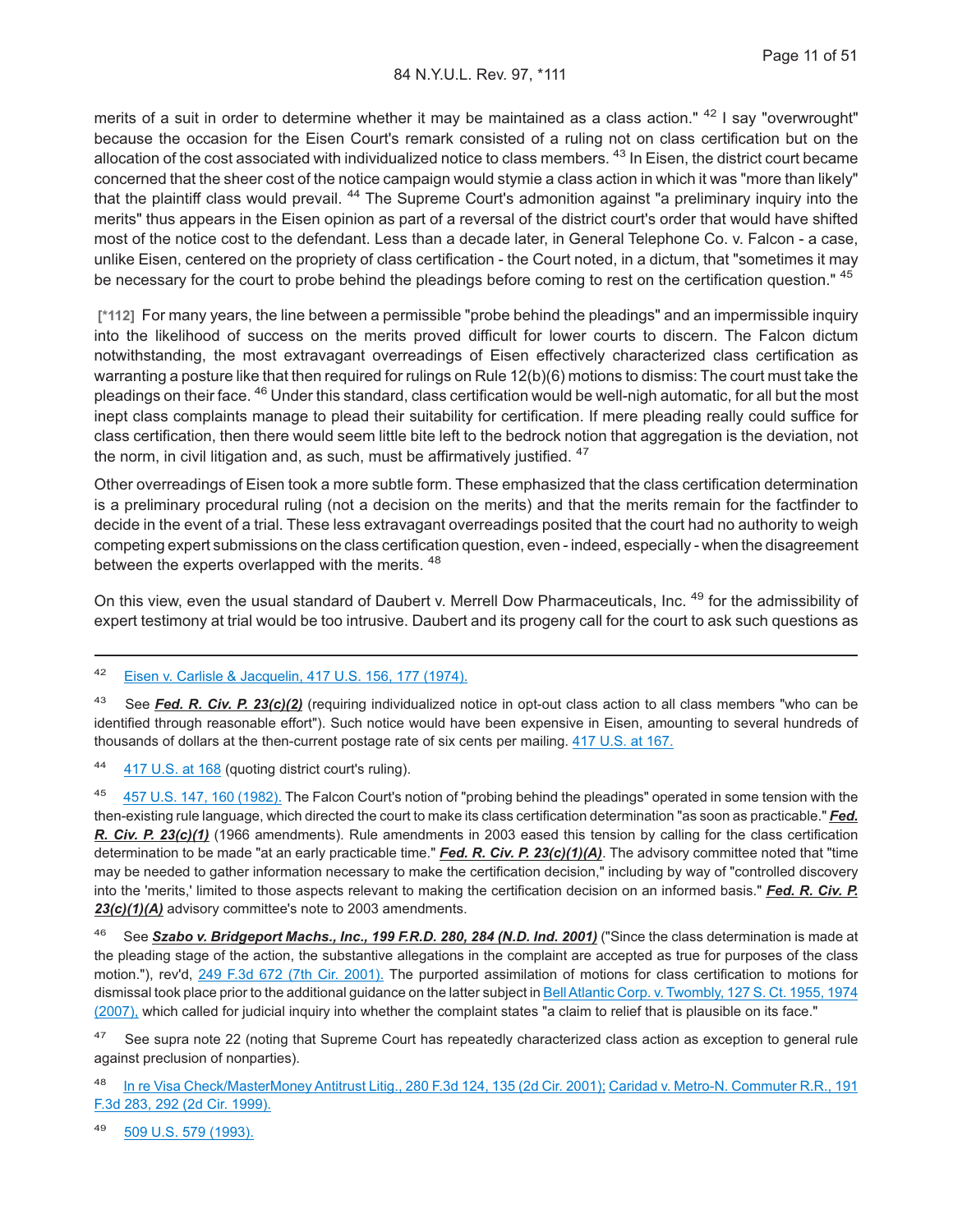whether "there is simply too great an analytical gap between the data [considered] and the opinion proffered" <sup>50</sup> by the expert and whether the expert "employs in the courtroom the same level of intellectual rigor that characterizes the practice of an **[\*113]** expert in the relevant field." <sup>51</sup> Some first-generation courts nonetheless believed that, in the context of class certification, they could ask only whether the expert submissions offered by class counsel were "so flawed" as to be "inadmissible as a matter of law." <sup>52</sup> Put less delicately, any expert submission that was not completely kooky would suffice.

The past several years have witnessed a welcome and essentially uniform move on the part of the lower federal courts toward a more defensible set of answers to the first-generation questions initiated by Eisen. A 2006 decision by the Second Circuit, In re Initial Public Offerings Securities Litigation (IPO), <sup>53</sup> illustrates this move most dramatically, as the court went out of its way to disavow its own precedents counseling against the weighing of competing expert submissions. This change of direction is all the more striking given that two of the judges on the three-member IPO panel had authored the earlier circuit decisions now disavowed. <sup>54</sup> With IPO, the Second Circuit brought its law of class certification into line with the emerging view of other circuits. <sup>55</sup>After IPO, additional circuits chimed their agreement, with the Ninth Circuit going so far as to amend its opinion upholding certification of the Wal-Mart class action in order to excise passages that had cited favorably the Second Circuit's pre-IPO decisions. <sup>56</sup>

The specific setting of IPO bears closer attention later, as the case involved an effort to use aggregate proof to trigger the fraud-on- **[\*114]** the-market doctrine in securities law. <sup>57</sup> For now, the important observation is that the law of class certification largely has coalesced around two propositions. First, nothing in Rule 23 authorizes a preliminary injunction-like inquiry into the likelihood of success on the merits when that inquiry is unrelated to the satisfaction of class certification requirements. <sup>58</sup> Second, the court must make a "definitive assessment" that the pertinent Rule 23 requirements are indeed satisfied, a process that presents the court with "a mixed question of fact and law." <sup>59</sup> The existence of a genuine dispute over whether a certification requirement has been met will not

- <sup>50</sup> [Gen. Elec. Co. v. Joiner, 522 U.S. 136, 146 \(1997\).](http://advance.lexis.com/api/document?collection=cases&id=urn:contentItem:3RR5-5J20-004C-300R-00000-00&context=1000516)
- <sup>51</sup> [Kumho Tire Co. v. Carmichael, 526 U.S. 137, 152 \(1999\).](http://advance.lexis.com/api/document?collection=cases&id=urn:contentItem:3W30-2X60-004C-000J-00000-00&context=1000516)
- <sup>52</sup> [Visa Check, 280 F.3d at 135.](http://advance.lexis.com/api/document?collection=cases&id=urn:contentItem:447M-W680-0038-X489-00000-00&context=1000516)
- <sup>53</sup> [471 F.3d 24 \(2d Cir. 2006\).](http://advance.lexis.com/api/document?collection=cases&id=urn:contentItem:4MHB-1K20-0038-X0JC-00000-00&context=1000516)

<sup>54</sup> The IPO opinion was authored by Judge Newman, who earlier had written [Caridad v. Metro-North Commuter Railroad, 191](http://advance.lexis.com/api/document?collection=cases&id=urn:contentItem:3X2G-N9H0-0038-X2X1-00000-00&context=1000516) [F.3d 283, 286 \(2d Cir. 1999\).](http://advance.lexis.com/api/document?collection=cases&id=urn:contentItem:3X2G-N9H0-0038-X2X1-00000-00&context=1000516) The IPO panel also included Judge Sotomayor, the author of [Visa Check, 280 F.3d at 129.](http://advance.lexis.com/api/document?collection=cases&id=urn:contentItem:447M-W680-0038-X489-00000-00&context=1000516) The three-judge panel sought to explain its disavowal of circuit precedent without en banc review by reference to the intervening 2003 amendments to Rule 23, which call for the class certification determination to be made "at an early practicable time." [IPO,](http://advance.lexis.com/api/document?collection=cases&id=urn:contentItem:4MHB-1K20-0038-X0JC-00000-00&context=1000516) [471 F.3d at 39.](http://advance.lexis.com/api/document?collection=cases&id=urn:contentItem:4MHB-1K20-0038-X0JC-00000-00&context=1000516) This explanation is a considerable stretch, for the 2003 amendments did not so much make new law for class certification as they confirmed practices extant at the time of Caridad and Visa Check. *Fed. R. Civ. P. 23(c)(1)* advisory committee's note to 2003 amendments.

<sup>55</sup> E.g., [Gariety v. Grant Thornton, LLP, 368 F.3d 356, 366 \(4th Cir. 2004\);](http://advance.lexis.com/api/document?collection=cases&id=urn:contentItem:4CC9-C260-0038-X057-00000-00&context=1000516) [Szabo v. Bridgeport Machs., Inc., 249 F.3d 672, 676](http://advance.lexis.com/api/document?collection=cases&id=urn:contentItem:430G-H570-0038-X2F5-00000-00&context=1000516) [\(7th Cir. 2001\).](http://advance.lexis.com/api/document?collection=cases&id=urn:contentItem:430G-H570-0038-X2F5-00000-00&context=1000516)

<sup>56</sup> See [In re Hydrogen Peroxide Antitrust Litig., 552 F.3d 305, 307 \(3d Cir. 2008\)](http://advance.lexis.com/api/document?collection=cases&id=urn:contentItem:4V8Y-WGY0-TXFX-527F-00000-00&context=1000516) (adopting framework for class certification analysis substantially similar to that in IPO); [Oscar Private Equity Invs. v. Allegiance Telecom, Inc., 487 F.3d 261, 268 \(5th Cir.](http://advance.lexis.com/api/document?collection=cases&id=urn:contentItem:4NRV-99D0-0038-X1BG-00000-00&context=1000516) [2007\)](http://advance.lexis.com/api/document?collection=cases&id=urn:contentItem:4NRV-99D0-0038-X1BG-00000-00&context=1000516) (relying heavily on IPO). Compare [Dukes v. Wal-Mart, Inc., 474 F.3d 1214, 1229 \(9th Cir. 2007\)](http://advance.lexis.com/api/document?collection=cases&id=urn:contentItem:4N0P-NXS0-TVRV-K22P-00000-00&context=1000516) (citing Caridad and Visa Check), with *Dukes v. Wal-Mart, Inc., 509 F.3d 1168, 1181 (9th Cir. 2007)* (superseding previous opinion and omitting citations to Caridad and Visa Check), reh'g en banc granted, Nos. 04-16688, 04-16720, 2009 WL 365818 (9th Cir. Feb. 13, 2009).

<sup>57</sup> See infra text accompanying notes 128-32 (discussing IPO court's refusal to extend fraud-on-the-market doctrine to market for initial public offerings of securities).

<sup>58</sup> For a similar reading of Eisen, see Miller, supra note 11, at 65, arguing that courts nonetheless may "inquire into the merits whenever doing so is convenient or useful to resolve a certification question."

<sup>59</sup> [IPO, 471 F.3d at 40-41.](http://advance.lexis.com/api/document?collection=cases&id=urn:contentItem:4MHB-1K20-0038-X0JC-00000-00&context=1000516)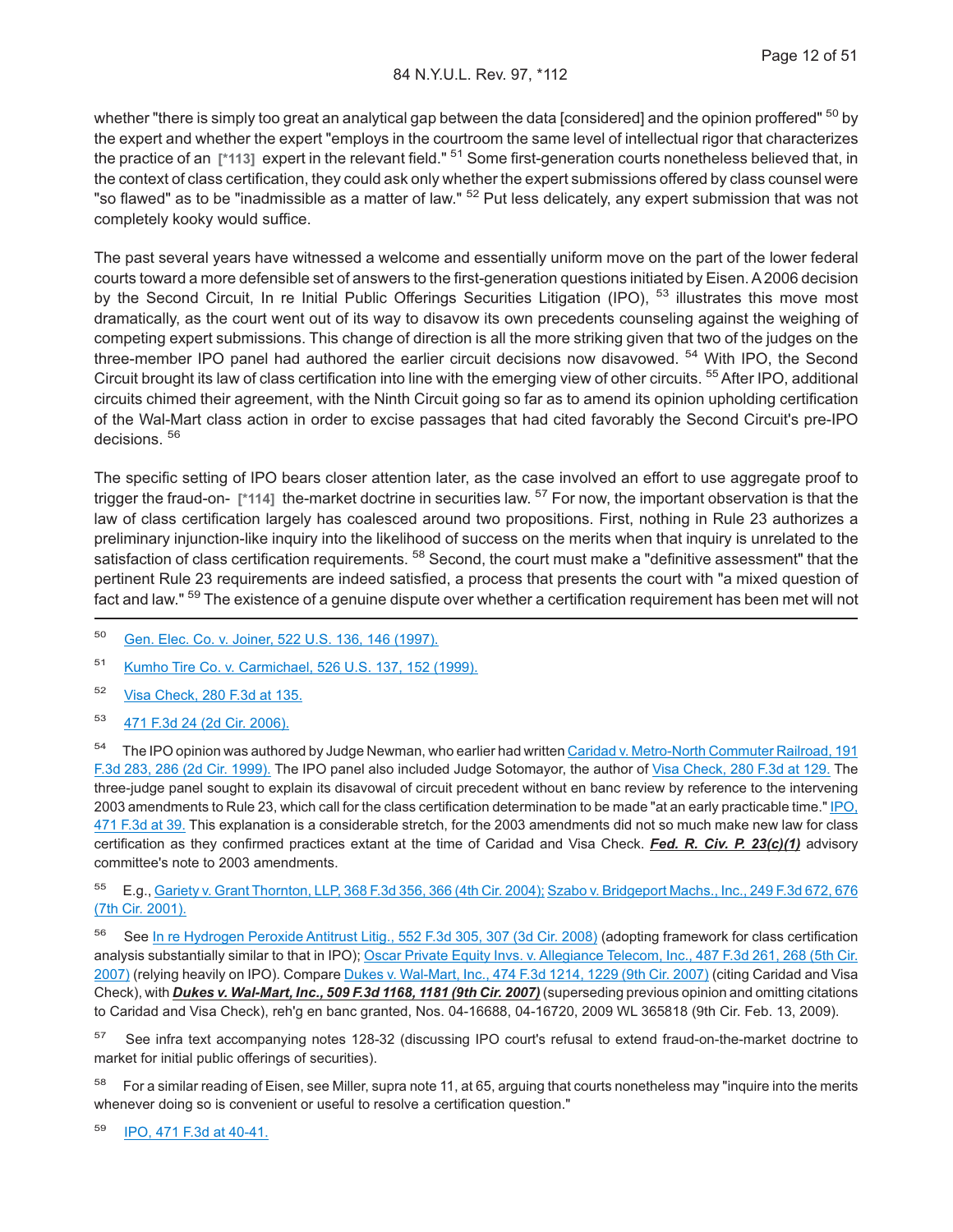suffice to certify a class, <sup>60</sup> even when cast in terms of divergent expert submissions from the two sides regarding issues that overlap with a merits dispute. Rather, the court must resolve the dispute, if only for purposes of making the class certification determination, with no issue-preclusive effect in the event of trial. <sup>61</sup>

These points of now-settled law represent an advance over the previous cacophony, but they raise as many new questions as they set to rest. The crux of IPO consists of the court's distinction between unwarranted displacement of trial and necessary application of Rule 23 requirements. The concept that does the work in this distinction consists of what one might dub a "tethering" doctrine. The court must inquire into the merits - even into the very crux of the dispute framed by aggregate proof - if that inquiry pertains to the satisfaction of a Rule 23 requirement. But the court oversteps its proper bounds if it conducts the sort of free-floating merits inquiry erroneously undertaken by the district court in Eisen - one untethered to a Rule 23 requirement.

As in all kinds of tethering, however, the capacity of the tether to work as desired turns crucially on the things at its two ends - here, the merits and the coherence of the Rule 23 requirements for class certification. The sections that follow discuss each end - the role of "aggregate proof" in class actions and the way in which courts today actually apply the crucial Rule 23 language for class certification.

**[\*115]**

#### B. Aggregate Proof Explained

In speaking of "aggregate proof," precision is warranted. Subsection 1 pins down the meaning of the term, both on its own and as distinct from another, less problematic form of proof that may bear upon class certification: what I describe as "replicated proof." Subsections 2 and 3 then discuss, respectively, the considerable attraction of aggregate proof as a basis for class certification and the circularity problem to which it can give rise.

#### 1. Defining Aggregate Proof

As used here, the term "aggregate proof" refers to evidence that presupposes the proposed class as a unit and, from that vantage point, seeks to trigger an inference concerning the situation of each class member individually under applicable law. The notion that an aggregate perspective reveals something about each class member on her own suggests that common "questions" predominate under Rule 23(b)(3) or that a course of conduct "on grounds that apply generally to the class" exists under Rule 23(b)(2). Three illustrations lend real-world flavor to this definition.

In litigation over securities fraud or over a "pattern or practice" of employment discrimination, aggregate proof plays a central role for a class certification that overlaps with the merits of the dispute. Securities fraud and employment discrimination clearly are not the same thing. My suggestion, nonetheless, is that the structure of aggregate proof and its bearing on class certification proceed in analogous ways in the two settings. In both, the argument for class certification turns on the triggering of doctrine that raises an inference about the situation of each member of the proposed class. A third illustration involving the certification of class actions for medical monitoring in toxic tort or product liability litigation underscores even more strongly the centrality of the connection between aggregate proof and the content of governing law.

#### a. Illustrations

<sup>&</sup>lt;sup>60</sup> See [id. at 42](http://advance.lexis.com/api/document?collection=cases&id=urn:contentItem:4MHB-1K20-0038-X0JC-00000-00&context=1000516) (disavowing earlier decisions whereby class counsel need only make "some showing" to satisfy class certification requirements).

 $61$  See [id. at 41](http://advance.lexis.com/api/document?collection=cases&id=urn:contentItem:4MHB-1K20-0038-X0JC-00000-00&context=1000516) ("The determination as to a Rule 23 requirement is made only for purposes of class certification and is not binding on the trier of facts, even if that trier is the class certification judge.").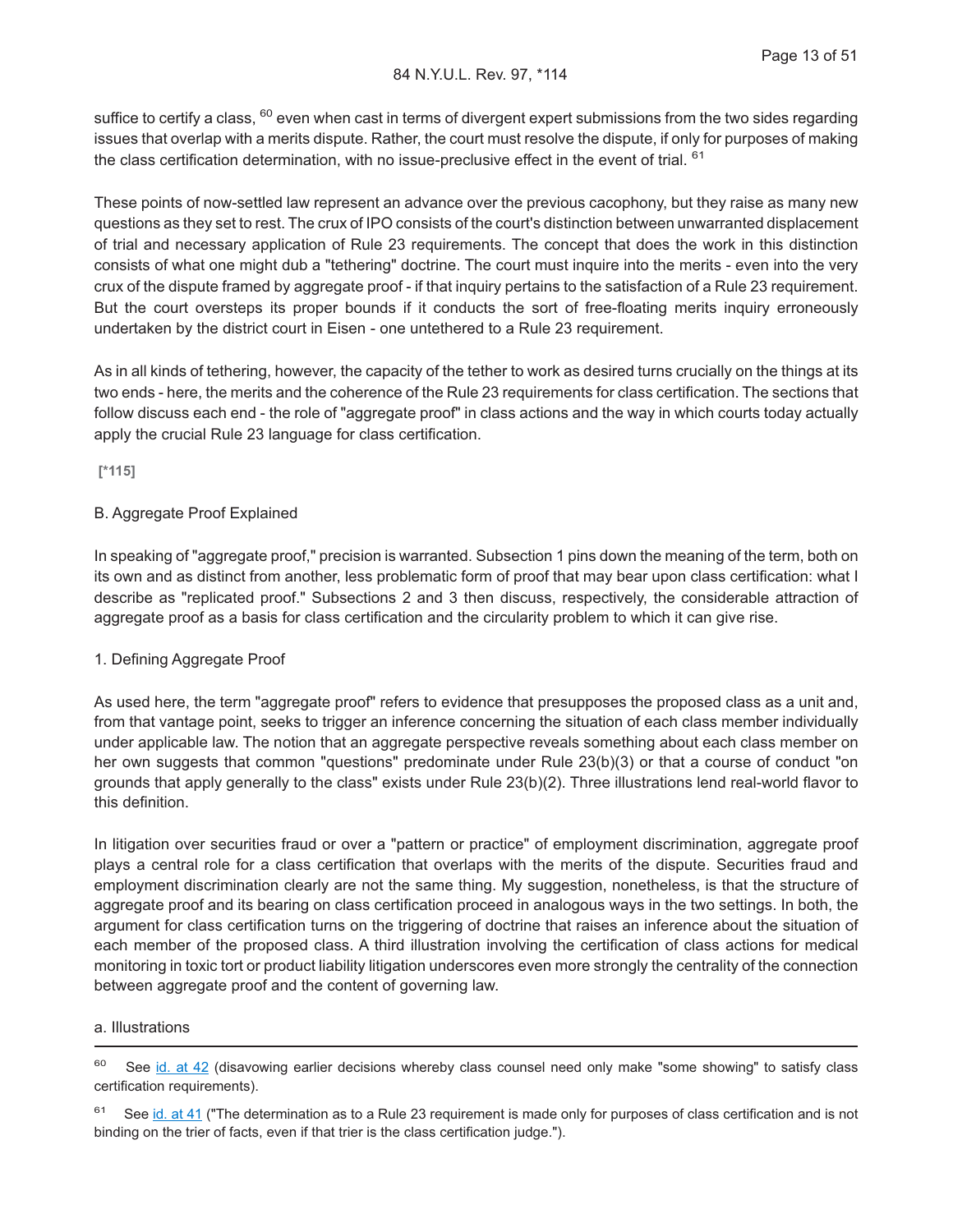In the securities fraud setting, aggregate proof consists of the economics behind the efficient capital markets hypothesis - in nontechnical terms, the notion that the price at which securities trade in an efficient capital market embodies all publicly available information concerning the issuing firm and its business prospects. <sup>62</sup> If anything, the application of the efficient capital markets hypothesis in class litigation **[\*116]** has become so routine as to be largely uncontested. It is unnecessary to speak of much securities fraud litigation as involving any real dispute over aggregate proof, because substantive law incorporates the economics of the efficient capital markets hypothesis into legal doctrine.

Again with technicalities suppressed, the fraud-on-the-market doctrine - embraced as an interpretation of the securities laws by the Supreme Court in Basic Inc. v. Levinson - posits that a fraudulent statement or omission concerning a firm publicly traded on an efficient market for securities has an effect on all trading in the firm's shares during the time period in which the fraud remains uncorrected. <sup>63</sup> The market price serves as the mechanism for this effect. The notion is that the fraud artificially elevated the price of the shares during the relevant time period, such that all traders during that period can be said to have relied upon the fraud merely by trading on an efficient capital market. <sup>64</sup>

The fraud-on-the-market doctrine has considerable consequences for class certification. All those who purchased or sold shares in the market during the relevant period necessarily did so at the prevailing market price at the time - a price that remains uncorrected as long as the fraud remains afoot. When the fraud is embedded in the market price, in other words, all those who traded during the relevant period can be said to have relied upon the fraud hence, the notion of fraud "on the market" as a whole. Like other presumptions in law, this presumption of reliance remains rebuttable, but its procedural consequence is well-nigh uniform. The fraud-on-the-market doctrine, in effect, sweeps away opposition to class certification when that opposition rests upon the concern that the reliance element presents individualized questions unsuitable for aggregate treatment. <sup>65</sup> The market itself provides the decisive commonality that ties together the plaintiff investors, and the class accordingly encompasses the entire market.

**[\*117]** As Part II shall discuss, several of the disputes surfacing today over aggregate proof in class certification concern either the applicability of the fraud-on-the-market doctrine to unconventional securities markets or efforts to import that doctrine to other areas of law, like RICO, that seek to address some other form of fraud. <sup>66</sup> For now, it is enough to recognize that aggregate proof is not confined to economic analysis that seeks to show that a given securities market conforms with the premises of the efficient capital markets hypothesis.

For example, litigation over a pattern or practice of disparate treatment by a defendant employer as to a Title VII-protected group also entails the use of aggregate proof, but of a statistical kind. Here, the idea is that the whole of the employer's actions vis-a-vis persons in the protected group - say, African Americans or women - amounts to more than the sum of its parts. Whereas individual instances of adverse employment actions might be explained otherwise, a pattern as to persons in a Title VII-protected group may shed considerable light on the central

62 See, e.g., [Basic Inc. v. Levinson, 485 U.S. 224, 246 \(1988\)](http://advance.lexis.com/api/document?collection=cases&id=urn:contentItem:3S4X-FKK0-003B-409H-00000-00&context=1000516) ("Recent empirical studies have tended to confirm Congress' premise that the market price of shares traded on well-developed markets reflects all publicly available information, and, hence, any material misrepresentations.").

 $63$  See [id. at 246-47](http://advance.lexis.com/api/document?collection=cases&id=urn:contentItem:3S4X-FKK0-003B-409H-00000-00&context=1000516) (citing widespread judicial and scholarly acceptance of fraud-on-the-market doctrine).

 $64$  In this regard, the concept of reliance encompassed in the fraud-on-the-market doctrine differs from reliance in common law fraud, whereby reliance lies in the inducement of the transaction itself, not just its execution at an elevated price. For a cogent explanation of how the fraud-on-the-market doctrine and common law fraud conceptualize differently the reliance element, see Merritt B. Fox, After Dura: Causation in Fraud-on-the-Market Actions, 31 J. Corp. L. 829, 831-32 (2006).

<sup>65</sup> On the stumbling block to class certification often presented by reliance elements in consumer litigation, see generally Samuel Issacharoff, The Vexing Problem of Reliance in Consumer Class Actions, [74 Tul. L. Rev. 1633 \(2000\).](http://advance.lexis.com/api/document?collection=analytical-materials&id=urn:contentItem:4106-8360-00CW-70VT-00000-00&context=1000516)

66 See infra Part II.A (discussing difficulties encountered by efforts to extend fraud-on-the-market doctrine to initial public offerings and market for light cigarettes).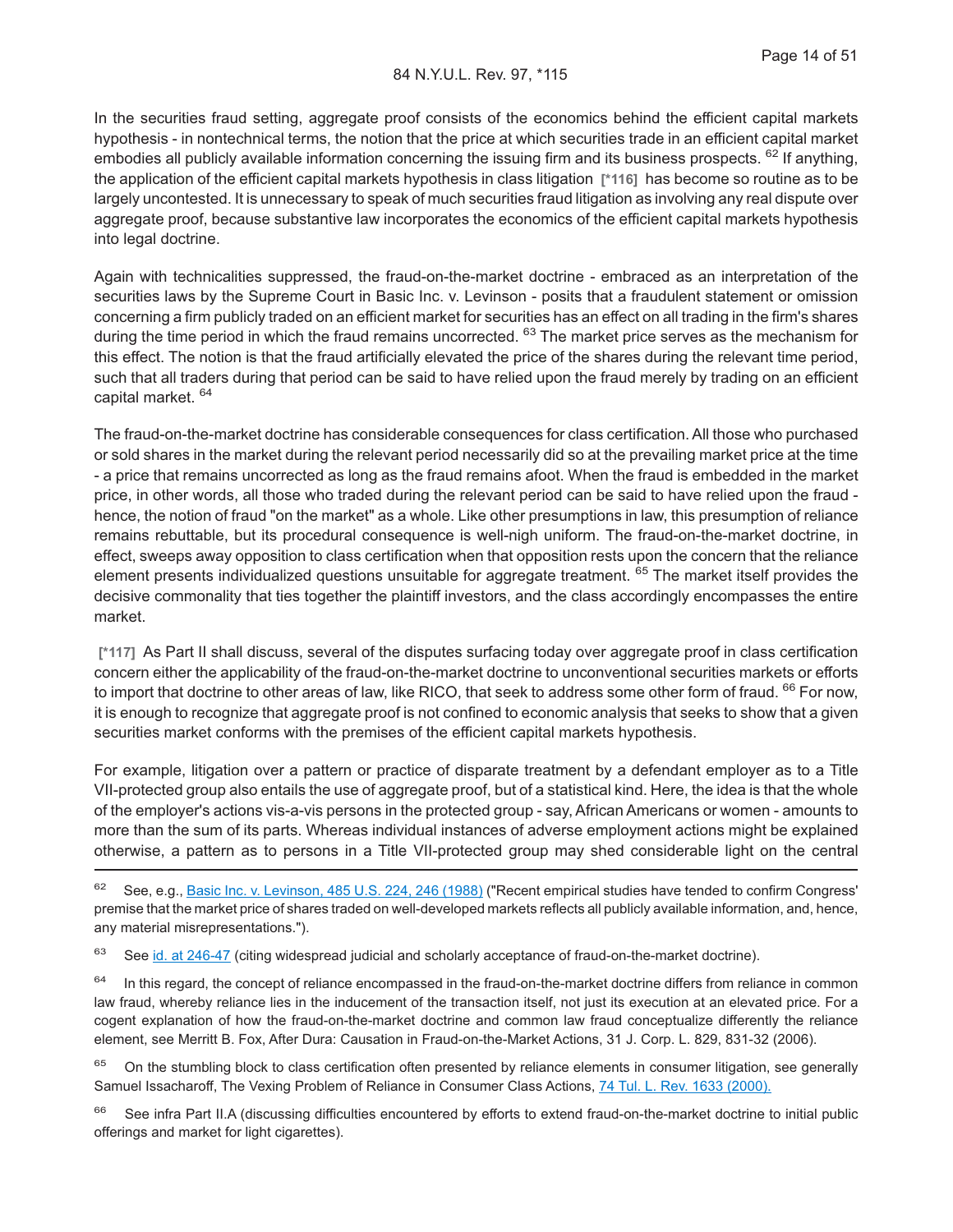question on the merits of a disparate treatment action: whether the adverse actions were undertaken with discriminatory intent. <sup>67</sup> In the classic sorts of pattern-or-practice cases involving stark, pronounced patterns of adverse employment actions along some Title VII-prohibited dimension, identification of the pattern - looking at those actions in the aggregate, in other words - triggers an inference under Title VII doctrine that each of those employment actions was the product of intentional discrimination. <sup>68</sup> Here, too, the inference is in the nature of a presumption, rebuttable by the employer with respect to individual employees. <sup>69</sup> But, again, the idea is to turn what otherwise would appear to be discrete, individualized employment decisions into a situation in which all members of the protected group are the victims of the same wrong: company-wide discrimination. The procedural contention then is that the scope of the litigation should conform to the scope of the alleged common wrong.

It bears emphasis that the identification of the common wrong in both securities fraud class actions and pattern-or-practice employment discrimination class actions turns upon the triggering of a doctrine - **[\*118]** respectively, fraud-on-the-market and an inference of discriminatory intent - that then situates class members as the victims of the same wrong. A third illustration drawn from tort litigation helps to nail down this point. Epidemiological evidence might reveal, for example, an elevated risk of a particular form of cancer among persons exposed to a given product or toxic substance, by comparison to a control group comprised of persons similar in all relevant respects except for the fact of exposure. <sup>70</sup> Epidemiological studies examine actual human populations  $71$  and, as such, inherently take an aggregate perspective. An epidemiological study might find that exposed persons develop a particular form of cancer at a rate twenty percent higher than that of unexposed persons. Nevertheless, such a finding does not indicate whether the exposure caused any given individual's case of cancer.

Whether epidemiological evidence will drive the certification of a class to be comprised of all exposed persons turns on the content of governing law. Tort actions predicated on the actual manifestation of disease distinguish between questions of general causation (whether exposure elevates the risk of cancer in humans generally) and specific causation (whether exposure, as distinct from some background risk factor, was a cause of the particular individual's cancer). <sup>72</sup> The usual route for proof of specific causation consists not of expert submissions in the nature of epidemiology<sup>73</sup> but, instead, of "differential diagnosis" evidence: testimony from a clinical physician (not an epidemiologist) to explain why her design of treatment for the individual patient proceeded upon an inference of a causal role played by the defendant. <sup>74</sup> When the injury asserted is the ultimate manifestation of disease, in short, epidemiology does not speak to the specific causation **[\*119]** question. That question remains individualized

<sup>67</sup> See [Int'l Bhd. of Teamsters v. United States, 431 U.S. 324, 335 n.15 \(1977\)](http://advance.lexis.com/api/document?collection=cases&id=urn:contentItem:3S4X-9G50-003B-S24S-00000-00&context=1000516) (noting that "proof of discriminatory motive is critical" for Title VII actions under "disparate treatment" theory).

<sup>68</sup> See [id. at 340 n.20](http://advance.lexis.com/api/document?collection=cases&id=urn:contentItem:3S4X-9G50-003B-S24S-00000-00&context=1000516) ("Statistics showing racial or ethnic imbalance are probative ... because such imbalance is often a telltale sign of purposeful discrimination … .").

 $69$  See [id. at 360](http://advance.lexis.com/api/document?collection=cases&id=urn:contentItem:3S4X-9G50-003B-S24S-00000-00&context=1000516) (discussing illustrative rebuttal arguments for employers).

<sup>70</sup> See Michael D. Green, D. Michal Freedman & Leon Gordis, Reference Guide on Epidemiology, in Fed. Judicial Ctr., Reference Manual on Scientific Evidence 335, 348-49 (2d ed. 2000) (discussing concept of "relative risk" in epidemiology).

 $71$  See [id. at 335](http://advance.lexis.com/api/document?collection=cases&id=urn:contentItem:3S4X-9G50-003B-S24S-00000-00&context=1000516) ("Epidemiology is the field of public health and medicine that studies the incidence, distribution, and etiology of disease in human populations.").

<sup>72</sup> For a straightforward explanation in toxic tort litigation, see [Sterling v. Velsicol Chemical Corp., 855 F.2d 1188, 1200 \(6th](http://advance.lexis.com/api/document?collection=cases&id=urn:contentItem:3S4W-YG40-001B-K2R6-00000-00&context=1000516) [Cir. 1988\).](http://advance.lexis.com/api/document?collection=cases&id=urn:contentItem:3S4W-YG40-001B-K2R6-00000-00&context=1000516)

<sup>73</sup> See generally Green et al., supra note 70, at 381 (noting that specific causation "is beyond the domain of the science of epidemiology").

In nontechnical terms, differential diagnosis in clinical medicine proceeds by way of a process of elimination. For purposes of designing an appropriate course of treatment for the individual patient, the clinical physician eliminates other potential causes of the patient's condition, leaving only the exposure in question. See Michael B. Kent Jr., Daubert, Doctors and Differential Diagnosis: Treating Medical Causation Testimony as Evidence, [66 Def. Couns. J. 525, 526 \(1999\)](http://advance.lexis.com/api/document?collection=legalnews&id=urn:contentItem:4521-F8T0-00D7-X0BS-00000-00&context=1000516) (describing differential diagnosis as "a process of elimination"); Wendy Michelle Ertmer, Note, Just What the Doctor Ordered: The Admissibility of Differential Diagnosis in Pharmaceutical Product Litigation, [56 Vand. L. Rev. 1227, 1240 \(2003\)](http://advance.lexis.com/api/document?collection=analytical-materials&id=urn:contentItem:49NP-TT80-00CW-70H1-00000-00&context=1000516) (same).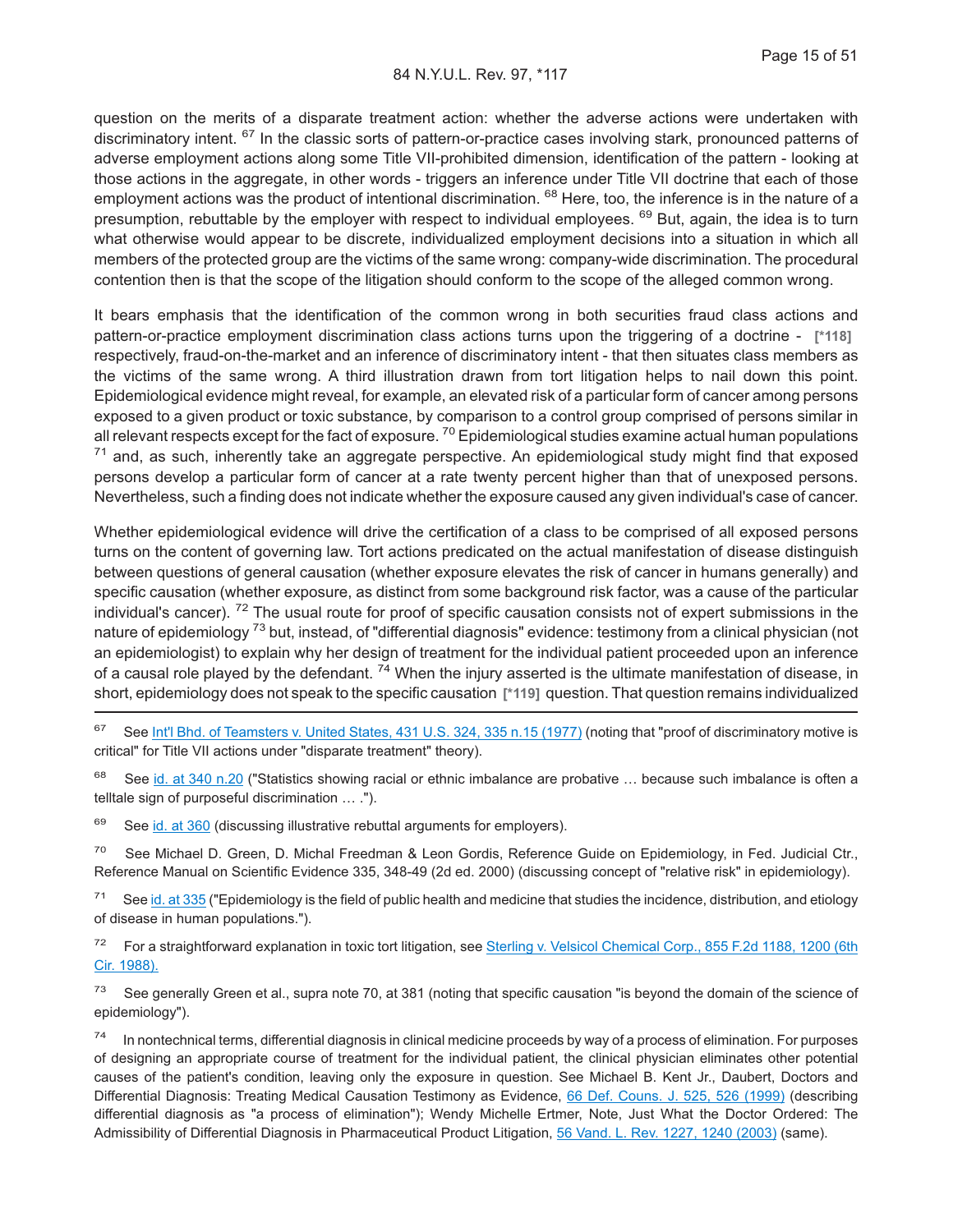and, hence, a considerable barrier to class certification.

But now consider how epidemiology interacts with governing law in medical monitoring cases, when the injury asserted consists of the wrongful exposure itself and not the ultimate manifestation of disease. Here, aggregate proof in the form of epidemiological evidence operates in a manner much like the fraud-on-the-market doctrine in the securities setting. Appropriately enough, the source of the similarity lies in the content of governing law specifically, whether the fact of exposure alone, not of disease manifestation, gives rise to a civil cause of action.

In toxic tort and product liability litigation, a frequent battleground for class certification  $7<sup>5</sup>$  concerns class actions that seek the establishment of a court-supervised program to provide medical monitoring for all persons in the exposed group so as to facilitate early detection of disease and, in turn, to mitigate its ultimate severity.<sup>76</sup> Battles over the certification of medical monitoring classes remain high pitched, but their nature is such as to reinforce the content of governing law as the centerpiece of the certification dispute. The crux of the dispute concerns not the use of epidemiological evidence as part of the class certification determination but, instead, whether governing law authorizes medical monitoring as an injunction-like remedy for exposed persons.<sup>77</sup> Only when governing law does so will **[\*120]** the fact of exposure, in itself, operate to make all exposed persons the victims of the same wrong.

One should not come away with the impression that aggregate proof can be invoked only by class action plaintiffs. As Part II shall elaborate in connection with the element of "loss causation" common to both securities fraud <sup>78</sup> and RICO doctrine,  $^{79}$  a defendant might invoke aggregate proof to deny the existence of a causal connection between its alleged misconduct and the economic losses for which the plaintiffs seek to recover. To anticipate a procedural point that shall emerge later: The concern here is not that the class somehow is insufficiently cohesive; rather, the concern is precisely that the class is cohesive in a way that reflects a failure of proof as to everyone within the

 $75$  As one court has described the case law:

There is no common set of factual circumstances predictive of whether a court will certify a medical monitoring class. It is easy to find cases, for example, where a court granted class certification to plaintiffs in a limited geographic region who sought medical monitoring after suffering single-source exposure to a toxin in their drinking water, and just as easy to find cases where a court denied certification under similar conditions - and there is no obvious or simple way to reconcile the two different results. Similarly, courts have ruled oppositely in different cases involving plaintiff classes seeking medical monitoring for illnesses allegedly caused by: (1) addiction to nicotine in the same brands of cigarette; and (2) adverse side effects of the same prescription drug.

[In re Welding Fume Prods. Liab. Litig., 245 F.R.D. 279, 304 \(N.D. Ohio 2007\).](http://advance.lexis.com/api/document?collection=cases&id=urn:contentItem:4PPX-XX90-TXFR-K38V-00000-00&context=1000516)

<sup>76</sup> See generally [Barnes v. Am. Tobacco Co., 161 F.3d 127, 138-40 \(3d Cir. 1998\)](http://advance.lexis.com/api/document?collection=cases&id=urn:contentItem:3V49-S7N0-0038-X05T-00000-00&context=1000516) (discussing elements and objectives of medical monitoring).

 $77$  The gap in time between exposure and disease manifestation creates a window during which the defendant may be enjoined to take action to mitigate the effects of the tortious exposure. The analogy here is to the familiar notion that a motorist who negligently runs over a pedestrian is under an affirmative obligation to mitigate the resulting harm - say, to take the injured person to the hospital for proper treatment. See John C.P. Goldberg & Benjamin C. Zipursky, Unrealized Torts, [88 Va. L. Rev.](http://advance.lexis.com/api/document?collection=analytical-materials&id=urn:contentItem:47JV-SDC0-00CV-507Y-00000-00&context=1000516) [1625, 1709-10 \(2002\)](http://advance.lexis.com/api/document?collection=analytical-materials&id=urn:contentItem:47JV-SDC0-00CV-507Y-00000-00&context=1000516) (discussing this analogy). The medical monitoring remedy operates injunctively to enforce this affirmative obligation on the defendant's part. When properly crafted, the remedy also operates injunctively vis-a-vis exposed persons, covering their medical expenses only as incurred via the court-supervised monitoring program rather than simply paying them damages to spend as they wish. See Principles of the Law of Aggregate Litig. § 2.04 cmt. b, illus. 2 (Council Draft No. 2, 2008).

As a matter of current doctrine, nonetheless, it remains the case that the various states conceptualize medical monitoring quite differently. See [Welding Fume, 245 F.R.D. at 291-92](http://advance.lexis.com/api/document?collection=cases&id=urn:contentItem:4PPX-XX90-TXFR-K38V-00000-00&context=1000516) (discussing how "the law of medical monitoring varies from state to state").

- <sup>78</sup> See infra notes 133-37 and accompanying text.
- $79$  See infra notes 190-92 and accompanying text.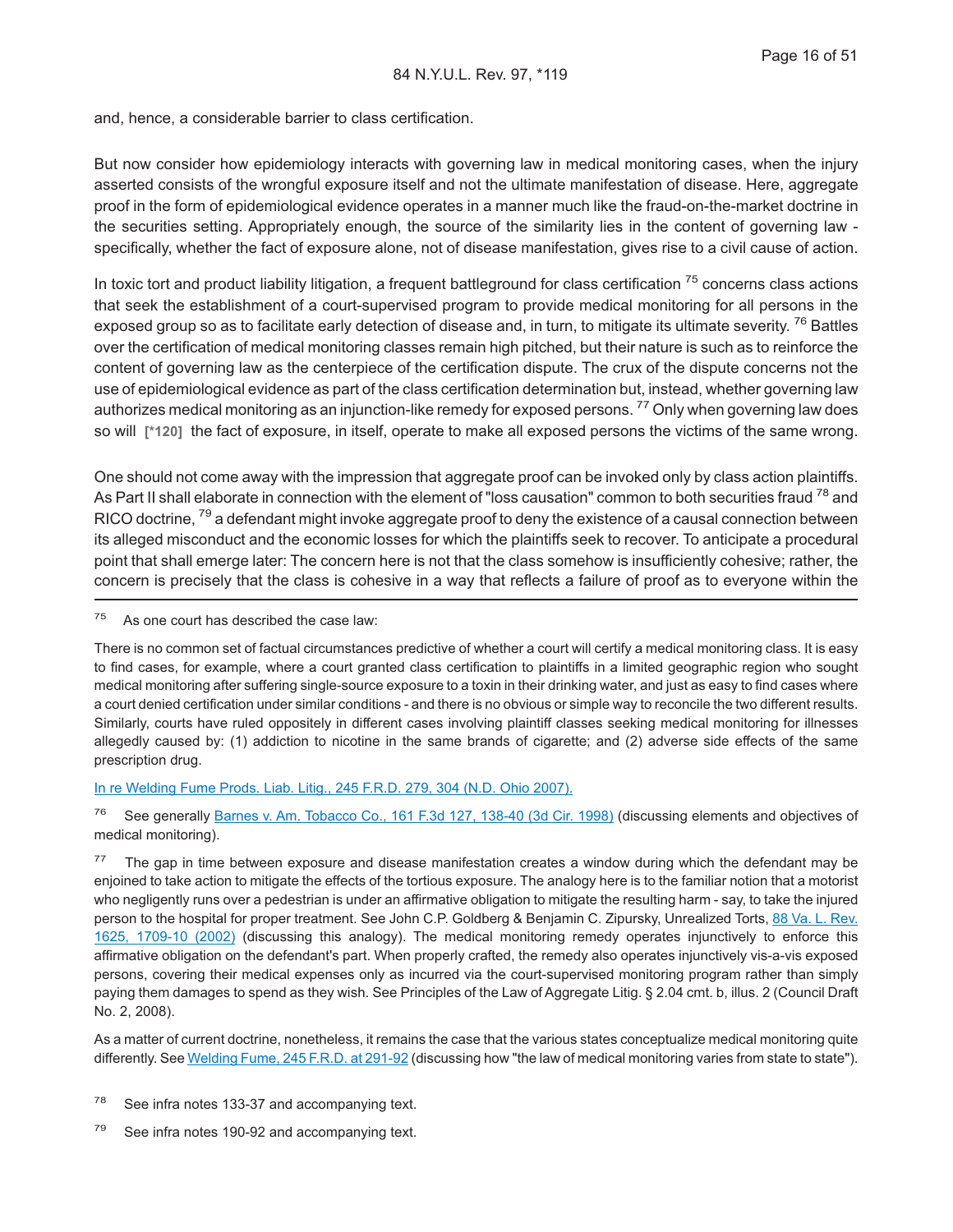proposed class on an element of the cause of action - a matter properly engaged by the court as a question of summary judgment, not class certification. <sup>80</sup>

#### b. Replicated Proof Distinguished

Another form of proof can bear on class certification, though in a manner distinct from aggregate proof. "Replicated proof" is a single item of proof that is relied upon by all class members on an element of the cause of action, so as to demonstrate that common questions of fact predominate. Replicated proof does not presuppose the aggregate unit; such proof is simply the same across all of the individuals said to compose the class. As this Part shall show, the treatment of replicated proof in the class certification context helps to reveal conceptual frailties in the language of Rule 23 - frailties that have come to the fore in courts' treatment of aggregate proof.

Klay v. Humana, Inc. <sup>81</sup> illustrates the operation of replicated proof. Klay involved a sweeping RICO class action against the managed care industry based on allegations that its members had conspired to defraud health care providers nationwide by misrepresenting **[\*121]** the terms of reimbursement for their medical services. <sup>82</sup> The governing precedents of the Eleventh Circuit at the time understood civil RICO to call for proof of reliance by each plaintiff upon the alleged fraudulent misrepresentations <sup>83</sup> - with reliance here conceptualized in terms of inducement to participate in the relevant defendant's managed care program. Class certification could not be withheld on grounds of individualized questions of reliance, held the Eleventh Circuit, when the class would rely on the same evidence - in Klay, the same standardized materials used to induce health care providers to sign up with a given managed care plan - to invite an inference of reliance on the part of each class member. <sup>84</sup> In effect, the class action would proceed as if each of the plaintiff health care providers had sued individually and had put forward identical evidence on the reliance element in their individual actions.

This is not to say that class counsel magically can convert individual issues into common ones for purposes of class certification merely through the strategic shaping of evidence. Both practical and procedural constraints operate. The practical constraint is that the evidence, if believed by the factfinder, must be sufficient to demonstrate the proposition for which it is offered. The proof proffered by the plaintiff class in Klay fit this description, the court reasoned, because financial considerations - the representation that the defendants would reimburse health care providers for all medically warranted charges - are essentially determinative in any individual care provider's business decision to become part of a managed care network. <sup>85</sup>

By contrast, the same more-or-less one-dimensional decisionmaking process does not characterize, say, the

<sup>80</sup> This is to suggest not that a defendant is obligated to come forward with proof of its own in support of a motion for summary judgment, only that a defendant might choose to do so. See [Celotex Corp. v. Catrett, 477 U.S. 317, 323 \(1986\)](http://advance.lexis.com/api/document?collection=cases&id=urn:contentItem:3S4X-6HC0-0039-N37R-00000-00&context=1000516) ("We find no express or implied requirement in Rule 56 that the moving party support its motion with affidavits or other similar materials negating the opponent's claim.").

### <sup>81</sup> [382 F.3d 1241 \(11th Cir. 2004\).](http://advance.lexis.com/api/document?collection=cases&id=urn:contentItem:4D76-3YS0-0038-X0B6-00000-00&context=1000516)

<sup>82</sup> For example, the health care providers alleged that the managed care industry had conspired to engage in "downcoding," whereby the software used to process reimbursement claims systematically reduced the payment for certain service codes. [Id.](http://advance.lexis.com/api/document?collection=cases&id=urn:contentItem:4D76-3YS0-0038-X0B6-00000-00&context=1000516) [at 1248.](http://advance.lexis.com/api/document?collection=cases&id=urn:contentItem:4D76-3YS0-0038-X0B6-00000-00&context=1000516)

83 See [id. at 1257-58](http://advance.lexis.com/api/document?collection=cases&id=urn:contentItem:4D76-3YS0-0038-X0B6-00000-00&context=1000516) (summarizing Eleventh Circuit precedent at that time on RICO reliance element). As I shall elaborate later in connection with other RICO class litigation, the Supreme Court subsequently rejected the existence of a reliance element as a matter of civil RICO doctrine. See infra note 189 and accompanying text (discussing [Bridge v. Phoenix Bond &](http://advance.lexis.com/api/document?collection=cases&id=urn:contentItem:4SPS-PSH0-TXFX-12X7-00000-00&context=1000516) [Indem. Co., 128 S. Ct. 2131 \(2008\)\).](http://advance.lexis.com/api/document?collection=cases&id=urn:contentItem:4SPS-PSH0-TXFX-12X7-00000-00&context=1000516) The point here, however, turns not on the niceties of RICO but on the formulation of the proof offered in Klay on the supposed reliance element.

84 See [Klay, 382 F.3d at 1259](http://advance.lexis.com/api/document?collection=cases&id=urn:contentItem:4D76-3YS0-0038-X0B6-00000-00&context=1000516) ("The alleged misrepresentations in the instant case are simply that the defendants repeatedly claimed they would reimburse the plaintiffs for medically necessary services they provide to the defendants' insureds, and sent the plaintiffs various … forms claiming that they had actually paid the plaintiffs the proper amounts.").

See id. ("It does not strain credulity to conclude that each plaintiff, in entering into contracts with the defendants, relied upon the defendants' representations and assumed they would be paid the amounts they were due.").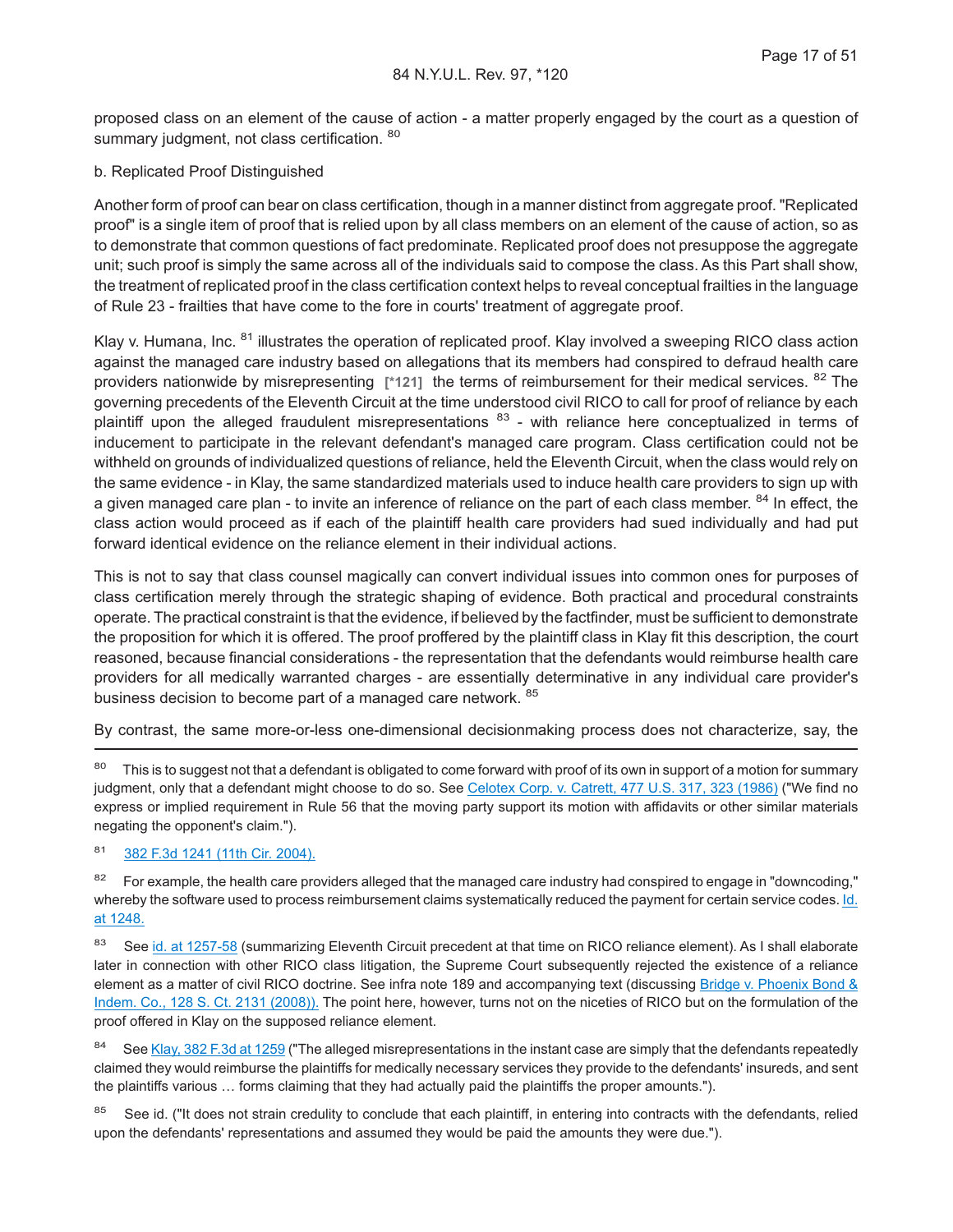decisions of casino patrons to play video gambling machines. The Ninth Circuit thus correctly **[\*122]** rejected the certification of a RICO class predicated on alleged misrepresentations concerning the mathematical odds associated with the defendants' video poker and electronic slot machines, notwithstanding class counsel's attempted invocation of replicated proof. <sup>86</sup> The court underscored the commonsense notion that people gamble for a wide range of reasons, <sup>87</sup> only some of which involve the quantitative acumen of math doctorates.

Additionally, the separate Rule 23 requirement of adequate class representation poses a procedural constraint on the use of replicated proof to garner class certification. <sup>88</sup> The strategy of class counsel to rely on replicated proof is not without potential risk for class members. Reliance on replicated proof to yield class certification involves the foreswearing of any individualized proof that otherwise might make the claims of some class members stronger on the merits than those of others. Such an approach effectively sacrifices those potential individual advantages - if individual claims would be marketable at all - for the joint benefit that would accrue to everyone in the class from class certification. In situations of replicated proof, courts accordingly should ask both whether particular subgroups within the class would have such individualized proof and whether class treatment would displace an otherwise available market in which those claims might be brought individually. The existence of such a market would also bring into play the separate certification requirement that a Rule 23(b)(3) class must be "superior to other available methods for fairly and efficiently adjudicating the controversy." <sup>89</sup>

The concluding section of this Part shall explain how the treatment of replicated proof helps to pinpoint the backward formulation of the crucial Rule 23 language for class certification in a way that sheds light on the treatment of aggregate proof. The important point here is that the use of replicated proof as the basis for class certification **[\*123]** does not involve the triggering of a substantive legal doctrine that characterizes all class members as victims of the same wrong. Rather, the practical constraint on replicated proof asks simply whether such proof, if believed, is sufficient to demonstrate the proposition for which it is offered as to all class members in Klay, reliance by all of the plaintiff health care providers.

Replicated proof, moreover, does not portend a displacement of the factfinder at trial. Rather, the practical constraint identified above links the use of such proof in class certification to the factfinder's role. Nor does replicated proof presuppose the aggregate unit, such as to raise concerns of circularity. The sameness of the proof supports class certification, to be sure, but that sameness is not brought into being by aggregate treatment. Rather, that sameness, if it exists at all, preexists the class.

With the concept of aggregate proof in mind, both on its own terms and in contrast to replicated proof, I now turn to the way in which the second-generation law of class certification exhibits a tendency toward an all-or-nothing view of aggregate proof - one that cuts uniformly for such certification or uniformly against it. As I shall explain, both of these views stem from understandable intuitions about class actions, but neither fully captures the proper judicial inquiry into aggregate proof at the class certification stage. By framing that inquiry in more precise terms, the discussion here sets up the treatment in Part II of the centrality of law-declaration in the class certification process as the proper mediating mechanism between all and nothing on the certification question.

- <sup>86</sup> [Poulos v. Caesars World, Inc., 379 F.3d 654 \(9th Cir. 2004\).](http://advance.lexis.com/api/document?collection=cases&id=urn:contentItem:4D2G-RDH0-0038-X37W-00000-00&context=1000516)
- 87 As the court explained:

Gamblers do not share a common universe of knowledge and expectations - one motivation does not "fit all." Some players may be unconcerned with the odds of winning, instead engaging in casual gambling as entertainment or a social activity. Others may have played with absolutely no knowledge or information regarding the odds of winning such that the appearance and labeling of the machines is irrelevant and did nothing to influence their perceptions. Still others, in the spirit of taking a calculated risk, may have played fully aware of how the machines operate.

#### [Id. at 665-66.](http://advance.lexis.com/api/document?collection=cases&id=urn:contentItem:4D2G-RDH0-0038-X37W-00000-00&context=1000516)

88 See *Fed. R. Civ. P. 23(a)(4)* ("One or more members of a class may sue or be sued as representative parties on behalf of all members only if … the representative parties will fairly and adequately protect the interests of the class.").

<sup>89</sup> *Fed. R. Civ. P. 23(b)(3)*.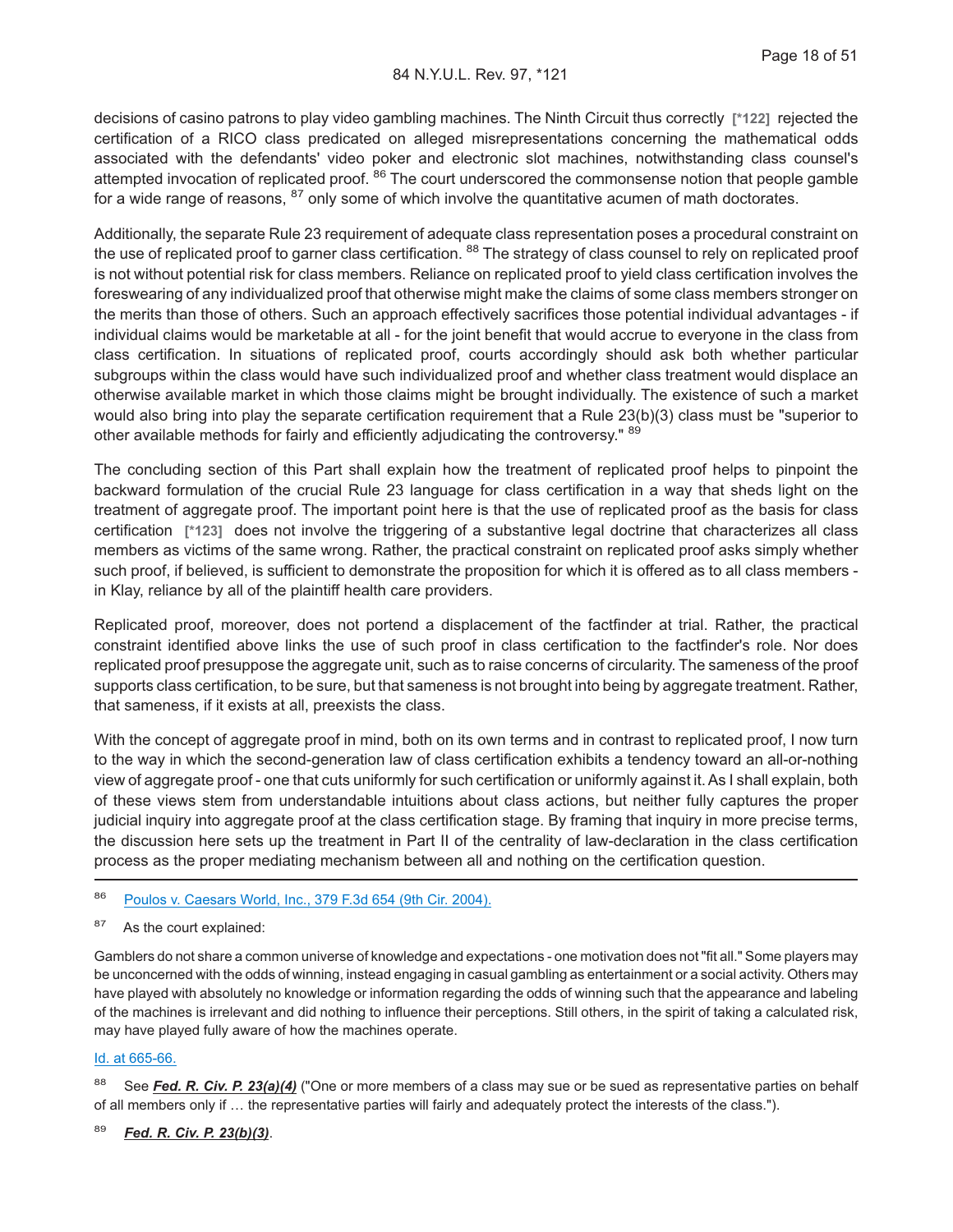#### 2. Prospects: The Right-Remedy Connection

The aggregate perspective taken by aggregate proof comprises both its greatest promise and its greatest peril. As this subsection shall elaborate, the promise relates to the familiar notion that remedies generally should correspond to underlying rights. The peril, as the next subsection shall explain, consists of the circularity in reasoning that arises when aggregate proof is invoked to support a corresponding aggregation of claims as a procedural matter.

The considerable promise of aggregate proof harks back to Holmes's insight about the convergence of legal doctrine with disciplines such as statistics and economics. <sup>90</sup> Those disciplines have developed sophisticated tools with which to understand the world - tools that often involve analysis of large amounts of data by expert **[\*124]** "super crunchers." <sup>91</sup> In methodological terms, this crunching entails the aggregation of data. When the data then are used to support class certification, class counsel effectively invite the court to take the seemingly logical step of making the procedural dimensions of the litigation correspond with the aggregate perspective of the data.

If anything, one can frame the attraction of aggregate proof even more strongly. Cast in its best light, aggregate proof reveals not just the desirability of aggregate procedure but also its virtual necessity. If the wrong of the defendant comes into focus only when one looks at the situation in the aggregate, then it would seem odd for the procedural mode of the litigation to take anything other than a commensurately aggregate form. In this regard, the argument for class certification starts to resemble the "core" justification for class treatment - to make marketable as an aggregate unit claims that would not be marketable individually. <sup>92</sup> With respect to situations of both aggregate proof and unmarketable claims - especially when those two features coincide - the very real fear is that, absent aggregate procedure, a wrong of considerable significance in the aggregate will go unremedied.

One can see the foregoing intuition at work in the debate over class certification in the light cigarettes RICO class action. In his opinion granting class certification, Judge Weinstein returned repeatedly to the proposition that "every violation of a right should have a remedy in court, if that is possible." <sup>93</sup> In its reversal, the Second Circuit went out of its way to underscore that "not every wrong can have a legal remedy, at least not without causing collateral damage to the fabric of our laws." <sup>94</sup>

As Part II shall elaborate, a proper understanding of aggregate proof in class certification need not dispute the posited right-remedy connection, but courts must remain vigilant about delineating precisely the nature of the relevant right in governing law. What one might call the law-declaring dimension of class certification - saying **[\*125]** what the "right" in question really is - represents an emerging theme in the second-generation law of class certification. The point, for the moment, is that the logic of Judge Weinstein's right-remedy connection tends markedly in the direction of class certification in well-nigh every case of aggregate proof - at least when that proof passes the Daubert threshold of admissibility in the event of trial. On this flawed account, aggregate proof is just that - proof of a contested fact on the merits and, as such, something properly analyzed by the factfinder at trial.

90 See supra notes 13-14 and accompanying text (discussing Holmes's prescient prediction about role of statistics in law).

91 See generally Ian Ayres, Super Crunchers (2007) (discussing data analysts' work with large data sets and their effect on commercial industries).

92 See [Amchem Prods., Inc. v. Windsor, 521 U.S. 591, 617 \(1997\)](http://advance.lexis.com/api/document?collection=cases&id=urn:contentItem:3RV9-HGW0-003B-R17N-00000-00&context=1000516) ("The policy at the very core of the class action mechanism is to overcome the problem that small recoveries do not provide the incentive for any individual to bring a solo action prosecuting his or her rights." (quoting [Mace v. Van Ru Credit Corp., 109 F.3d 338, 344 \(7th Cir. 1997\)\)\).](http://advance.lexis.com/api/document?collection=cases&id=urn:contentItem:3S4X-HYP0-00B1-D4S0-00000-00&context=1000516)

93 *Schwab v. Philip Morris USA, Inc., 449 F. Supp. 2d 992, 1020 (E.D.N.Y. 2006)*, rev'd sub nom. [McLaughlin v. Am.](http://advance.lexis.com/api/document?collection=cases&id=urn:contentItem:4S6M-SC10-TXFX-41XK-00000-00&context=1000516) [Tobacco Co., 522 F.3d 215 \(2d Cir. 2008\).](http://advance.lexis.com/api/document?collection=cases&id=urn:contentItem:4S6M-SC10-TXFX-41XK-00000-00&context=1000516) As Judge Weinstein observed, the right-remedy connection, too, traces its lineage to no less than the Supreme Court's foundational decision on the power of judicial review in [Marbury v. Madison, 5 U.S. \(1](http://advance.lexis.com/api/document?collection=cases&id=urn:contentItem:3S4X-KWW0-003B-H16C-00000-00&context=1000516) [Cranch\) 137, 177 \(1803\).](http://advance.lexis.com/api/document?collection=cases&id=urn:contentItem:3S4X-KWW0-003B-H16C-00000-00&context=1000516) [Schwab, 449 F. Supp. 2d at 1020.](http://advance.lexis.com/api/document?collection=cases&id=urn:contentItem:4M34-CTT0-0038-Y51H-00000-02&context=1000516)

94 [McLaughlin, 522 F.3d at 219](http://advance.lexis.com/api/document?collection=cases&id=urn:contentItem:4S6M-SC10-TXFX-41XK-00000-00&context=1000516) (citation omitted).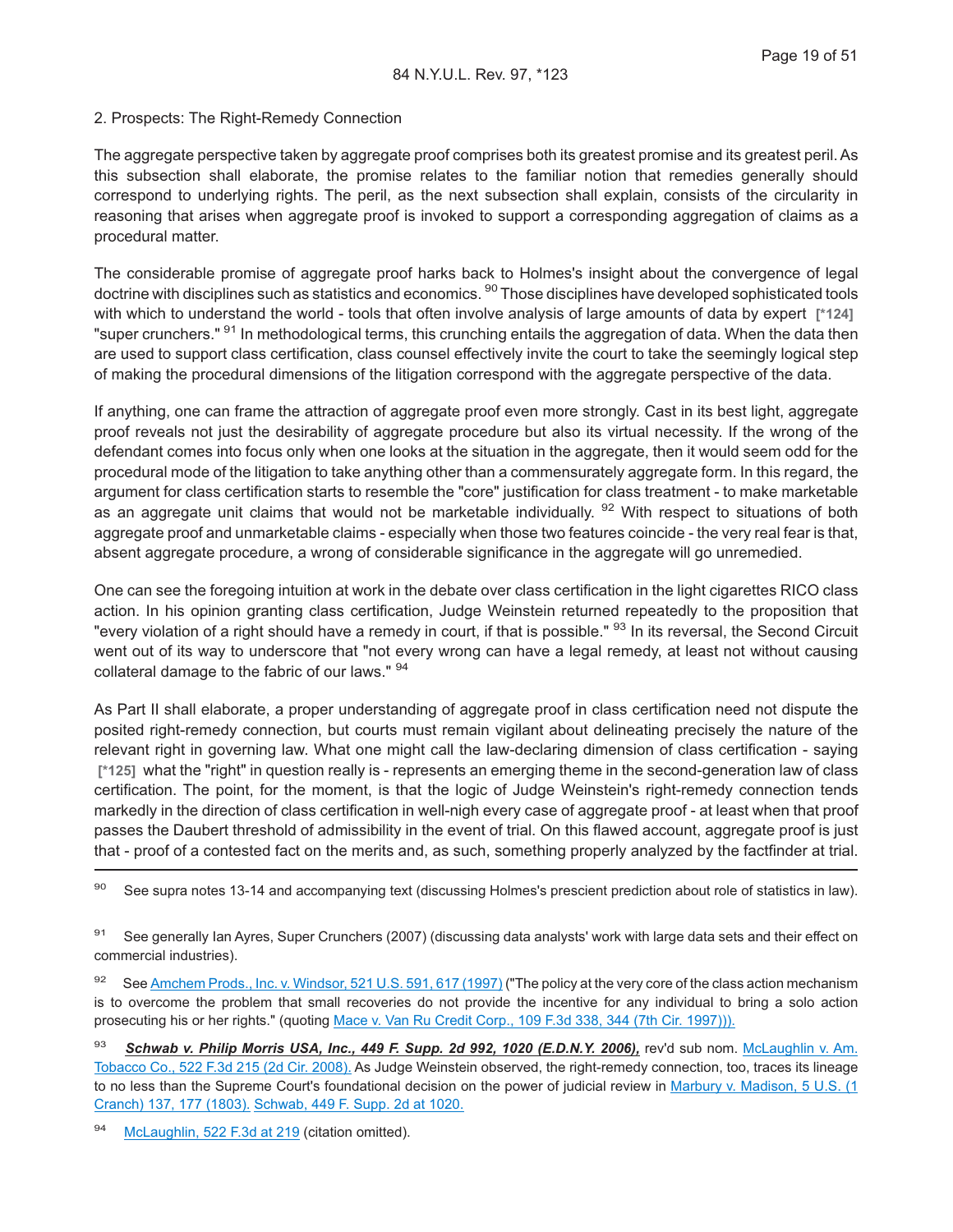It therefore comes as no surprise that Judge Weinstein also hammered away at the notion that, when the ultimate factfinder would be a jury rather than the judge, a denial of class certification based upon a judicial assessment of aggregate proof in the pretrial phase could jeopardize the plaintiffs' entitlement to a jury trial. <sup>95</sup>

#### 3. Perils: The Circularity Problem

If the promise of aggregate proof points in the direction of "all" on the class certification question, then one might say that the perils of such proof point just as starkly in the direction of "nothing." With respect to trials, the law generally leaves the choice of proof to the strategic determination of each side. Counsel may choose to present or to forgo the use of a given item of proof at trial, albeit with preclusive consequences if an adverse judgment results. And counsel generally may shape the proof into the form thought most advantageous or persuasive to the factfinder. The latitude for the strategic shaping of proof at trial is not limitless. The law of evidence regulates the use at trial of expert testimony, hearsay, unduly prejudicial evidence, and the like. <sup>96</sup> But, within the wide berth afforded by evidence law, counsel may shape the proof as she wishes.

The strategic shaping of proof for purposes of class certification, as distinct from trial, carries different implications. The legitimacy of a proposed aggregate unit in the eyes of civil procedure is a matter not for determination by class counsel in the pursuit of strategic goals but rather, ultimately, for determination by the court alone. Seen in this light, suggestions that Daubert-worthy expert testimony supporting the proposed aggregate unit should suffice to elicit class certification <sup>97</sup> **[\*126]** seem only a half-step removed from the error in some of the first-generation case law: class certification based on allegations in the complaint that track the requirements of Rule 23. A proper complaint, after all, must stem from "an inquiry reasonable under the circumstances" <sup>98</sup> and must plead "enough facts to state a claim to relief that is plausible on its face" <sup>99</sup> - both of which imply the existence of some manner of supportive proof, if not necessarily of the expert variety. Certification based simply on the assertions in the complaint or an admissible expert submission exhibits a troubling circularity. The legitimacy of aggregation as a procedural matter would stem from the shaping of proof that presupposes the very aggregate unit whose propriety the court is to assess.

#### <sup>95</sup> [Schwab, 449 F. Supp. 2d at 1020-21.](http://advance.lexis.com/api/document?collection=cases&id=urn:contentItem:4M34-CTT0-0038-Y51H-00000-02&context=1000516)

- <sup>96</sup> See, e.g., *Fed. R. Evid. 702* (expert testimony); id. R. 802 (hearsay); id. R. 403 (unduly prejudicial evidence).
- 97 One commentator contends:

Class certification is important, but it is not the merits, and thus some relaxation of Daubert, on both sides, seems advisable call it Daubert-Lite. Testimony that plainly does not meet Daubert would be rejected, but in close cases the testimony should be allowed, with the judge exercising discretion to hear and evaluate it, a much less problematic matter than allowing a jury to do so.

Alan B. Morrison, Determining Class Certification: What Should the Courts Have To Decide?, 8 Class Action Litig. Rep. (BNA) 541, 543 (July 27, 2007). The same source goes on to clarify how this judicial "evaluation" should proceed as to class certification:

It will generally be the plaintiff that is asking for the benefit of the doubt, and in close cases, given the stage at which the [class certification] determination must be made, it is preferable to err on the side of continuing the litigation than ending it for all practical purposes.

Id. For a contrary argument that Daubert analysis of expert submissions "is necessary, but not sufficient," for class certification, see Heather P. Scribner, Rigorous Analysis of the Class Certification Expert: The Roles of Daubert and the Defendant's Proof, [28 Rev. Litig. 71, 111 \(2008\).](http://advance.lexis.com/api/document?collection=analytical-materials&id=urn:contentItem:4VG8-P460-00CV-90WK-00000-00&context=1000516)

#### <sup>98</sup> *Fed. R. Civ. P. 11(b)*.

<sup>99</sup> [BellAtl. Corp. v. Twombly, 127 S. Ct. 1955, 1974 \(2007\)](http://advance.lexis.com/api/document?collection=cases&id=urn:contentItem:4NSN-8840-004C-002M-00000-00&context=1000516) (interpreting demand in *Fed. R. Civ. P. 8(a)(2)* for "a short and plain statement of the claim showing that the pleader is entitled to relief").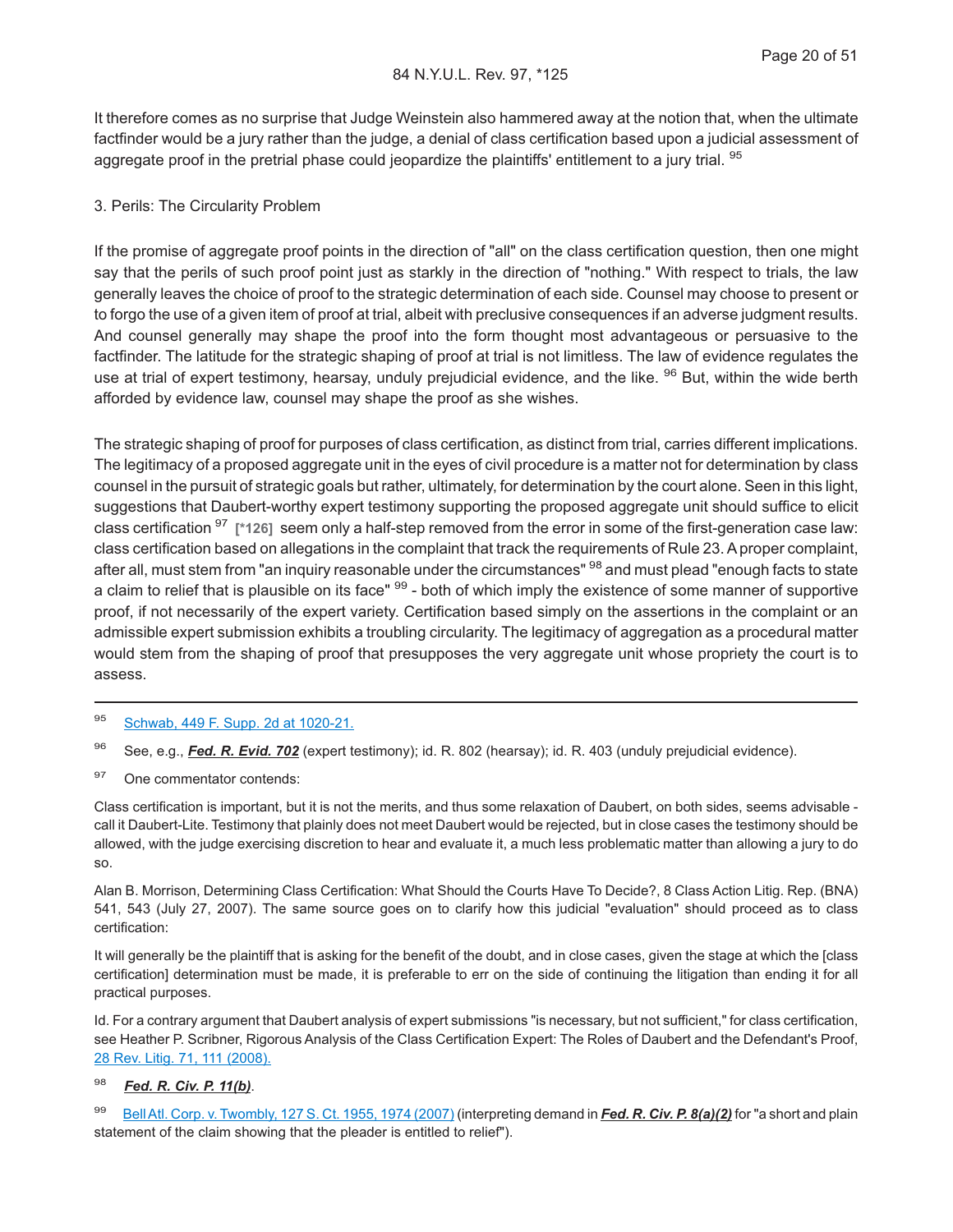Concern about circularity in class certification is no nitpicking matter. The concern constitutes a central theme that unites the Supreme Court's two most recent decisions on class certification: Amchem Products, Inc. v. Windsor 100 and Ortiz v. Fibreboard Corp. <sup>101</sup> To be sure, neither Amchem nor Ortiz involved an effort at class certification on the basis of aggregate proof. The two decisions nonetheless pinpoint the difficulty of circular reasoning in the class certification process in a way that sheds light on the use of aggregate proof in that setting.

The class certifications that the parties sought in Amchem and Ortiz were essential components of efforts to lend binding force to proposed class settlement agreements that would have made a grand substitution of legal rights. Thereafter, asbestos-exposed industrial workers no longer would have been able to sue the asbestos-industry defendants in tort but would have gained the right to obtain compensation through the privatized, administrative programs created by the class settlements. The Court's treatment of the class certification **[\*127]** question thus introduces a dimension of institutional allocation beyond the one between the court and the factfinder at trial. At bottom, both Amchem and Ortiz turn on the appropriate allocation of institutional authority between courts and legislatures to undertake this type of bold law reform.

In Amchem, the district court had regarded the fairness of the proposed class settlement as supplying the predominant common question that warranted certification of a Rule 23(b)(3) opt-out class. <sup>102</sup> Overturning the certification, the Supreme Court rightly regarded such a view as both fatally circular in its logic and troubling in its institutional implications. Any proposed class settlement at least raises a "question" concerning its fairness under Rule 23(e).  $103$  Yet, if that question could form a predominant common question sufficient to warrant certification under Rule 23(b)(3), then any class action proposed simply for the purpose of settlement - as in Amchem - would be certifiable.<sup>104</sup>

In institutional terms, certification of a settlement-only class action would not impinge upon the role of any factfinder, "for the proposal is that there be no trial." <sup>105</sup> Rather, the intrusion - if any - would be upon the authority of the legislature to consider proposed law reform. The Court emphasized that the predominance requirement of Rule 23(b)(3) focuses on "legal or factual questions … that preexist any settlement," not a question brought into being by such a settlement. <sup>106</sup> The latter sort of question - in Amchem, the merits of a grid-like asbestos compensation scheme as a substitute for the tort system - is "a matter fit for legislative consideration," but not as part of a proper class certification inquiry. <sup>107</sup>

The same themes of circularity and institutional allocation underlie Ortiz. There, the district court had certified a mandatory class under Rule 23(b)(1)(B) for settlement purposes based on the **[\*128]** purported existence of a limited fund available to satisfy future tort claims against Fibreboard Corporation. This reasoning, too, exhibited a fatal circularity with troubling institutional implications.

- <sup>100</sup> [521 U.S. 591 \(1997\).](http://advance.lexis.com/api/document?collection=cases&id=urn:contentItem:3RV9-HGW0-003B-R17N-00000-00&context=1000516)
- <sup>101</sup> [527 U.S. 815 \(1999\).](http://advance.lexis.com/api/document?collection=cases&id=urn:contentItem:3WSK-9JC0-004B-Y01T-00000-00&context=1000516)

102 See [Georgine v. Amchem Prods., Inc., 157 F.R.D. 246, 316 \(E.D. Pa. 1994\)](http://advance.lexis.com/api/document?collection=cases&id=urn:contentItem:3RRC-W3P0-003B-V02G-00000-00&context=1000516) (characterizing fairness, reasonableness, and adequacy of proposed class settlement as "a predominant issue for purposes of Rule 23(b)(3)").

 $103$  The district court effectively had used a class certification standard nowhere stated in Rule 23 - one positing that, "if a settlement is 'fair,' then certification is proper." [Amchem Prods., Inc. v. Windsor, 521 U.S. 591, 622 \(1997\).](http://advance.lexis.com/api/document?collection=cases&id=urn:contentItem:3RV9-HGW0-003B-R17N-00000-00&context=1000516) At the time, Rule 23(e) merely required judicial approval for class settlements. *Fed. R. Civ. P. 23(e)* (1966 amendments). The rule now includes the yardstick of whether the proposed settlement is "fair, reasonable, and adequate" - incorporating the approval standard that had emerged in case law under the original rule. *Fed. R. Civ. P. 23(e)* advisory committee's note to 2003 amendments.

104 [Amchem, 521 U.S. at 623](http://advance.lexis.com/api/document?collection=cases&id=urn:contentItem:3RV9-HGW0-003B-R17N-00000-00&context=1000516) ("It is not the mission of Rule 23(e) to assure the class cohesion that legitimizes representative action in the first place.").

- <sup>105</sup> [Id. at 620.](http://advance.lexis.com/api/document?collection=cases&id=urn:contentItem:3RV9-HGW0-003B-R17N-00000-00&context=1000516)
- <sup>106</sup> [Id. at 623.](http://advance.lexis.com/api/document?collection=cases&id=urn:contentItem:3RV9-HGW0-003B-R17N-00000-00&context=1000516)
- <sup>107</sup> [Id. at 622.](http://advance.lexis.com/api/document?collection=cases&id=urn:contentItem:3RV9-HGW0-003B-R17N-00000-00&context=1000516)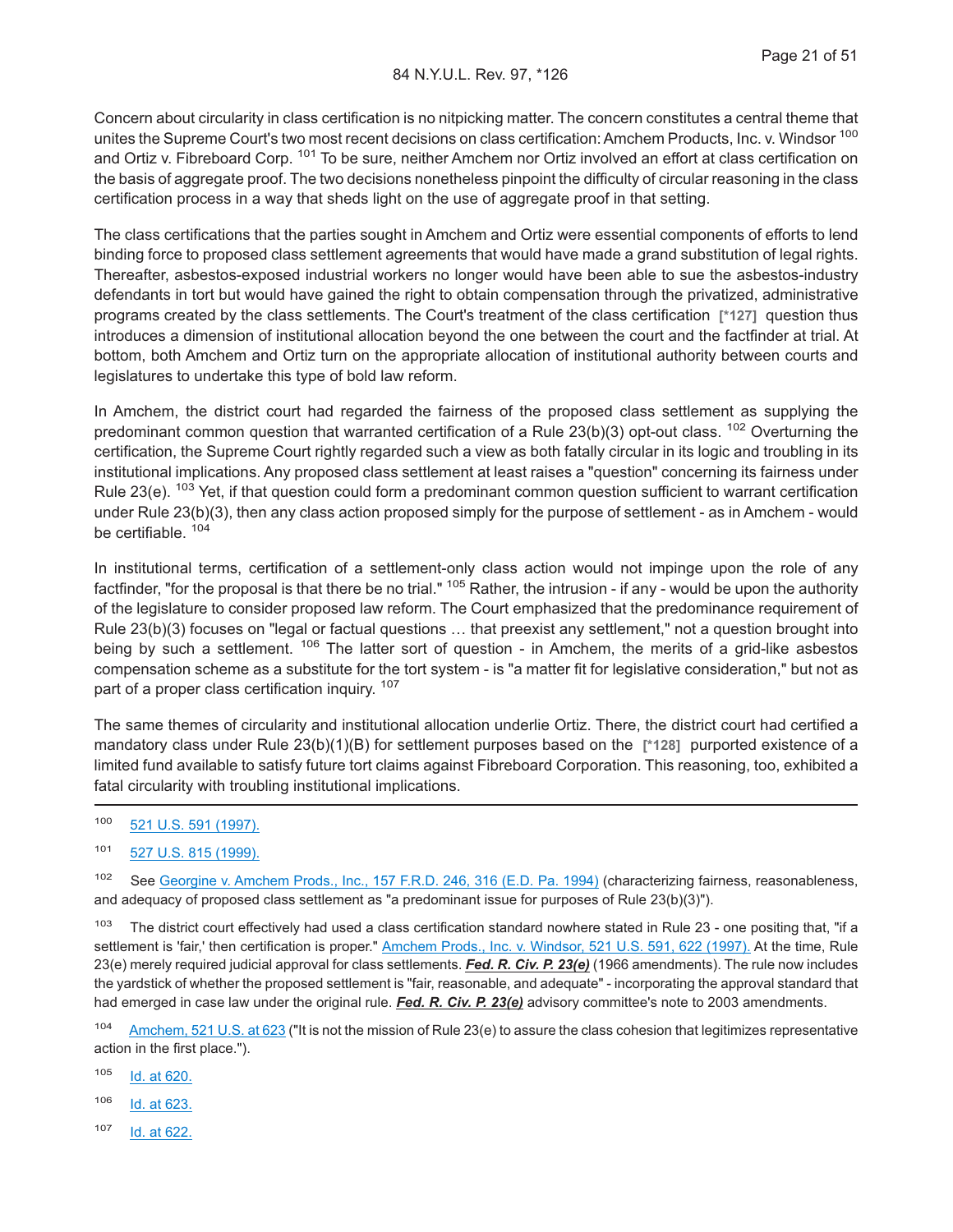The purported limited fund consisted not of Fibreboard's preexisting net worth <sup>108</sup> but, essentially, of the funds that the firm had obtained by way of a contemporaneous settlement of separate litigation concerning the extent of its insurers' coverage obligations with respect to asbestos claims. <sup>109</sup> The limit of the purported limited fund did not preexist class treatment but, instead, came into being merely as the result of the class settlement - an arrangement that basically would have capped the future liability of Fibreboard at the limits of its insurance coverage and left the firm's equity untouched. Congress might choose to cap liability in a given industry at its insurance limits; indeed, it did just that in the 2001 reform legislation that provided financial relief to the airline industry and established a federal compensation fund in connection with the September 11 terrorist attacks. <sup>110</sup> But the existence of such legislation only highlights the institutional overreach involved in the faux limited-fund class action in Ortiz. In overturning the class certification there, the Supreme Court rightly underscored that the logic of a proper limited-fund class does not proceed in a circle; instead, "it would be essential that the fund be shown to be limited independently of the agreement of the parties to the action." <sup>111</sup>

In short, a class settlement that presupposes the aggregate unit - even a deal for the class that might well represent enlightened public policy  $112$  - cannot supply the basis for class certification in the first place. The circularity problem posed by aggregate proof is only a half-step removed from that in Amchem and Ortiz, and it is hardly clear that the half-step lessens the problem. The proposed class settlements in Amchem and Ortiz at least proceeded from the collaborative efforts of class counsel and their defense counterparts - experienced, repeat-player lawyers on both sides. Aggregate proof in a contested motion for class certification, by contrast, proceeds only upon the say-so of one side.

**[\*129]** To accord determinative weight to the mere invocation of aggregate proof would be to extend a misstep found in some of the first-generation case law on class certification. Recall that some courts wary of the Eisen rule mistakenly sought to assimilate the class certification determination to the familiar model of a motion to dismiss on the pleadings, such that those courts believed themselves bound to accept the allegations of the class complaint on their face. <sup>113</sup> A view today that would regard the proffer of admissible aggregate proof as triggering class treatment would perpetuate the mistaken inclination to assimilate the certification determination to familiar models - this time, to that of summary judgment. A central insight from the second-generation case law, however, is that the class certification determination is sui generis, something that cannot be shoehorned completely into the framework for some other pretrial ruling. What is needed, in other words, is a distinctive law of class certification, not a kind of rote borrowing from elsewhere.

The second-generation law of class certification seeks to solve the problem of circularity by inserting the court as the first-order evaluator of aggregate proof said to trigger some doctrine in governing law that unites all class members as victims of the same wrong. But the court's role consists of making a "definitive assessment" of whether aggregate proof demonstrates satisfaction of Rule 23 requirements. <sup>114</sup> This assessment proceeds under

<sup>108</sup> [Ortiz v. Fibreboard Corp., 527 U.S. 815, 859 \(1999\)](http://advance.lexis.com/api/document?collection=cases&id=urn:contentItem:3WSK-9JC0-004B-Y01T-00000-00&context=1000516) ("Fibreboard was allowed to retain virtually its entire net worth.").

<sup>109</sup> [Id. at 824-25.](http://advance.lexis.com/api/document?collection=cases&id=urn:contentItem:3WSK-9JC0-004B-Y01T-00000-00&context=1000516)

<sup>110</sup> See Air Transportation Safety and System Stabilization Act, [49 U.S.C. § 40101](http://advance.lexis.com/api/document?collection=statutes-legislation&id=urn:contentItem:4YF7-GSD1-NRF4-422C-00000-00&context=1000516) (Supp. V 2005).

<sup>111</sup> [Ortiz, 527 U.S. at 864.](http://advance.lexis.com/api/document?collection=cases&id=urn:contentItem:3WSK-9JC0-004B-Y01T-00000-00&context=1000516)

<sup>112</sup> The Ortiz Court went even further than the Amchem Court in inviting federal asbestos reform legislation. See [527 U.S. at](http://advance.lexis.com/api/document?collection=cases&id=urn:contentItem:3WSK-9JC0-004B-Y01T-00000-00&context=1000516) [821](http://advance.lexis.com/api/document?collection=cases&id=urn:contentItem:3WSK-9JC0-004B-Y01T-00000-00&context=1000516) ("This litigation defies customary judicial administration and calls for national legislation.").

<sup>&</sup>lt;sup>113</sup> See supra notes 46-47 and accompanying text (discussing this approach as among "the most extravagant overreadings" of Eisen).

<sup>114</sup> [IPO, 471 F.3d 24, 41 \(2d Cir. 2006\).](http://advance.lexis.com/api/document?collection=cases&id=urn:contentItem:4MHB-1K20-0038-X0JC-00000-00&context=1000516)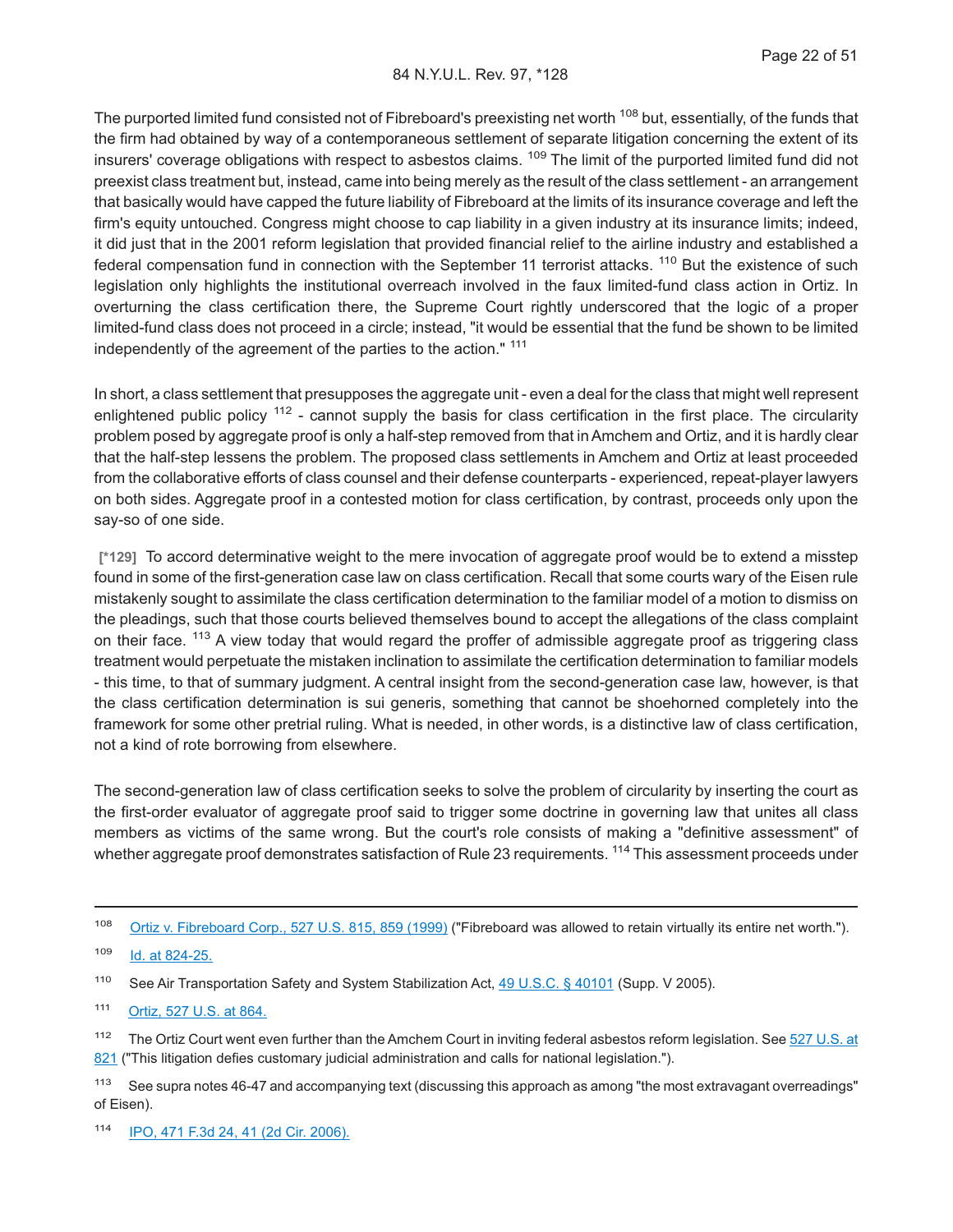the usual preponderance standard, <sup>115</sup> not the standard for a motion to dismiss, for admissibility under Daubert, or for trial-worthiness as a matter of summary judgment.

The two options - aggregate proof virtually dictating aggregate procedure or courts trying the merits under the guise of a pretrial class certification ruling - present something akin to an all-or-nothing choice. The posited connection between right and remedy implies that class treatment is always appropriate upon admissible proof that presupposes the disputed aggregate unit. By contrast, a "definitive assessment" by the court has the potential to yield no certification, even for non-summary-judgment-worthy disputes over aggregate proof that overlap completely with the merits.

This all-or-nothing quality, however, stems from conceptualization of the problem strictly as one of proof, such as to implicate matters **[\*130]** of admissibility and summary judgment, both of which regulate the relationship between the court and the factfinder at trial. Such a view has a considerable fairy-tale air about it when one considers the class certification ruling in real-world, functional terms as the signal event in the pricing of mass claims for purposes of settlement. Getting all wrapped up with things like admissibility standards and the sanctity of the jury risks missing the point when the likely endgame, under either a yes-certification ruling or a no-certification ruling, is that there will be no trial at all.

Part II suggests that the second-generation law of class certification is groping toward a reconceptualization of the problems posed by aggregate proof in institutional terms - one that seeks to discern when aggregate proof does not merely reflect a contested account of the facts but, more fundamentally, serves as a stalking horse for a contested account of governing law. On this view, the institutional relationship of real concern often is not the one between court and factfinder at trial but, instead, the one between court and legislature as law-reforming institutions. This is not to suggest that aggregate proof can never present a problem of proof appropriately suited for analysis as a matter of summary judgment. IPO, after all, posits that the court must resolve disputes over aggregate proof - even when they overlap with the merits - but only when those disputes bear upon the application of a Rule 23 requirement. The second-generation case law affords no warrant for a free-ranging inquiry into the likelihood of success at trial - what the actual holding in Eisen rightly disallows. <sup>116</sup> To get a better fix on the line between necessary inquiry into the merits to ascertain compliance with Rule 23 and judicial overreach that would displace summary judgment, one must turn to Rule 23 itself.

#### C. The Backward Formulation of Rule 23

The language in Rule 23 contributes to the confusion about class certification. To put the point bluntly: In real-world, operational terms today, Rule 23 asks questions precisely the opposite of what one would expect based upon a reading of the rule text itself. This Section pinpoints the source of confusion in the Rule 23 language that focuses attention upon similarities within the proposed aggregate unit, not dissimilarities within it. As Part II shall elaborate, this analysis of Rule 23 can help courts considerably by enabling them to discern more readily when aggregate proof presents a question of compliance with class certification requirements (what IPO directs the courts **[\*131]** alone to decide) and when such proof instead presents a question on the merits unrelated to the demands of Rule 23 (a matter that the court should engage as a question of summary judgment, with due regard for the role of the jury). It should not surprise us, in other words, that courts in the aftermath of IPO have had trouble distinguishing the respective domains of class certification and summary judgment when the text of Rule 23 itself obscures the nature of the class certification requirements.

By its terms, Rule 23 speaks of common "questions" that "predominate" over individual ones <sup>117</sup> and of action by the defendant on grounds that "apply generally to the class" so as to warrant relief "respecting the class as a

<sup>117</sup> *Fed. R. Civ. P. 23(b)(3)*.

<sup>115</sup> See [In re Hydrogen Peroxide Antitrust Litig., 552 F.3d 305, 307 \(3d Cir. 2008\)](http://advance.lexis.com/api/document?collection=cases&id=urn:contentItem:4V8Y-WGY0-TXFX-527F-00000-00&context=1000516) ("Factual determinations supporting Rule 23 findings must be made by a preponderance of the evidence."); [Teamsters Local 445 Freight Div. Pension Fund v.](http://advance.lexis.com/api/document?collection=cases&id=urn:contentItem:4TP3-PM00-TX4N-G14W-00000-00&context=1000516) [Bombardier Inc., 546 F.3d 196, 202 \(2d Cir. 2008\)](http://advance.lexis.com/api/document?collection=cases&id=urn:contentItem:4TP3-PM00-TX4N-G14W-00000-00&context=1000516) (same).

<sup>&</sup>lt;sup>116</sup> See supra notes 42-44 and accompanying text (discussing context of Eisen).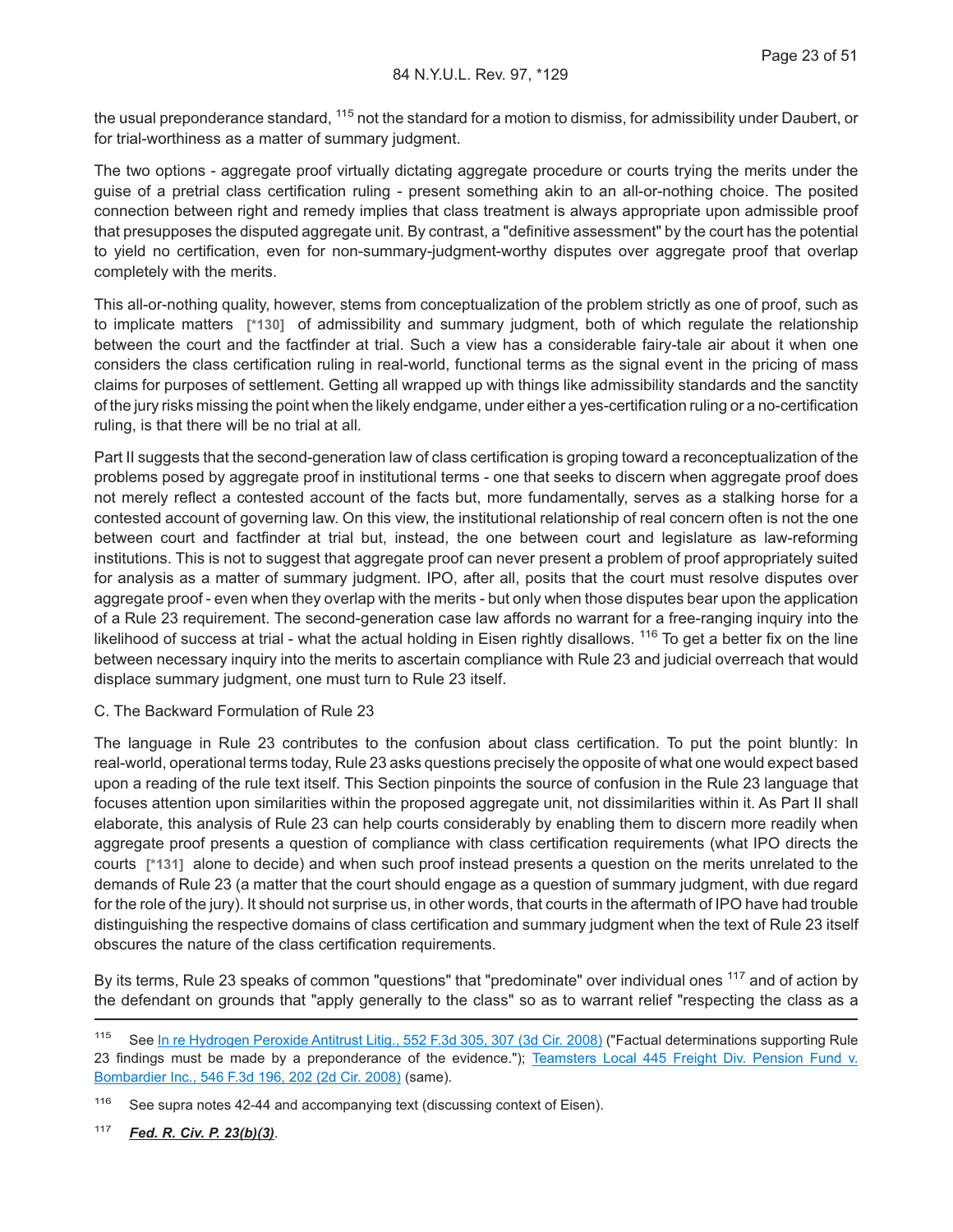whole." <sup>118</sup> The overarching picture is one of some decisive degree of similarity across the proposed class. <sup>119</sup> But if the discussion so far in this Article reveals anything, it is that what really matters to class certification - what courts are actually attempting to discern with regard to replicated proof, for instance - is primarily the opposite: not similarity at some unspecified level of generality but, rather, dissimilarity that has the capacity to undercut the prospects for joint resolution of class members' claims through a unified proceeding. <sup>120</sup> As Part II shall show by way of specific cases, the question of whether a proposed class exhibits some fatal dissimilarity is the proper inquiry for class certification. By contrast, the question of whether the class exhibits some fatal similarity - a failure of proof as to all class members on an element of their cause of action - is properly engaged as a matter of summary judgment.

The formulation of Rule 23 in terms of predominant common "questions" and generally applicable misconduct obscures the crucial line between dissimilarity and similarity within the class. The existence of common "questions" does not form the crux of the class certification inquiry, at least not literally, or else the first-generation case law would have been correct to regard the bare allegations of the class complaint as dispositive on the certification question. Any competently **[\*132]** crafted class complaint literally raises common "questions." What matters to class certification, however, is not the raising of common "questions" - even in droves - but, rather, the capacity of a class-wide proceeding to generate common answers apt to drive the resolution of the litigation. Dissimilarities within the proposed class are what have the potential to impede the generation of common answers.

Recognition of this point in operational terms, if not explicitly in the text of Rule 23, explains why certification of a RICO fraud class based on alleged misrepresentations of the mathematical odds for the defendant's electronic gambling machines - even misrepresentations said to be common across the class - does precious little to advance the resolution of the dispute when questions of reliance implicate the wide range of individualized or even idiosyncratic reasons for gambling.  $121$  In other words, the dissimilarities in the class members' reasons for gambling properly impeded class certification notwithstanding the common evidentiary character of the misrepresentations at issue. The language in Rule 23(b)(3) tends to obscure this point, however, by asking whether "questions of law or fact common to class members predominate over any questions affecting only individual [class] members." <sup>122</sup> Heaps of similarities do not overcome dissimilarities that would prevent common resolution.

The language of Rule 23(b)(2) tends toward similar confusion. The insight of the rule is not simply that class treatment is appropriate when the defendant has engaged in a course of conduct that is similar at some unspecified level of generality. Rather, the crux of the rule in actual operation today consists of the indivisible nature of the injunctive or declaratory remedy warranted - the notion that the conduct is such that it can be enjoined or declared unlawful only as to all of the class members or as to none of them. <sup>123</sup> Here, again, what matters is not similarity arising from the defendant's conduct but rather dissimilarity that has the capacity to undercut the indivisible character of an appropriate remedy.

<sup>119</sup> See, e.g., [Allison v. Citgo Petrol. Corp., 151 F.3d 402, 413 \(5th Cir. 1998\)](http://advance.lexis.com/api/document?collection=cases&id=urn:contentItem:3TF4-JV20-0038-X2D7-00000-00&context=1000516) ("Because of the group nature of the harm alleged and the broad character of the relief sought, the (b)(2) class is, by its very nature, assumed to be a homogenous and cohesive group with few conflicting interests among its members."). By contrast, the Rule 23(b)(3) class is cohesive due to the predominance requirement.

<sup>120</sup> This observation builds on the extensive analysis of the predominance requirement in Allan Erbsen, From "Predominance" to "Resolvability": A New Approach to Regulating Class Actions, [58 Vand. L. Rev. 995, 1005-06 \(2005\).](http://advance.lexis.com/api/document?collection=analytical-materials&id=urn:contentItem:4J0P-FKK0-02BN-1017-00000-00&context=1000516)

<sup>121</sup> [Poulos v. Caesars World, Inc., 379 F.3d 654, 665-66 \(9th Cir. 2004\).](http://advance.lexis.com/api/document?collection=cases&id=urn:contentItem:4D2G-RDH0-0038-X37W-00000-00&context=1000516)

<sup>122</sup> *Fed. R. Civ. P. 23(b)(3)*.

<sup>123</sup> Principles of the Law of Aggregate Litig. § 2.04 cmt. a, at 112 (Council Draft No. 2, 2008). The rule text does at least allude to this attribute of indivisibility in its reference to relief "respecting the class as a whole." *Fed. R. Civ. P. 23(b)(2)*.

<sup>&</sup>lt;sup>118</sup> Id. R. 23(b)(2); see supra text accompanying notes 38-40 (noting that some disputes concerning aggregate proof in contested class certifications have arisen with respect to Rule 23(b)(2) rather than Rule 23(b)(3)).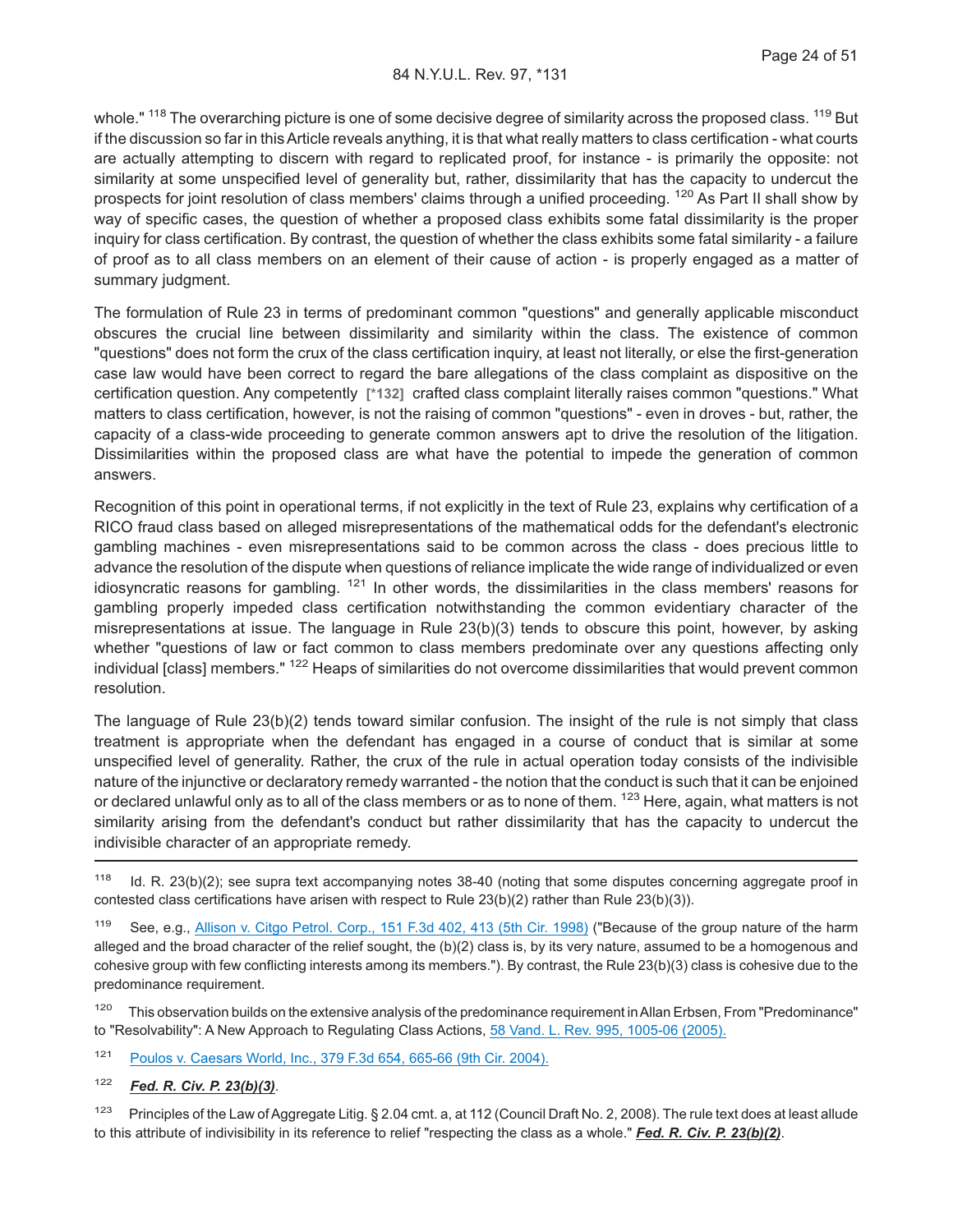All of this is not to say that the law of class actions must run screaming from rule language cast in the terms of such things as predominant common questions and generally applicable conduct. The point is that on-the-ground applications, over time, understandably have served to refine the inquiries described in the rule text. Not even **[\*133]** the most prescient designer of Rule 23 in 1966 could have seen around corners, after all. Still, recognition of the backward formulation of Rule 23 - the critical importance of dissimilarity, not similarity at some undefined level - buttresses the intuition that aggregate proof cannot carry decisive weight in class certification.

The next Part elaborates the law-declaring dimension of class certification and its centrality for institutional allocation in that setting. For now, the key points from this Part are twofold: Courts today properly engage aggregate proof as a question of class certification, per IPO, when disputes concerning that proof pertain to whether there exist disabling dissimilarities within the proposed class - dissimilarities that would prevent a class-wide proceeding from yielding common answers. By contrast, disputes over aggregate proof present a question of summary judgment when the asserted problem is not that the class exhibits some disabling dissimilarity but, instead, that there exists a fatal similarity across the proposed class: the absence of a triable issue concerning an element of the plaintiffs' cause of action.

II

#### Class Certification as Institutional Allocation

The battleground today for aggregate proof in class certification centers on the use of economic or statistical analysis to suggest that all persons within the proposed class are victims of the same wrong - not of dissimilar, individualized wrongs. Holmes's prediction notwithstanding, economics and statistics have not yet become one with blackletter law across the board but, rather, have done so to varying degrees in different subject areas. In some areas of law - antitrust or securities, for instance - economics infuses much of legal doctrine. Here, the market itself serves as the mechanism for the suggestion that class members are all victims of the same wrong specifically, through some manner of overcharge said to result from the defendant's misconduct.

Section A situates together the difficulties that aggregate proof has posed for analysis of class certification in areas that involve the invocation of markets as the source of some common wrong. In these areas wherein economics guides law, it is relatively straightforward to see how dueling expert submissions cast in economic terms are ultimately battling over the proper meaning of governing law. The grouping together of situations involving alleged market-wide wrongs also reveals how missteps in class certification analysis actually have replicated themselves across subject areas - securities fraud and civil **[\*134]** RICO class actions, specifically - in a way that courts and commentators have yet to pinpoint.

Section B extends the analysis to a controversial series of employment discrimination class actions - most prominently, Dukes v. Wal-Mart, Inc. <sup>124</sup> Here, the legal character of disputes over aggregate proof in the class certification setting is much less well understood. At bottom, these class actions involve contested efforts to alter the meaning of discrimination under Title VII to accord with an emerging body of research that draws on statistical analysis informed by sociology. The crucial point is that the legal meaning of discrimination in a case like Dukes

The Wal-Mart and Costco class actions carry forward to the context of sex discrimination the basic litigation strategy - broadly speaking - in other class actions that involved aggregate statistical analysis offered to show a pattern or practice of racial discrimination. E.g., [Satchell v. FedEx Corp., \[2005\] 86 Empl. Prac. Dec. \(CCH\) P 42,116](http://advance.lexis.com/api/document?collection=cases&id=urn:contentItem:4HXJ-NGF0-TVSH-32JY-00000-00&context=1000516) (N.D. Cal. Sept. 28, 2005) (certifying class); Rhodes v. Cracker Barrel Old Country Store, Inc., No. Civ.A.4:99-CV-217-H, 2002 WL 32058462 (N.D. Ga. Dec. 31, 2002) (declining to certify class).

For an account of this genre of employment discrimination class actions in the general-interest press, see Roger Parloff, The War over Unconscious Bias, Fortune, Oct. 15, 2007, at 90.

<sup>124</sup> *509 F.3d 1168 (9th Cir. 2007),* reh'g en banc granted, Nos. 04-16688, 04-16720, 2009 WL 365818 (9th Cir. Feb. 13, 2009). Another, similar employment discrimination class action against Costco has garnered class certification in the [Ninth](http://advance.lexis.com/api/document?collection=cases&id=urn:contentItem:4MT6-BB20-TVSH-31WF-00000-00&context=1000516) [Circuit. Ellis v. Costco Wholesale Corp., 240 F.R.D. 627 \(N.D. Cal. 2007\).](http://advance.lexis.com/api/document?collection=cases&id=urn:contentItem:4MT6-BB20-TVSH-31WF-00000-00&context=1000516)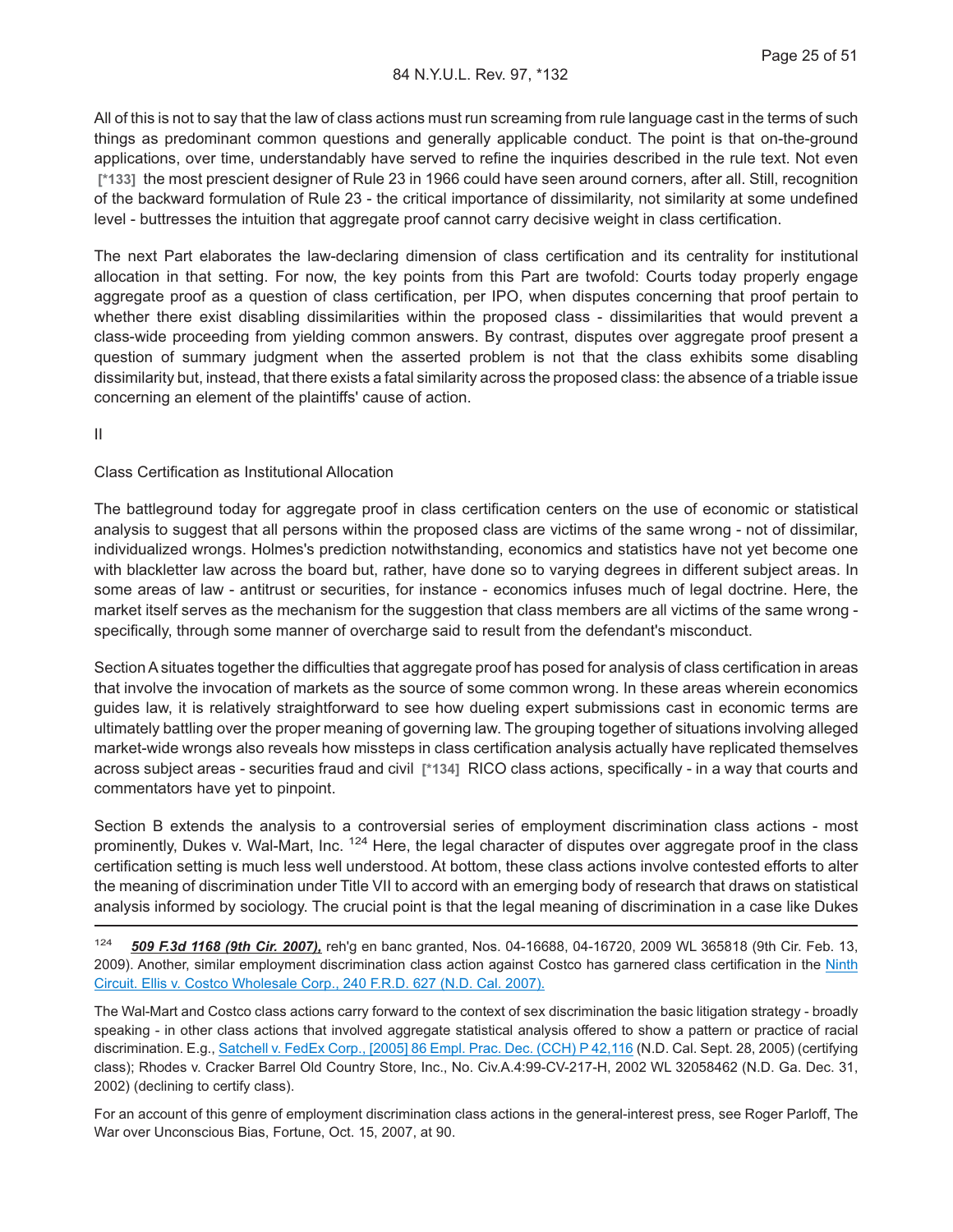bears decisively on the existence of fatal dissimilarities within the class and, as such, is properly the focus of the class certification inquiry. Yet, it is precisely this point that eluded the three-judge panel in Dukes.

Two broader themes emerge from this Part as a whole. First, courts have begun to frame the central question of institutional allocation in class certification less as one that pits the court against the factfinder in the hypothesized event of a class-wide trial and more as one between the court and the legislature as law-declaring institutions. Across a wide spectrum of contexts in which the market itself is said to unite the members of the proposed class as victims of the same wrong, courts have cast the treatment of aggregate proof not as an evidentiary question but, instead, as the manifestation of an underlying dispute over the proper account of governing law. This process, however, has proceeded spasmodically and without systematic perception of the ways in which the law of class certification has redefined the question of institutional allocation. This Part supplies the necessary big-picture perspective.

Second, in terms of bottom-line results, recognition of law declaration as a proper task for the prospective certifying court does not cut for or against class certification across the board. Rather, in **[\*135]** keeping with the skepticism in Part I about reasoning of an all-or-nothing nature, this Part highlights judicial errors in both directions: judicial overreach in class certification to the displacement of summary judgment, as well as judicial underreach through the miscasting of aggregate proof as simply an evidentiary question, without recognition of the contested account of governing law advanced thereby. Proper delineation of the law-declaring component of class certification, in short, does not uniformly favor either plaintiffs or defendants.

Such a view is nonetheless decidedly pro-law. The latitude for judicially initiated change in the meaning of governing law presents a nuanced question that can vary across subject areas. The areas of greatest flux and ferment today over aggregate proof in class certification exhibit a recurring feature: They tend to involve subjects nominally governed by statutes but as to which the courts have pursued something more akin to common-law decisionmaking. This observation suggests that efforts to use aggregate proof in the class certification context to advance a contested account of governing law need not necessarily fail. The law of class certification, however, must confront those efforts candidly and resolve them squarely for what they are: occasions for law declaration that then will inform the certification determination, not certification that effectively alters the real-world impact of governing law sub silentio, through the precipitation of class settlements.

#### A. Markets as Class-Wide Wrongs

As Part I observed, the most straightforward form of aggregate proof today leads to class certification so readily and without fuss that its operation occurs largely unnoticed. The fraud-on-the-market doctrine embraced for securities traded on efficient capital markets has made class certification routine in run-of-the-mill securities fraud class actions, effectively sweeping aside arguments that fatal dissimilarities exist within the class due to individualized questions of reliance. The market price, instead, serves as the mechanism that unites everyone who bought or sold shares during the relevant time period, as all such investors relied on the integrity of the market. <sup>125</sup>

The dramatic effect of the fraud-on-the-market doctrine upon the certification question has invited efforts to extend its domain beyond securities fraud on efficient capital markets. Within securities litigation itself, an important battleground today concerns the applicability of the doctrine to unconventional securities markets. <sup>126</sup> Related **[\*136]** issues also have arisen with respect to an additional element of securities fraud - not the reliance element, to which the doctrine directly speaks, but the element denoted in securities law as "loss causation." <sup>127</sup>

Subsection 1 speaks to class actions under the securities and antitrust laws - two areas that fit most readily within what this Article has described as the influx of economics into legal doctrine. As Subsection 1 explains, recent

<sup>&</sup>lt;sup>125</sup> See supra Part I.B.1.a (summarizing theory behind fraud-on-the-market doctrine).

<sup>&</sup>lt;sup>126</sup> See infra note 132 (citing illustrative cases).

 $127$  The term "loss causation" is a shorthand rendering of statutory language that places on the plaintiff "the burden of proving" that the defendant's fraud "caused the loss for which the plaintiff seeks to recover." [15 U.S.C. § 78u-4\(](http://advance.lexis.com/api/document?collection=statutes-legislation&id=urn:contentItem:4YF7-GJ41-NRF4-428J-00000-00&context=1000516)b)(4) (2006).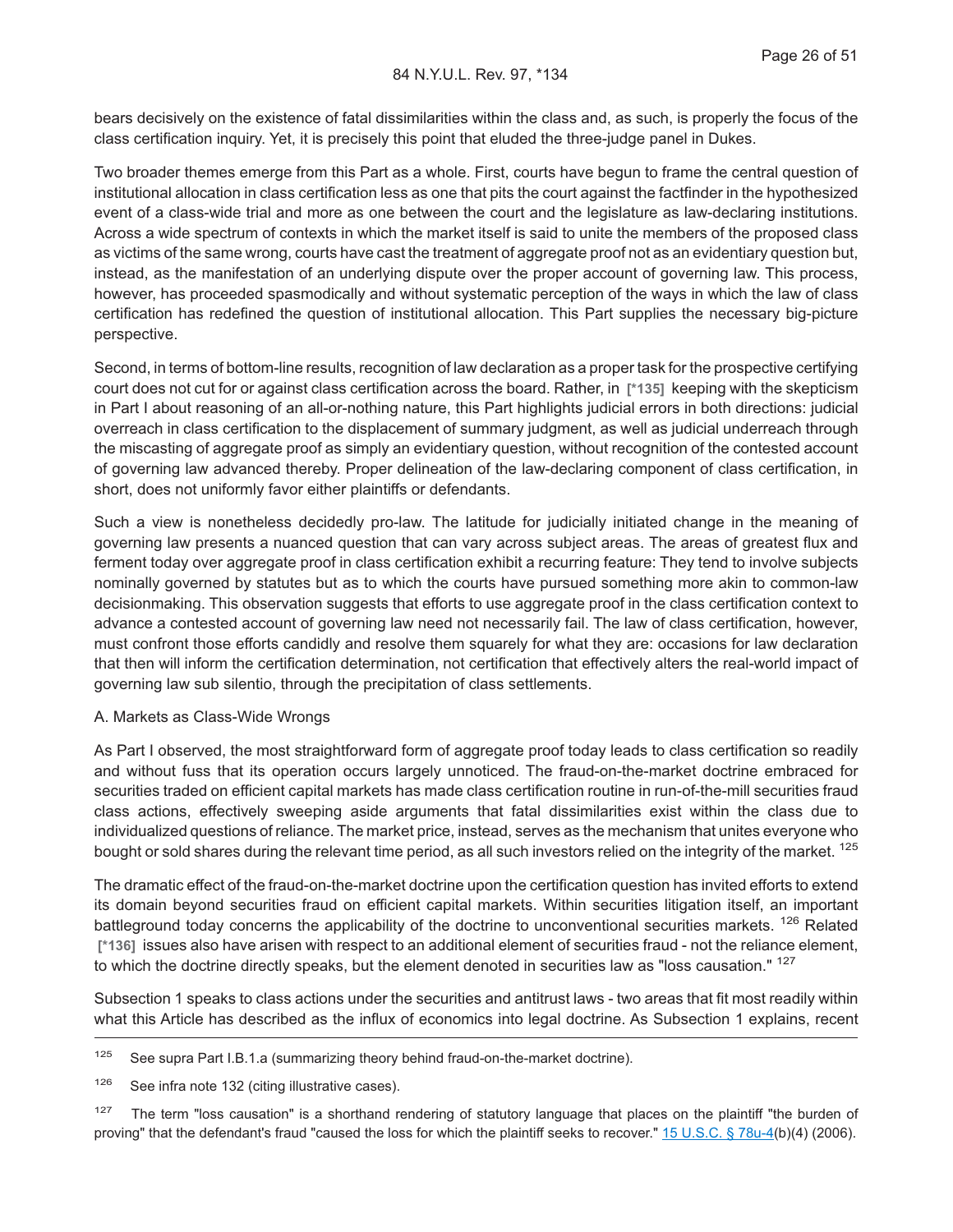decisions exhibit both judicial overreach and underreach in class certification. Subsection 2 extends the analysis to other areas that involve the invocation of the market price in one form or another as the mechanism said to unite class members. Civil RICO class actions are the main focus here. In areas in which the integration of economics into legal doctrine is less prevalent, it is not surprising that courts have encountered greater difficulty in discerning the proper parameters for judicial inquiry. If anything, class certification analysis in the RICO context has come to replicate missteps seen in securities fraud class actions.

#### 1. Overreach and Underreach When Economics Is Law

#### a. Securities

For all its welcome analysis of the first-generation questions surrounding the Eisen rule, <sup>128</sup> IPO itself presented a straightforward question as to class certification. Everything turned on the applicability of the fraud-on-the-market doctrine to the market for initial public offerings of securities (IPOs), as distinct from ordinary trading on the New York Stock Exchange. Even class counsel recognized that, absent application of the doctrine to the market for IPOs, the reliance element would give rise to individualized questions that would make for fatal dissimilarities within the proposed class. <sup>129</sup>

In IPO, the Second Circuit ultimately held the fraud-on-the-market doctrine inapplicable to the market for IPOs, pointing out that undisputed features of that market - for instance, regulatory constraints on real-time analyst reports concerning the securities involved in an IPO - undercut the economic premises behind the doctrine. <sup>130</sup> "The Plaintiffs' own allegations and evidence," in short, demonstrated **[\*137]** that "the market for IPO shares is not efficient" within the meaning of the efficient capital markets hypothesis. <sup>131</sup>

Though not squarely stated by the court, the important point here is this: When legal doctrine embeds a particular economic account, questions concerning the applicability of that doctrine to a new setting present not evidentiary questions about competing expert submissions on economics but, ultimately, questions about the proper meaning of governing law. The central question in IPO concerned whether the premises of the efficient capital markets hypothesis apply to the market for initial public offerings. To be sure, the answer to that question turned upon such matters as the rapidity with which the market for IPOs incorporates information about the issuing firm. But those matters ultimately speak to the applicability of the presumption of reliance found in the fraud-on-the-market doctrine in securities law.

Seen as an occasion for law declaration, the dispute over class certification in IPO presented the court with the need to apply a familiar adage: When the rationale for a given legal rule is inapplicable, so too must be the rule. And the rationale for the fraud-on-the-market doctrine is based in economics. The law-like character of the treatment accorded to aggregate proof in IPO bears emphasis. The upshot of IPO is to make the fraud-on-the-market doctrine unavailable for actions involving IPOs generally, not just in the particular actions consolidated before the Second Circuit in the litigation at hand. Other second-generation decisions on class certification similarly treat efforts to extend the fraud-on-the-market doctrine to other kinds of securities markets that deviate from the premises of the efficient capital markets hypothesis. <sup>132</sup>

 $128$  See supra notes 53-61 and accompanying text (discussing IPO court's answers to first-generation questions concerning class certification).

- <sup>129</sup> [IPO, 471 F.3d 24, 42 \(2d Cir. 2006\).](http://advance.lexis.com/api/document?collection=cases&id=urn:contentItem:4MHB-1K20-0038-X0JC-00000-00&context=1000516)
- 130 **[Id. at 42-43.](http://advance.lexis.com/api/document?collection=cases&id=urn:contentItem:4MHB-1K20-0038-X0JC-00000-00&context=1000516)**
- <sup>131</sup> [Id. at 42.](http://advance.lexis.com/api/document?collection=cases&id=urn:contentItem:4MHB-1K20-0038-X0JC-00000-00&context=1000516)

<sup>132</sup> See, e.g., [Unger v. Amedisys Inc., 401 F.3d 316, 322-25 \(5th Cir. 2005\)](http://advance.lexis.com/api/document?collection=cases&id=urn:contentItem:4FH7-5NP0-0038-X0GP-00000-00&context=1000516) (overturning class certification for lack of sufficient inquiry into applicability of fraud-on-the-market doctrine to "small-cap stocks traded in less-organized markets"); [West v.](http://advance.lexis.com/api/document?collection=cases&id=urn:contentItem:45C0-K150-0038-X17F-00000-00&context=1000516) [Prudential Sec., Inc., 282 F.3d 935, 938 \(7th Cir. 2002\)](http://advance.lexis.com/api/document?collection=cases&id=urn:contentItem:45C0-K150-0038-X17F-00000-00&context=1000516) (holding fraud-on-the-market doctrine inapplicable when alleged fraud involves non-public information); [Freeman v. Laventhol & Horwath, 915 F.2d 193, 198-99 \(6th Cir. 1990\)](http://advance.lexis.com/api/document?collection=cases&id=urn:contentItem:3S4X-2G40-003B-50JP-00000-00&context=1000516) (holding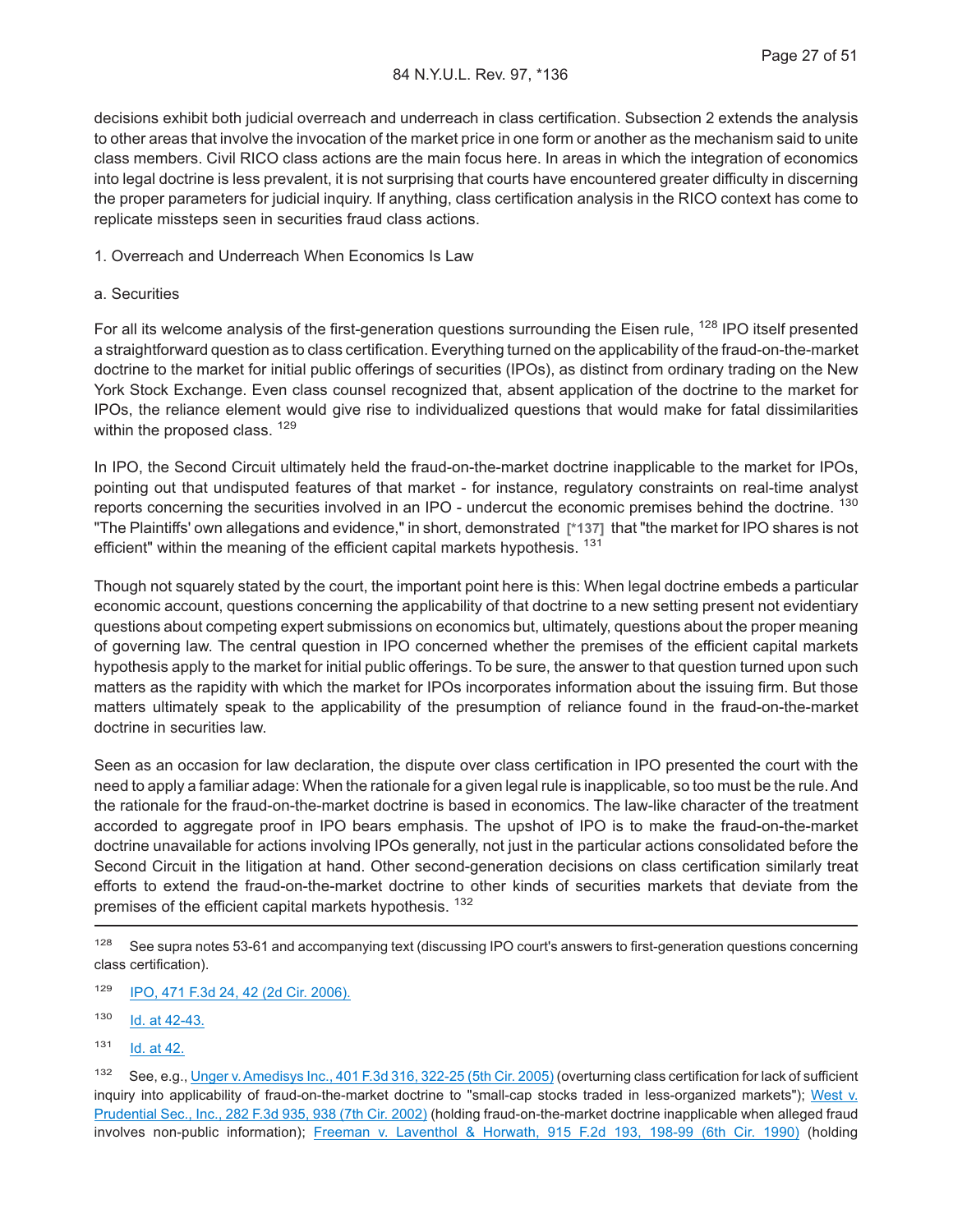Even within the securities area, however, the line between necessary law declaration, on the one hand, and judicial overreach, on the other, has not remained clear in the class certification context. In addition to the reliance element to which the fraud-on-the-market doctrine speaks, a further element of the cause of action for securities fraud is known, in shorthand, as "loss causation" - what the Supreme **[\*138]** Court has described as a "causal connection" between the fraud and the economic loss for which the plaintiffs seek to recover. <sup>133</sup> The Court has characterized this loss causation element as calling for proof that the fraud "proximately caused the plaintiff's economic loss." 134 In Dura Pharmaceuticals, Inc. v. Broudo, the Court specifically held that the mere purchase of shares at an artificially inflated price - the point to which the fraud-on-the-market doctrine speaks - "is not itself a relevant economic loss." <sup>135</sup> To quote the Court: "The inflated purchase payment is offset by ownership of a share that at that instant possesses equivalent value." <sup>136</sup> A relevant economic loss occurs, if at all, when the purchaser sells her shares; and even then, a lower price at that time "may reflect, not the earlier misrepresentation, but changed economic circumstances, changed investor expectations, new industry-specific or firm-specific facts, conditions, or other events, which taken separately or together account for some or all of that lower price." 137

The Dura Court's treatment of the loss causation element has generated much debate. <sup>138</sup> For present purposes, the notable point is that disputes concerning this element tend to arise in situations of multiple negatives - when the correction of the fraud takes place contemporaneously with the revelation of other negative information apt to move the share price dramatically downward. A much-discussed decision from the Fifth Circuit in the wake of IPO - Oscar Private Equity Investments v. Allegiance Telecom, Inc. <sup>139</sup> - involved such a situation. There, the correction of misstatements by Allegiance Telecom concerning the amount of telecommunications lines it had installed took place at the same time at which the firm released other bad news concerning its business prospects. <sup>140</sup> As the court summarized, **[\*139]** "Allegiance's stock, like that of the rest of the telecom industry, was plunging … , losing nearly 90% of its value." <sup>141</sup> The case raised a significant question as to whether the alleged fraudulent misstatement of Allegiance Telecom's line count was merely "present at the scene" of the broader collapse in telecommunications shares and not a proximate cause of that loss, in whole or in part. <sup>142</sup> Class counsel, of course, argued that the requisite causal link existed, proffering expert submissions that suggested the possibility of later

fraud-on-the-market doctrine inapplicable to market for newly issued tax-exempt municipal bonds). But see [In re Salomon](http://advance.lexis.com/api/document?collection=cases&id=urn:contentItem:4TK4-1VF0-TX4N-G02S-00000-00&context=1000516) [Analyst Metromedia Litig., 544 F.3d 474, 482 \(2d Cir. 2008\)](http://advance.lexis.com/api/document?collection=cases&id=urn:contentItem:4TK4-1VF0-TX4N-G02S-00000-00&context=1000516) (declining to adopt "bright-line rule" that would prohibit application of fraud-on-the-market doctrine to secondary actors, such as research analysts).

<sup>133</sup> [Dura Pharm., Inc. v. Broudo, 544 U.S. 336, 342 \(2005\).](http://advance.lexis.com/api/document?collection=cases&id=urn:contentItem:4G05-93F0-004B-Y01S-00000-00&context=1000516)

<sup>134</sup> [Id. at 346.](http://advance.lexis.com/api/document?collection=cases&id=urn:contentItem:4G05-93F0-004B-Y01S-00000-00&context=1000516)

<sup>135</sup> [Id. at 347.](http://advance.lexis.com/api/document?collection=cases&id=urn:contentItem:4G05-93F0-004B-Y01S-00000-00&context=1000516)

<sup>136</sup> [Id. at 342.](http://advance.lexis.com/api/document?collection=cases&id=urn:contentItem:4G05-93F0-004B-Y01S-00000-00&context=1000516)

<sup>137</sup> [Id. at 342-43.](http://advance.lexis.com/api/document?collection=cases&id=urn:contentItem:4G05-93F0-004B-Y01S-00000-00&context=1000516)

<sup>138</sup> See generally Allen Ferrell & Atanu Saha, The Loss Causation Requirement for Rule 10b-5 Causes of Action: The Implications of Dura Pharmaceuticals, Inc. v. Broudo, [63 Bus. Law. 163 \(2007\)](http://advance.lexis.com/api/document?collection=legalnews&id=urn:contentItem:4RNT-JKB0-0027-B09T-00000-00&context=1000516) (discussing numerous loss causation issues in light of Dura); Fox, supra note 64 (discussing Dura and issues that remain unanswered); James C. Spindler, Why Shareholders Want Their CEOs To Lie More After Dura Pharmaceuticals, [95 Geo. L.J. 653 \(2007\)](http://advance.lexis.com/api/document?collection=analytical-materials&id=urn:contentItem:4NNW-8J90-02BM-Y0FK-00000-00&context=1000516) (discussing problems with "ex post market decline" rule that Dura adopts to satisfy loss causation element).

<sup>139</sup> [487 F.3d 261 \(5th Cir. 2007\).](http://advance.lexis.com/api/document?collection=cases&id=urn:contentItem:4NRV-99D0-0038-X1BG-00000-00&context=1000516)

<sup>140</sup> See [id. at 263](http://advance.lexis.com/api/document?collection=cases&id=urn:contentItem:4NRV-99D0-0038-X1BG-00000-00&context=1000516) (observing that decline in Allegiance Telecom's share price took place amidst news that firm had missed analysts' expectations concerning its earnings, had suffered greater financial losses than some analysts had anticipated, and had "a very thin margin of error for meeting revenue covenants" for year at hand - all in addition to correction of allegedly fraudulent misstatement at issue).

 $141$  Id.

<sup>142</sup> [Id. at 271.](http://advance.lexis.com/api/document?collection=cases&id=urn:contentItem:4NRV-99D0-0038-X1BG-00000-00&context=1000516)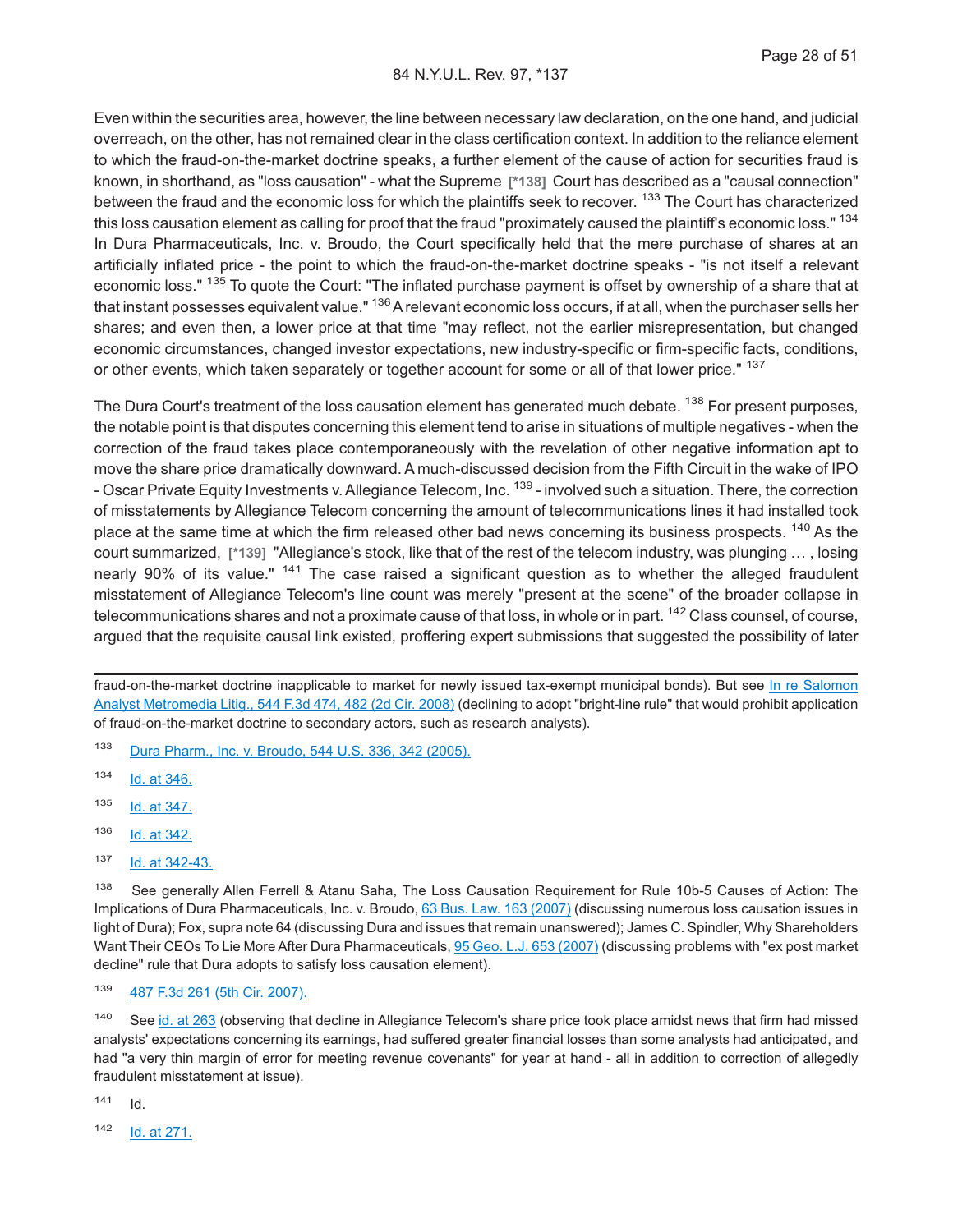quantifying the portion of the price drop that was proximately caused by the misstated line count. <sup>143</sup> These submissions took the form of aggregate proof, as described here, for they predictably looked at the market for Allegiance Telecom shares as a whole during the relevant time period.

In Oscar, the Fifth Circuit embraced the second-generation principles for class certification from IPO <sup>144</sup> but stumbled in their application. As a precondition for the fraud-on-the-market doctrine and its presumption of reliance, the court at the class certification stage also insisted upon satisfaction of the loss causation element by a preponderance of the admissible evidence. <sup>145</sup> In fairness to the court, the precise relationship between the reliance and loss causation elements of securities fraud remains far from clear, both generally and in Fifth Circuit precedent. <sup>146</sup> The court's concern that corrective disclosure of Allegiance Telecom's line count did not appear to have moved the price of the firm's shares plainly relates to the premise of market efficiency on which the fraud-on-the-market doctrine rests. <sup>147</sup> For its part, however, the Supreme Court has steadfastly set forth reliance and loss causation as separate elements of securities fraud. <sup>148</sup> In practical **[\*140]** terms, moreover, insistence upon proof of loss causation to trigger the fraud-on-the-market doctrine and its presumption of reliance would have the peculiar consequence of "requiring the plaintiffs to prove … the very facts that are to be presumed … (i.e., that the defendant's material misrepresentation was reflected in the stock price)."<sup>149</sup>

An understanding of class certification as an inquiry into the existence of dissimilarities within the proposed class helps to pinpoint the misstep in Oscar. Sometimes a cigar is just a cigar. <sup>150</sup> Likewise, in class certification, sometimes aggregate proof is just a matter of proof. Whether a lack of loss causation should derail a case like Oscar presents not a question of class certification but, rather, one about the existence of a triable issue concerning an element of the plaintiffs' case - in short, a question properly engaged as a matter of summary judgment, not class certification.

This line between necessary law declaration in the class certification context and unwarranted swallowing-up of summary judgment turns upon whether the matter to which aggregate proof speaks actually concerns the existence of dissimilarity within the class. As the preceding Part has noted, the crucial significance of dissimilarity to the class certification determination is obscured by the locution of Rule 23(b)(3) in terms of "common questions" that "predominate" over individual ones. <sup>151</sup> The problem in Oscar is not that the proposed class exhibited some fatal dissimilarity but, rather, that the class might have suffered from a fatal similarity: a lack of loss causation, not

 $143$  Id.

144 [Id. at 268](http://advance.lexis.com/api/document?collection=cases&id=urn:contentItem:4NRV-99D0-0038-X1BG-00000-00&context=1000516) (citing [IPO, 471 F.3d 24, 27 \(2d Cir. 2006\)\).](http://advance.lexis.com/api/document?collection=cases&id=urn:contentItem:4MHB-1K20-0038-X0JC-00000-00&context=1000516)

<sup>145</sup> Id. at 269. Since Dura, district courts outside of the Fifth Circuit have rejected the notion in Oscar that a plaintiff class must make a showing of loss causation as a precondition to class certification. See, e.g., [Lapin v. Goldman Sachs & Co., 254 F.R.D.](http://advance.lexis.com/api/document?collection=cases&id=urn:contentItem:4TG3-NR60-TX4N-G0VR-00000-00&context=1000516) [168, 186 \(S.D.N.Y. 2008\)](http://advance.lexis.com/api/document?collection=cases&id=urn:contentItem:4TG3-NR60-TX4N-G0VR-00000-00&context=1000516) (holding that plaintiff class is not required to prove loss causation by preponderance of evidence in order to satisfy Rule 23 requirements); [In re Micron Techs., Inc. Sec. Litig., 247 F.R.D. 627, 633-34 \(D. Idaho 2007\)](http://advance.lexis.com/api/document?collection=cases&id=urn:contentItem:4RD4-CVW0-TXFP-S387-00000-00&context=1000516) (holding that loss causation relates to merits but not to Rule 23 inquiry); Roth v. Aon Corp., 238 F.R.D. 603, 609 (N.D. III. 2006) (explaining that loss causation is "factual question[]" that should not be addressed at class certification stage).

146 Much of the dispute between the Oscar majority and Judge Dennis in dissent concerned the interpretation of Fifth Circuit precedent on whether a showing of loss causation is necessary to invoke the fraud-on-the-market presumption. Compare [Oscar, 487 F.3d at 268-69,](http://advance.lexis.com/api/document?collection=cases&id=urn:contentItem:4NRV-99D0-0038-X1BG-00000-00&context=1000516) with [id. at 275-76](http://advance.lexis.com/api/document?collection=cases&id=urn:contentItem:4NRV-99D0-0038-X1BG-00000-00&context=1000516) (Dennis, J., dissenting).

<sup>147</sup> [Id. at 269](http://advance.lexis.com/api/document?collection=cases&id=urn:contentItem:4NRV-99D0-0038-X1BG-00000-00&context=1000516) ("The assumption that every material misrepresentation will move a stock in an efficient market is unfounded, at least as market efficiency is presently measured.").

<sup>148</sup> [Dura Pharm., Inc. v. Broudo, 544 U.S. 336, 341-42 \(2005\).](http://advance.lexis.com/api/document?collection=cases&id=urn:contentItem:4G05-93F0-004B-Y01S-00000-00&context=1000516)

149 [Oscar, 487 F.3d at 274](http://advance.lexis.com/api/document?collection=cases&id=urn:contentItem:4NRV-99D0-0038-X1BG-00000-00&context=1000516) (Dennis, J., dissenting).

<sup>150</sup> John Bartlett, Bartlett's Familiar Quotations 608 (Justin Kaplan ed., 17th ed., Little, Brown and Co. 2002) (1882) (attributing quote to Sigmund Freud).

<sup>151</sup> *Fed. R. Civ. P. 23(b)(3)*; see supra Part I.C (explaining how on-the-ground application of Rule 23(b)(3) operates differently from what one might expect based solely upon rule text).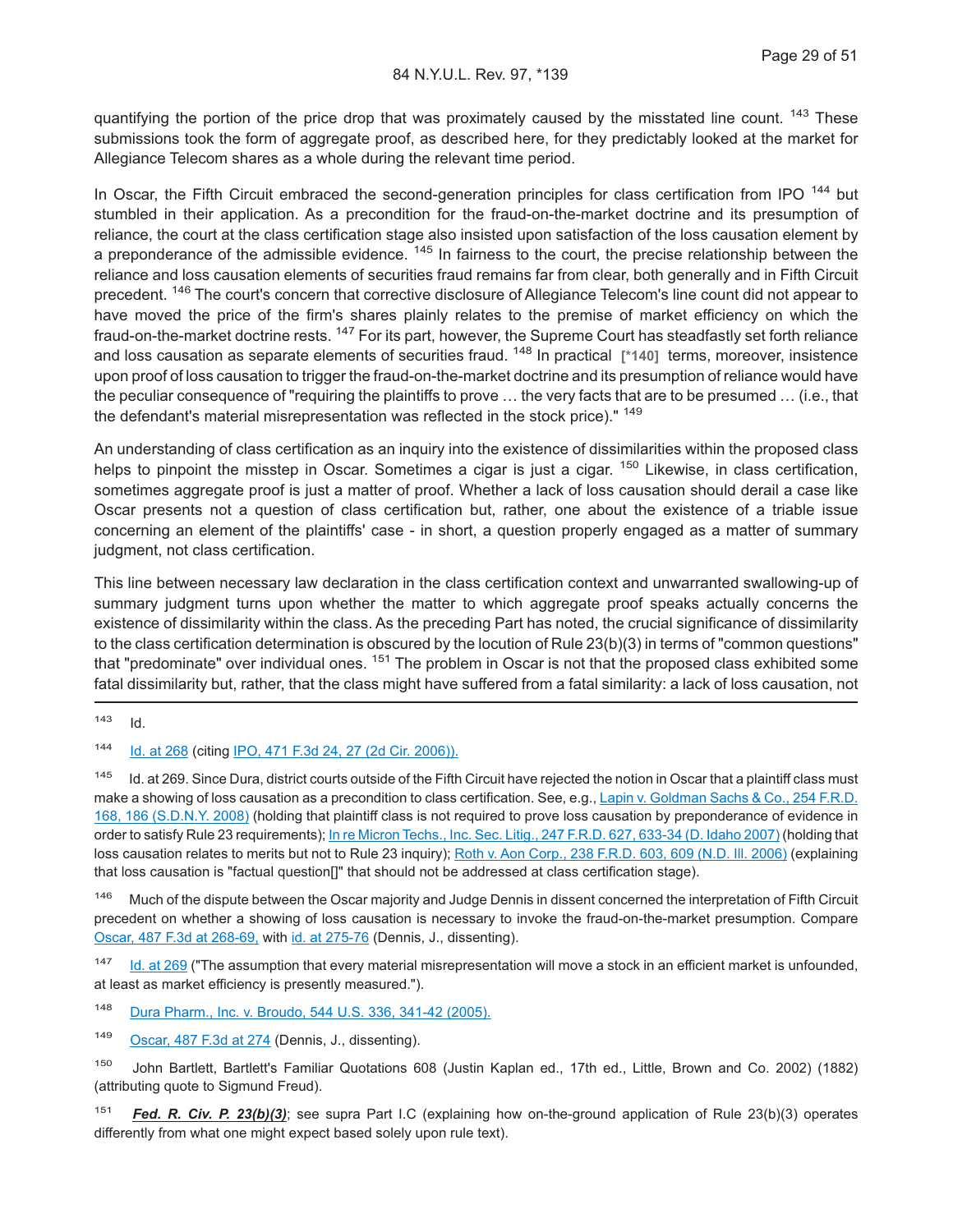on the part of only some investors in the class, but with respect to all.  $152$  The distinction between a class certification question and a summary judgment question is far from trivial. A requirement of a genuine issue of material fact remains much easier for plaintiffs to **[\*141]** satisfy than the preponderance standard used to assess compliance with Rule 23 requirements under IPO and its progeny. <sup>153</sup>

#### b. Antitrust

Securities law, however, is not the only subject area that has seen an integration of economics into legal doctrine. Whereas invocation of market pricing as the unifying mechanism for class certification has elicited judicial overreach in securities litigation, analogous invocations of market pricing in the antitrust setting have occasioned judicial underreach. Class litigation that precipitated one of the largest antitrust class settlements in history <sup>154</sup> provides a striking illustration.

In re Visa Check/MasterMoney Antitrust Litigation <sup>155</sup> involved an antitrust class action centered on an alleged tying arrangement, whereby the defendant issuers of credit and debit cards required retail merchants to honor both types of cards if retailers wished to honor either for consumer purchases. <sup>156</sup> The proposed class encompassed all retailers nationwide - spearheaded by Wal-Mart as one of the class representatives <sup>157</sup> - even though different kinds of retailers experience different mixtures of credit-and debit-card transactions. Not surprisingly, given their linkage to card-holders' checking accounts, debit cards tend to be used more prevalently for small, everyday purchases, whereas credit cards are used more for big-ticket transactions. <sup>158</sup> The result is that different mixtures of credit-and debit-card transactions prevail across different kinds of retailers <sup>159</sup> - say, as between Wal-Mart and a high-end jewelry store.

On the class certification question, the parties predictably offered submissions from competing expert economists concerning the market consequences they expected to flow from elimination of the tie - specifically, whether the effect would be merely to decrease the price of the tied product (the fees charged by the defendants for debit-card **[\*142]** transactions) or, in addition, to increase the price of the tying product (the fees charged for credit-card transactions). <sup>160</sup> According to plaintiffs' expert, the market was such as to make all retailers within the proposed class the victims of the tie (albeit to varying degrees) by way of supracompetitive fees for debit-card transactions.

<sup>154</sup> See Jathon Sapsford, Lawyers Profit by Challenging Colleagues' Fees, Wall St. J., May 7, 2004, at B1 (noting that class settlement in suit against Visa and MasterCard involved "one of the largest antitrust awards in U.S. history").

<sup>155</sup> [280 F.3d 124 \(2d Cir. 2001\),](http://advance.lexis.com/api/document?collection=cases&id=urn:contentItem:447M-W680-0038-X489-00000-00&context=1000516) disavowed by [IPO, 471 F.3d 24 \(2d Cir. 2006\).](http://advance.lexis.com/api/document?collection=cases&id=urn:contentItem:4MHB-1K20-0038-X0JC-00000-00&context=1000516)

<sup>157</sup> [Visa Check, 280 F.3d at 124.](http://advance.lexis.com/api/document?collection=cases&id=urn:contentItem:447M-W680-0038-X489-00000-00&context=1000516)

<sup>&</sup>lt;sup>152</sup> By contrast, when the dispute between the experts pertains to whether the class is relevantly similar or fatally dissimilar, the framework of IPO properly governs. See, e.g., [In re Hydrogen Peroxide Antitrust Litig., 552 F.3d 305, 322-24 \(3d Cir. 2008\)](http://advance.lexis.com/api/document?collection=cases&id=urn:contentItem:4V8Y-WGY0-TXFX-527F-00000-00&context=1000516) (overturning certification of antitrust class action on ground that district court had erroneously declined to weigh competing expert submissions on whether all, or only some, members of proposed class had suffered injury from alleged price-fixing conspiracy).

<sup>&</sup>lt;sup>153</sup> See [Oscar, 487 F.3d at 269](http://advance.lexis.com/api/document?collection=cases&id=urn:contentItem:4NRV-99D0-0038-X1BG-00000-00&context=1000516) (insisting upon proof of loss causation "at the class certification stage by a preponderance of all admissible evidence"); see also supra note 115 (citing other circuits' adoption of preponderance standard for Rule 23 requirements).

<sup>&</sup>lt;sup>156</sup> Id. at 131. Tying arrangements are illegal per se under antitrust law if the seller has appreciable market power. [Jefferson](http://advance.lexis.com/api/document?collection=cases&id=urn:contentItem:3S4X-3HK0-003B-S4MG-00000-00&context=1000516) [Parish Hosp. Dist. No. 2 v. Hyde, 466 U.S. 2, 17-18 \(1984\).](http://advance.lexis.com/api/document?collection=cases&id=urn:contentItem:3S4X-3HK0-003B-S4MG-00000-00&context=1000516)

<sup>158</sup> See [id. at 153](http://advance.lexis.com/api/document?collection=cases&id=urn:contentItem:447M-W680-0038-X489-00000-00&context=1000516) (Jacobs, J., dissenting) ("Fine jewelers, for example, would rarely be presented with an off-line debit card.").

<sup>&</sup>lt;sup>159</sup> See id. ("These plaintiffs have used the credit cards (the tying product) and off-line debit cards (the tied product) in different proportions … .").

<sup>&</sup>lt;sup>160</sup> See [id. at 133-34](http://advance.lexis.com/api/document?collection=cases&id=urn:contentItem:447M-W680-0038-X489-00000-00&context=1000516) (majority opinion) (summarizing disagreement in parties' expert submissions).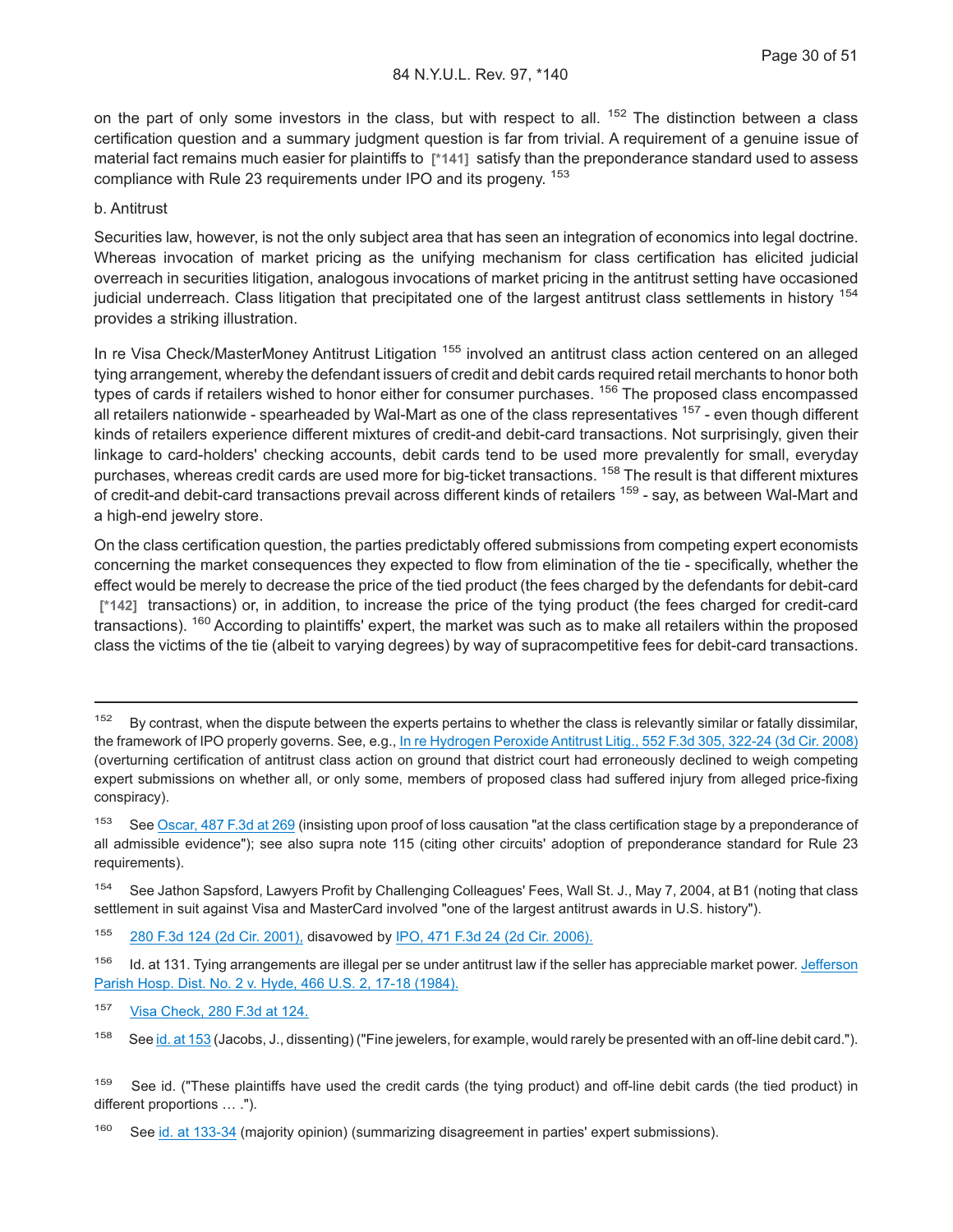$161$  But according to defendants' expert,  $162$  there existed fatal dissimilarities within the class at the most basic level: Removal of the tie could harm those retailers (like the high-end jewelry store) with a disproportionately high ratio of credit-to debit-card transactions.<sup>163</sup>

Ruling prior to its change of course in IPO, the Second Circuit upheld the class certification in Visa Check, concluding that the opinion of plaintiffs' expert on the economics of the alleged tie was "not so flawed that it would be inadmissible as a matter of law." <sup>164</sup> IPO, of course, sweeps away this approach. The important point for current law is not simply that the court must weigh competing expert submissions that bear upon satisfaction of Rule 23 requirements but, more specifically, that the dispute in Visa Check is only superficially one of a factual or evidentiary nature.

The economic question to which the competing experts speak in Visa Check goes to a question of antitrust doctrine - to whether the proper measure of damages in a tying case turns on the price of the tied product alone (here, the debit-card fees) or on the price of the "package" of the tied and tying products together. <sup>165</sup> The reason for the valence of economics and law in Visa Check lies in the extensive influence of economic analysis on antitrust doctrine. When class litigation occurs in an area in which economics substantially guides law, as in much of antitrust and securities doctrine today, law declaration appropriately proceeds as part of the class certification ruling to sort out the competing economic accounts. The necessary law declaration may - indeed, must - occur without any fear of intrusion on the domain of the factfinder at trial.

**[\*143]** So understood, the filing of the Visa Check litigation in the Second Circuit was no accident. By that time, in keeping with the leading antitrust treatise, several other circuits had resolved the damage calculation for tying cases, adopting the package approach that would underscore fatal dissimilarities within the undifferentiated, nationwide class of retailers. <sup>166</sup>

For all its veneer of dueling expert evidence, the effort at class certification in Visa Check consisted, at bottom, of nothing less than an effort to elicit and then to project across the country, by way of the resulting nationwide class settlement, an outlier conception of federal law. The upshot of Visa Check was that the court set the class settlement process into motion - to the eventual tune of some \$ 3 billion for the defendants - without ever deciding the crucial damage calculation question at all. <sup>167</sup> As this Part shall elaborate, this kind of misstep is by no means confined to the particulars of antitrust. One can see a similar strategy - and a similar judicial misstep - at work in recent employment discrimination class litigation.

#### 2. Replication in RICO

Areas such as securities and antitrust law are not the only ones in which proponents of class certification invoke the market price as the mechanism that lends cohesiveness to a proposed class. A major development in the

 $161$  Id.

<sup>162</sup> See [id. at 134](http://advance.lexis.com/api/document?collection=cases&id=urn:contentItem:447M-W680-0038-X489-00000-00&context=1000516) (discussing defendants' expert's assertion regarding consequences of breaking tie).

<sup>163</sup> See [id. at 154, 156-58](http://advance.lexis.com/api/document?collection=cases&id=urn:contentItem:447M-W680-0038-X489-00000-00&context=1000516) (Jacobs, J., dissenting) (explaining how, on defendants' expert's view, alleged price-fixing conspiracy would have dramatically different effects on different retailers, depending upon their respective mixes of credit-and debit-card transactions).

164 [Id. at 135](http://advance.lexis.com/api/document?collection=cases&id=urn:contentItem:447M-W680-0038-X489-00000-00&context=1000516) (majority opinion).

<sup>165</sup> See [id. at 155-58](http://advance.lexis.com/api/document?collection=cases&id=urn:contentItem:447M-W680-0038-X489-00000-00&context=1000516) (Jacobs, J., dissenting) (urging adoption of "package" measure of damages as matter of law and explaining how it would give rise to fatal dissimilarities in proposed class).

<sup>166</sup> See [id. at 154](http://advance.lexis.com/api/document?collection=cases&id=urn:contentItem:447M-W680-0038-X489-00000-00&context=1000516) (noting that damage calculation question remained "open" in Second Circuit at time of Visa Check); see also [id. at 155-56](http://advance.lexis.com/api/document?collection=cases&id=urn:contentItem:447M-W680-0038-X489-00000-00&context=1000516) (citing cases in other circuits that had resolved damage-calculation question in favor of "package" approach for tying cases); 10 Phillip E. Areeda, Herbert Hovenkamp & Einer Elhauge, Antitrust Law P 1769c (2d ed. 2004) ("In most cases a premium price on the tied product must be accompanied by a reduction in the price of the tying product.").

<sup>167</sup> See Sapsford, supra note 154, at B1 (estimating dollar value of class settlement). The Second Circuit's disavowal of Visa Check years later in IPO notably did not come with a rebate check for the settling defendants in the former case.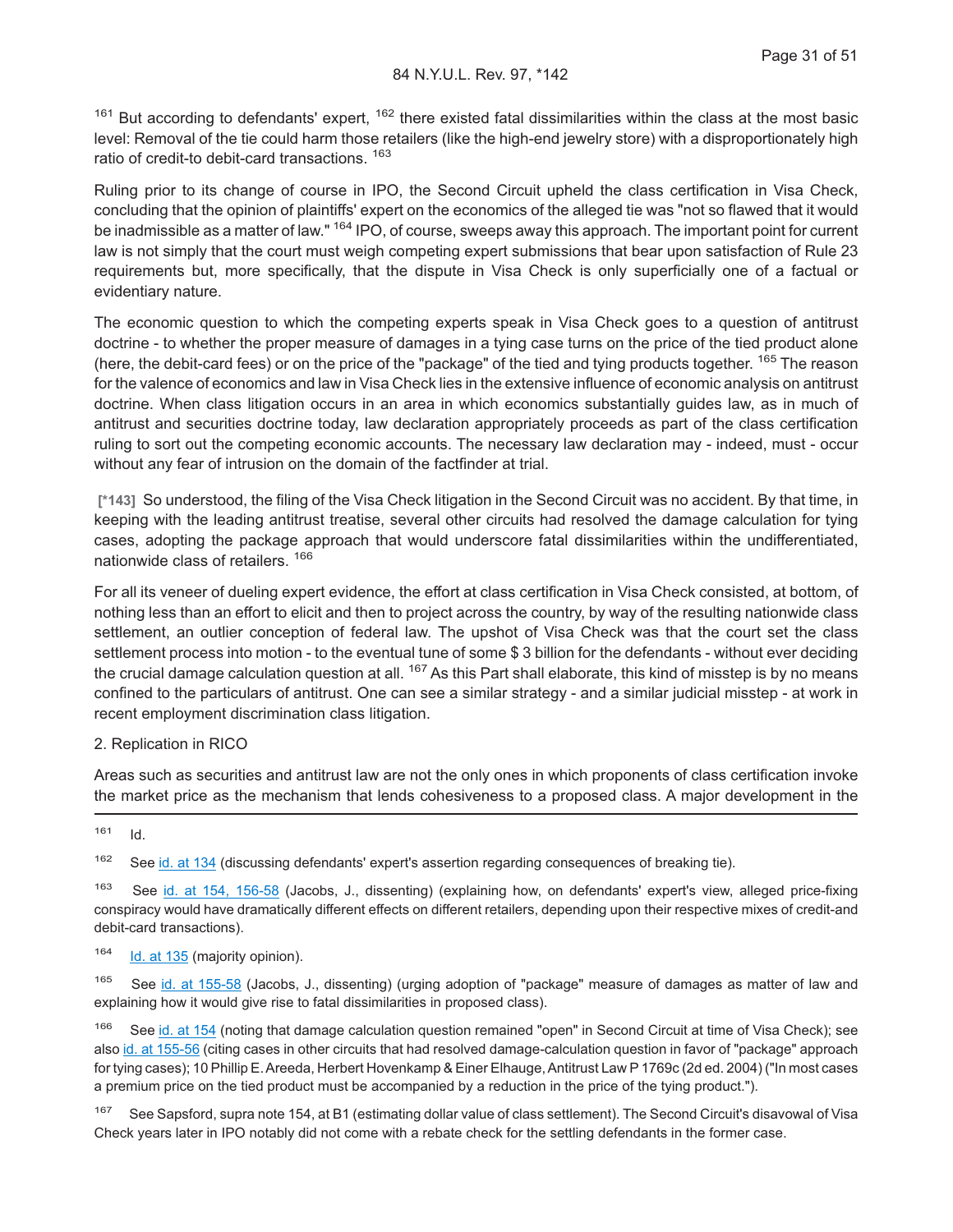second-generation case law involves efforts to import the fraud-on-the-market doctrine from securities law into other areas that share a focus on fraudulent misconduct. Here, the contested terrain consists chiefly of civil RICO class actions, though consumer fraud class actions under state law also exhibit similar features. <sup>168</sup> **[\*144]** The treble-damage remedy available under RICO provides a particular invitation for efforts to garner class status. <sup>169</sup>

**[\*145]** By its terms, RICO provides a private right of action to "any person injured in his … property by reason of  $a$  violation of" specified criminal prohibitions  $170$  - for instance, mail fraud, which federal law criminalizes in its own right  $171$  - if certain other criteria are met.  $172$  In McLaughlin v. American Tobacco Co.,  $173$  the Second Circuit overturned the certification of a nationwide class against the tobacco industry concerning its massive misinformation campaign for light cigarettes.  $174$  Seeking to avoid the kinds of individualized issues that had derailed the

<sup>168</sup> A class action under the Washington Consumer Protection Act provides a striking example of such state-law claims. See [Kelley v. Microsoft Corp., 251 F.R.D. 544, 549 \(W.D. Wash. 2008\),](http://advance.lexis.com/api/document?collection=cases&id=urn:contentItem:4T78-HCY0-TXFS-423D-00000-00&context=1000516) class decertified, [No. C07-0475 MJP, 2009 WL 413509, at](http://advance.lexis.com/api/document?collection=cases&id=urn:contentItem:4VRV-WNB0-TXFS-42PR-00000-00&context=1000516) [1](http://advance.lexis.com/api/document?collection=cases&id=urn:contentItem:4VRV-WNB0-TXFS-42PR-00000-00&context=1000516) (W.D. Wash. Feb. 18, 2009). The plaintiff consumers alleged inflation in the retail prices of computers designated by Microsoft as "Windows Vista Capable." The consumers characterized this designation as misleading, arguing that the computers in question actually were able to run only a stripped-down version of the Vista operating system and not other, premium versions of Vista with enhanced functions. Id. at 548.

The district court initially certified the class on the plaintiffs' "price inflation" theory, pointing to the absence of Washington case law thereon and the resulting inability to say with certainty that "such a theory would be rejected by Washington courts." Id. at 559 & n.3. This is a considerable dereliction, for the court shied away from construing the Washington statute in the same breath in which the court noted the contrary legal constructions of similar statutes in other states. See id. at 558-59 (citing similar class actions elsewhere). The court instead should have engaged fully the question of whether the Washington consumer statute, properly read, embraces the price-inflation theory. Only upon so concluding affirmatively - not merely noting the absence of guidance either way from Washington courts - should the court have proceeded to certify the class.

Later in the same case, the court adhered to its mistaken view that the uncertainty over whether the Washington consumer statute embraces the plaintiffs' "price inflation" theory did not endanger the class certification. [Kelley, 2009 WL 413509, at 5.](http://advance.lexis.com/api/document?collection=cases&id=urn:contentItem:4VRV-WNB0-TXFS-42PR-00000-00&context=1000516) The court nonethless reversed course, decertifying the class on other grounds. The court noted that plaintiffs' expert, by his own admission, could not pin down "a specific shift in the demand" or "any single price effect" in the market for computers designated as Vista capable. Id. at 6, 7. As a result, in the court's view, the plaintiffs could not establish a class-wide causal connection between the alleged misrepresentation and retail computer prices. See id. at 8 ("Absent evidence of class-wide price inflation, Plaintiffs cannot demonstrate that common questions predominate over individual considerations."). Even while decertifying the class, however, the court denied Microsoft's motion for summary judgment, leaving open the possibility that some individual consumers might be able to "demonstrate causation through evidence of individual deception," id. - that is, not based simply on the prevailing market price for their computers. On the proper approach to disputes over causation elements in proposed class actions involving alleged market-wide distortions in pricing, see the discussion of a similar dispute, the McLaughlin light cigarettes class action under RICO, infra notes 193-96 and accompanying text.

<sup>169</sup> See [18 U.S.C. § 1964\(](http://advance.lexis.com/api/document?collection=statutes-legislation&id=urn:contentItem:4YF7-GPJ1-NRF4-44WX-00000-00&context=1000516)c) (2006). Invocation of federal law also avoids potential barriers to certification of a nationwide class that stem from the need to apply dissimilar state laws. See Richard A. Nagareda, Bootstrapping in Choice of Law After the Class Action Fairness Act, [74 UMKC L. Rev. 661, 663 \(2006\)](http://advance.lexis.com/api/document?collection=analytical-materials&id=urn:contentItem:4KJD-KG90-00CV-P07F-00000-00&context=1000516) ("Where the claims of class members across the country arise under state law rather than federal law, significant doubt often will attend the suggestion that common questions 'predominate' over individual ones."). If anything, the recent ClassAction FairnessAct (CAFA) of 2005, Pub. L. No. 109-2, *119 Stat. 4* (codified in scattered sections of 28 U.S.C.), makes a civil RICO claim even more attractive for plaintiffs. Prior to CAFA, class counsel intent upon keeping a nationwide class action in state court would have wanted to avoid the inclusion of a federal-law claim, for fear that it would facilitate removal based upon the existence of a federal question. See [28 U.S.C. § 1367\(](http://advance.lexis.com/api/document?collection=statutes-legislation&id=urn:contentItem:4YF7-GSN1-NRF4-44MM-00000-00&context=1000516)a) (2006) (authorizing assertion of supplemental jurisdiction over state-law claims upon proper subject-matter jurisdiction over federal claims that are part of "same case or controversy"). Now that CAFA greatly facilitates the removal of proposed nationwide class actions for state-law claims, see id. § 1332(d)(2) (granting federal courts original jurisdiction over class actions with minimal diversity and more than \$ 5 million in controversy), there is no longer a jurisdictional deterrent to the inclusion of an additional, federal-law claim.

#### 170 [18 U.S.C. § 1964\(](http://advance.lexis.com/api/document?collection=statutes-legislation&id=urn:contentItem:4YF7-GPJ1-NRF4-44WX-00000-00&context=1000516)c) (2006).

<sup>171</sup> See id. § 1961(1)(B) (listing mail fraud criminalized by id. § 1341 as among possible predicate acts for civil RICO liability).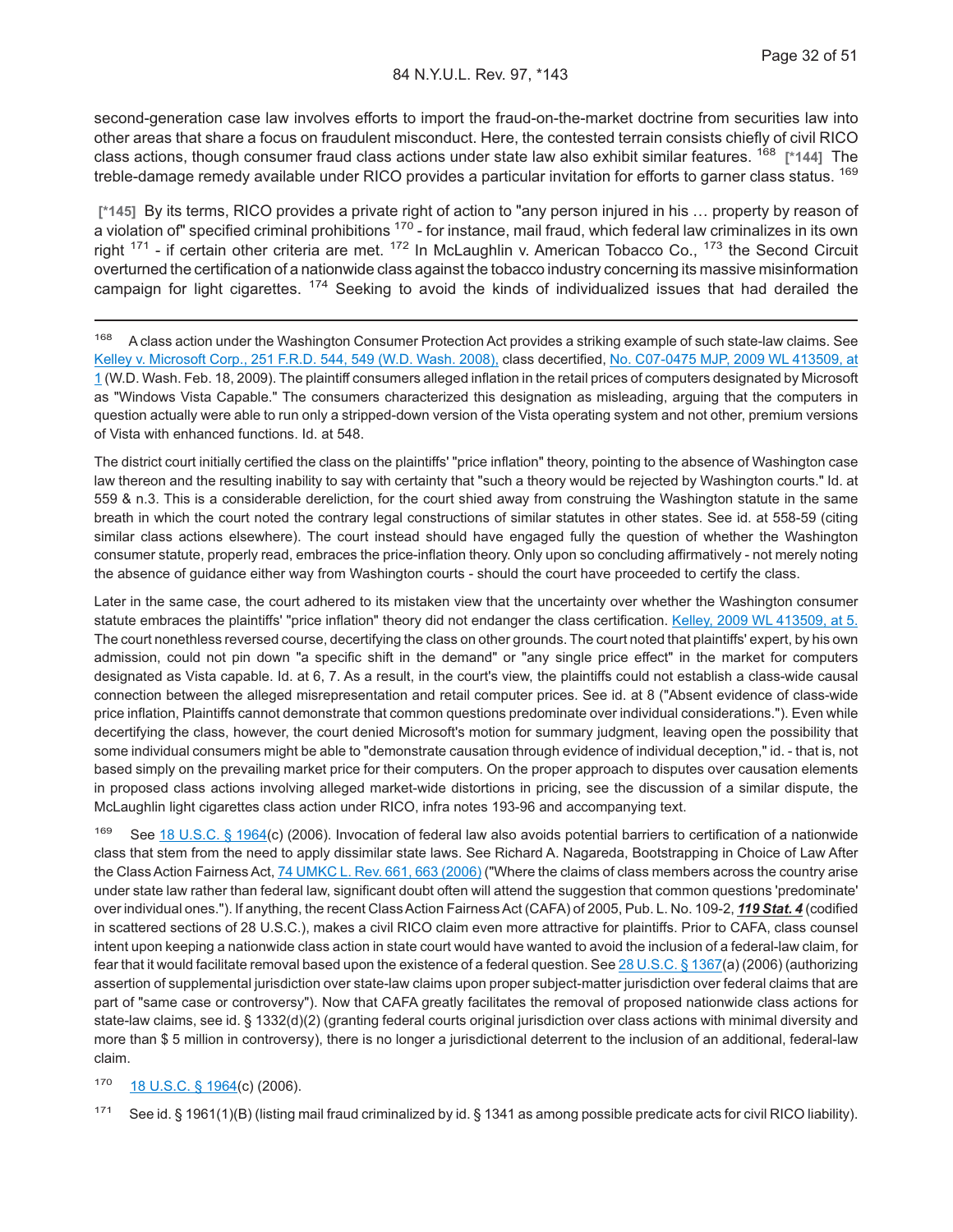#### 84 N.Y.U.L. Rev. 97, \*145

certification of a nationwide class of smokers who had sued in tort based on nicotine addiction, 175 the plaintiff class of light cigarette smokers in McLaughlin cast their injury in strictly economic terms said to flow from the market for cigarettes itself. As the Second Circuit observed, "the gravamen of plaintiffs' complaint is that defendants' implicit representation that Lights were healthier [than regular cigarettes] led them to buy Lights in greater quantity than they otherwise would have and at an artificially high price, resulting in plaintiffs' overpayment for cigarettes." <sup>176</sup> One hardly can gainsay the significance of the desired class certification here, given that the plaintiff class sought \$800 billion in trebled economic damages. <sup>177</sup>

As I shall explain momentarily, guidance from the Supreme Court since McLaughlin has altered the legal landscape of RICO in a way that sharpens its connection to the securities fraud setting. <sup>178</sup> At the time of McLaughlin, however, Second Circuit precedent construed the statutory phrase "by reason of" to demand proof by a RICO plaintiff of both "reliance" upon the underlying mail fraud and **[\*146]** "proximate causation" between the fraud and the economic loss for which the plaintiff seeks to recover. <sup>179</sup> On both points, class counsel invoked aggregate proof in the form of expert economic analysis of the market for light cigarettes, said to yield an estimate of "the amount by which defendants would have had to reduce their prices to account for the … reduced demand" that would have resulted from candor about the product. <sup>180</sup> The defendants predictably responded in kind, proffering their own starry lineup of economists to critique the plaintiffs' experts. <sup>181</sup>

Judge Weinstein certified the class, underscoring two central ideas. First, absent aggregation, the industry's sweeping misconduct in connection with the marketing of light cigarettes would go unremedied, because the alleged price overcharge was not of such a magnitude as to make individual claims marketable. <sup>182</sup> If anything, the inability of the federal government to seek backward-looking remedies - say, disgorgement of ill-gotten profits <sup>183</sup> - as part of its criminal prosecution of the tobacco industry under RICO added to the urgency of aggregation on the civil side. Second, when the plaintiffs' expert economic evidence would be admissible at trial - as Judge Weinstein

- 179 [McLaughlin, 522 F.3d at 222](http://advance.lexis.com/api/document?collection=cases&id=urn:contentItem:4S6M-SC10-TXFX-41XK-00000-00&context=1000516) (citing Second Circuit precedents).
- <sup>180</sup> [Id. at 229.](http://advance.lexis.com/api/document?collection=cases&id=urn:contentItem:4S6M-SC10-TXFX-41XK-00000-00&context=1000516)

<sup>182</sup> *Id. at 1020.*

 $172$  The criminal prohibition section of RICO, id. § 1962(b), prohibits the defendant from "acquiring or maintaining" an "interest" in an enterprise "through a pattern of racketeering activity." The civil right of action under RICO, in turn, cross-references § 1962. Id. § 1964(c).

<sup>173</sup> [522 F.3d 215 \(2d Cir. 2008\),](http://advance.lexis.com/api/document?collection=cases&id=urn:contentItem:4S6M-SC10-TXFX-41XK-00000-00&context=1000516) rev'g *Schwab v. Philip Morris USA, Inc., 449 F. Supp. 2d 992 (E.D.N.Y. 2006).*

<sup>&</sup>lt;sup>174</sup> Evidence of the industry's misinformation campaign is now legion, to the point where it is hardly accurate to describe the claims on that topic in McLaughlin as merely "alleged." See, e.g., *United States v. Philip Morris USA, Inc., 449 F. Supp. 2d 1, 41 (D.D.C. 2006)* (noting that Tobacco Industry Research Committee served as "sophisticated public relations vehicle" to "deny the harms of smoking and reassure the public").

<sup>175</sup> See, e.g., [Castano v. Am. Tobacco Co., 84 F.3d 734 \(5th Cir. 1996\)](http://advance.lexis.com/api/document?collection=cases&id=urn:contentItem:3S4X-27S0-006F-M07W-00000-00&context=1000516) (decertifying nationwide smoker class in tort).

<sup>176</sup> [McLaughlin, 522 F.3d at 220.](http://advance.lexis.com/api/document?collection=cases&id=urn:contentItem:4S6M-SC10-TXFX-41XK-00000-00&context=1000516)

<sup>177</sup> [Id. at 221.](http://advance.lexis.com/api/document?collection=cases&id=urn:contentItem:4S6M-SC10-TXFX-41XK-00000-00&context=1000516)

<sup>&</sup>lt;sup>178</sup> See infra notes 189-90 and accompanying text (discussing [Bridge v. Phoenix Bond & Indem. Co., 128 S. Ct. 2131](http://advance.lexis.com/api/document?collection=cases&id=urn:contentItem:4SPS-PSH0-TXFX-12X7-00000-00&context=1000516) [\(2008\)\).](http://advance.lexis.com/api/document?collection=cases&id=urn:contentItem:4SPS-PSH0-TXFX-12X7-00000-00&context=1000516)

<sup>181</sup> See *Schwab v. Philip Morris USA, Inc., 449 F. Supp. 2d 992, 1230, 1234 (E.D.N.Y. 2006)* (discussing defendants' economic experts), rev'd sub nom. [McLaughlin, 522 F.3d 215.](http://advance.lexis.com/api/document?collection=cases&id=urn:contentItem:4S6M-SC10-TXFX-41XK-00000-00&context=1000516)

<sup>183</sup> See [United States v. Philip Morris USA, Inc., 396 F.3d 1190, 1198 \(D.C. Cir. 2005\)](http://advance.lexis.com/api/document?collection=cases&id=urn:contentItem:4FDF-J8W0-0038-X4XD-00000-00&context=1000516) (holding that criminal RICO prosecution may obtain only "forward-looking" remedies "aimed at future violations," not "backward-looking" remedies, such as disgorgement, "focused on remedying the effects of past conduct").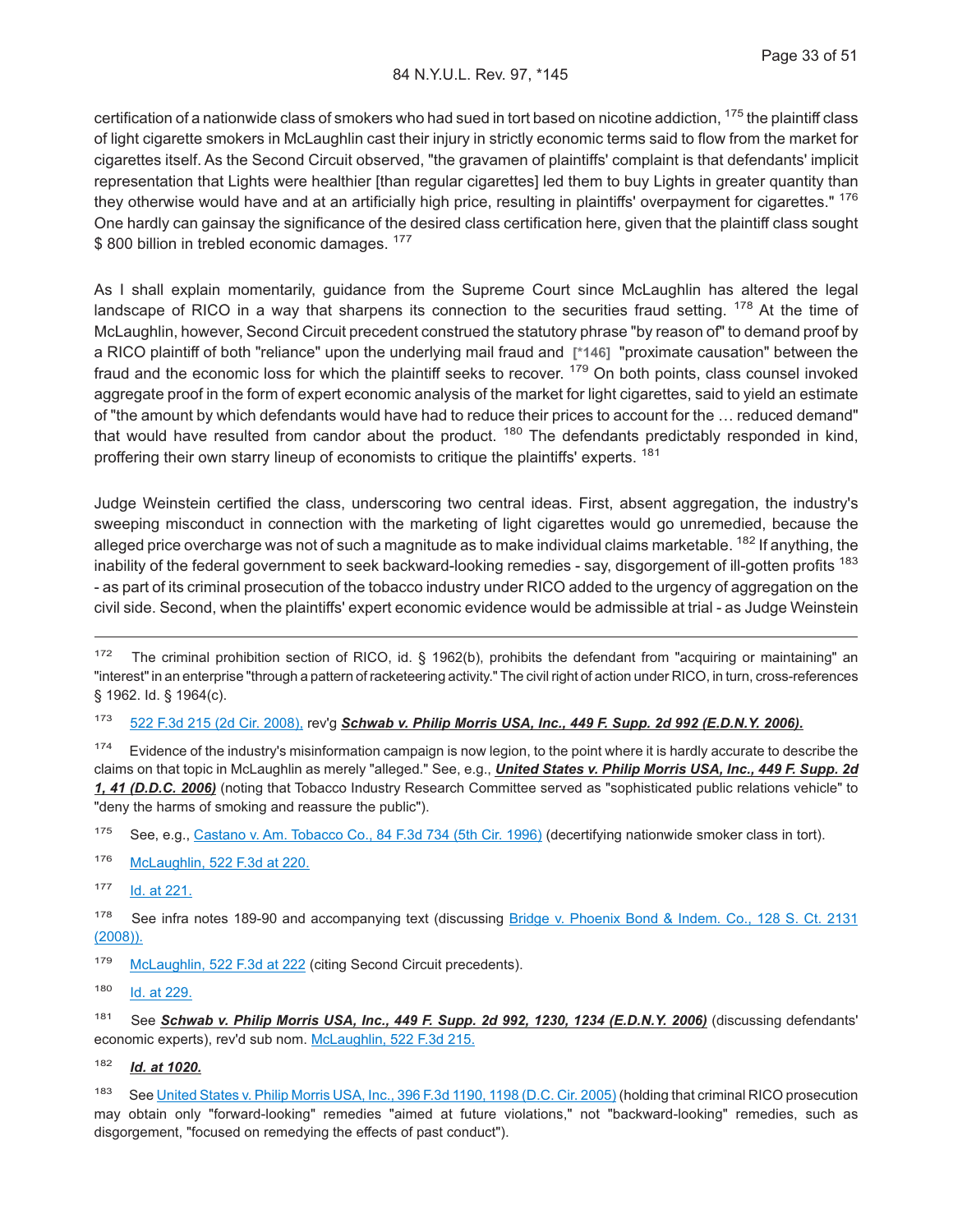concluded would have been so <sup>184</sup> - a withholding of aggregate treatment effectively would deny the plaintiffs their right to a jury determination of the merits.<sup>185</sup>

In the course of reversing, the Second Circuit opinion marked a step forward in the second-generation law of class certification, even while it also replicated missteps seen previously in the securities setting. The welcome step forward lies in the court's recognition of the centrality of law declaration to the class certification question. On this view, "Rule 23 is not a one-way ratchet, empowering a judge to conform the law to the proof." <sup>186</sup> The specifics of the McLaughlin court's analysis of reliance and proximate causation under RICO illustrate the on-the-ground operation of law declaration - and its potential pitfalls - in the class certification context.

**[\*147]** Turning to what its precedents had formulated as the reliance element of civil RICO, the Second Circuit sniffed out class counsel's effort to import the equivalent of the fraud-on-the-market doctrine in securities law. Here, the court exhibited a praiseworthy attentiveness to the actual content of plaintiffs' argument - which posited class-wide reliance by way of purchases at a market price artificially inflated by the defendants' fraud - rather than to class counsel's purported disavowal of an effort to import the fraud-on-the-market doctrine. <sup>187</sup> At this point, the analysis of the supposed reliance element followed much the same logic as the IPO court's rejection of the fraud-on-the-market doctrine for IPOs. Neither the market for IPOs nor the market for light cigarettes exhibits features of an efficient market, such as to make plausible the inference that "the market at large internalized the misrepresentation [concerning light cigarettes] to such an extent that all plaintiffs can be said to have relied on it" simply by purchasing at the market price. <sup>188</sup>

There is just one problem with the Second Circuit's analysis of reliance as a barrier to class certification, at least when seen with the benefit of hindsight. In its 2008 decision in Bridge v. Phoenix Bond & Indemnity Co., the Supreme Court clarified that "a plaintiff asserting a [civil] RICO claim predicated on mail fraud need not show, either as an element of its claim or as a prerequisite to establishing proximate causation, that it relied on the defendant's alleged misrepresentations." <sup>189</sup> Though not itself a class action, Bridge sweeps away reliance as a potential basis for dissimilarities within proposed RICO classes just as effectively as the fraud-on-the-market doctrine does for run-of-the-mill securities classes. This is far from objectionable, as far as class certification law is concerned. Recognition of the law-declaring dimension of class certification naturally makes a trial-level court's legal interpretation subject to correction by a higher court. An appellate court's decision not to extend the fraud-on-the-market doctrine **[\*148]** to a given market likewise could be met with reversal by the Supreme Court.

In fact, the replication of the securities setting runs deeper in civil RICO cases in ways that the scholarly literature has not yet highlighted. Even while rejecting the existence of a reliance element in Bridge, the Supreme Court reaffirmed its earlier holdings that the statutory reference to injury "by reason of" a RICO criminal violation does embrace an element of proximate causation. <sup>190</sup> This now should start to sound curiously familiar. With the

<sup>184</sup> [Schwab, 449 F. Supp. 2d at 1138-50, 1163-70.](http://advance.lexis.com/api/document?collection=cases&id=urn:contentItem:4M34-CTT0-0038-Y51H-00000-02&context=1000516)

<sup>185</sup> Id. at 1020-21.

<sup>186</sup> [McLaughlin, 522 F.3d at 220.](http://advance.lexis.com/api/document?collection=cases&id=urn:contentItem:4S6M-SC10-TXFX-41XK-00000-00&context=1000516)

187 See [id. at 224 & n.5](http://advance.lexis.com/api/document?collection=cases&id=urn:contentItem:4S6M-SC10-TXFX-41XK-00000-00&context=1000516) (characterizing class as "invoking the fraud-on-the-market presumption set forth in Basic Inc. v. Levinson," notwithstanding "plaintiffs' contention that they 'are not advocating the same "fraud-on-the-market" presumption applicable in a securities case'").

<sup>188</sup> [Id. at 224.](http://advance.lexis.com/api/document?collection=cases&id=urn:contentItem:4S6M-SC10-TXFX-41XK-00000-00&context=1000516)

189 [128 S. Ct. 2131, 2145 \(2008\).](http://advance.lexis.com/api/document?collection=cases&id=urn:contentItem:4SPS-PSH0-TXFX-12X7-00000-00&context=1000516) Writing for a unanimous Court, Justice Thomas squarely grounded the Bridge holding in the text of RICO, which nowhere states a reliance element. To the contrary, the relevant language lists mail fraud among the possible predicate acts of racketeering under RICO, "even if no one relied on any misrepresentation," and the statute goes on to confer a private right of action to all persons injured "by reason of" such acts. [Id. at 2138.](http://advance.lexis.com/api/document?collection=cases&id=urn:contentItem:4SPS-PSH0-TXFX-12X7-00000-00&context=1000516) The Court noted that "a person can be injured 'by reason of' a pattern of mail fraud even if he has not relied on any misrepresentations." [Id. at 2139.](http://advance.lexis.com/api/document?collection=cases&id=urn:contentItem:4SPS-PSH0-TXFX-12X7-00000-00&context=1000516)

<sup>190</sup> [Id. at 2141](http://advance.lexis.com/api/document?collection=cases&id=urn:contentItem:4SPS-PSH0-TXFX-12X7-00000-00&context=1000516) (discussing [Holmes v. Sec. Investor Prot. Corp., 503 U.S. 258 \(1992\)\).](http://advance.lexis.com/api/document?collection=cases&id=urn:contentItem:3S65-KJ40-003B-R4CC-00000-00&context=1000516)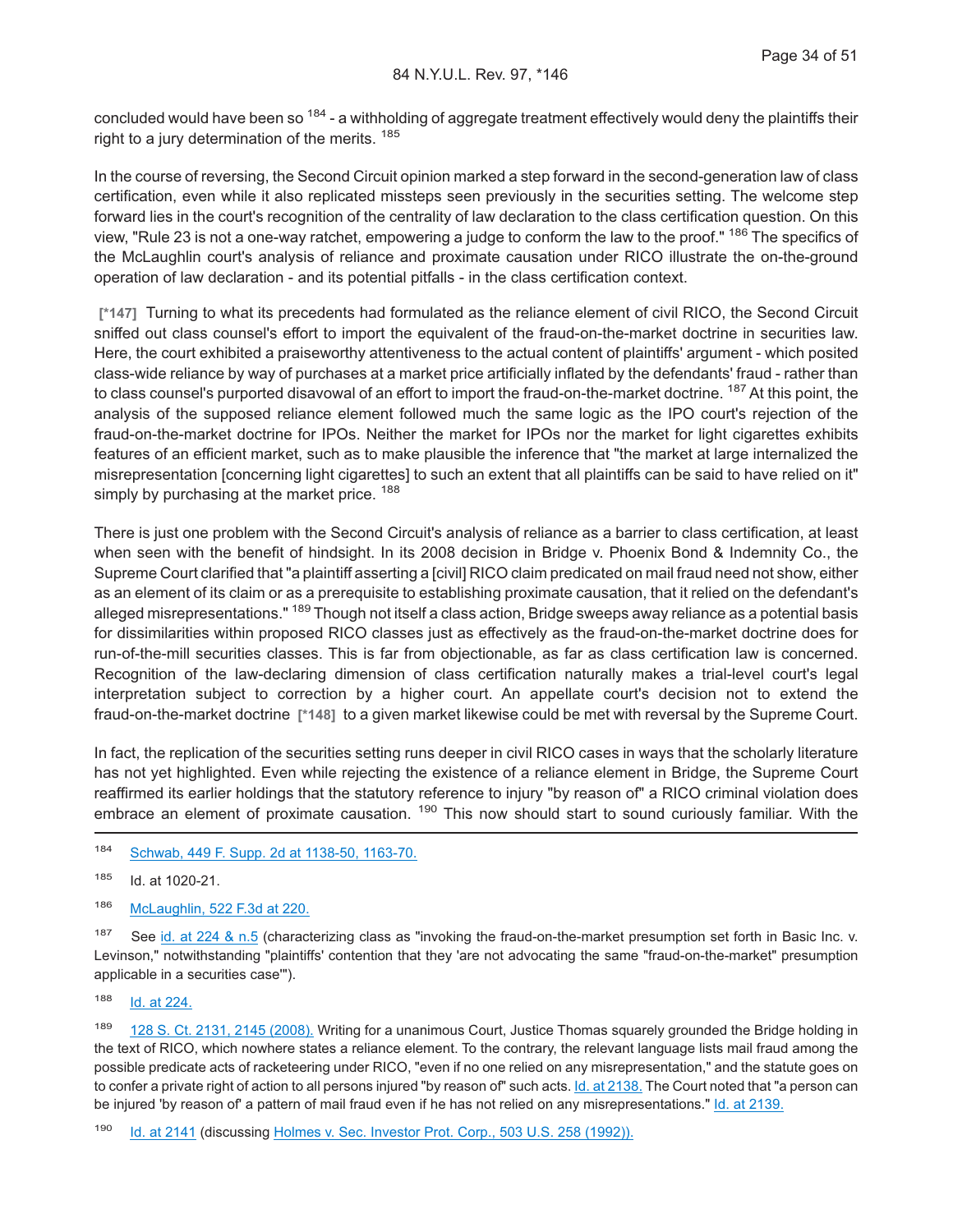would-be reliance element no longer a potential tripping point for class certification, all the more pressure is likely to build on the proximate causation element. <sup>191</sup> Indeed, RICO case law sometimes denotes this element in precisely the same terms - "loss causation" - as its counterpart in securities law. <sup>192</sup>

As to loss causation under RICO, the McLaughlin court concluded that the plaintiff smokers' argument for class certification "fails as a matter of law," pointing to "the lack of an appreciable drop in the demand or price of light cigarettes" upon publication in 2001 of a major study by the National Cancer Institute that set the record straight concerning the health risks of the product. <sup>193</sup> The lack of price movement for light cigarettes in the aftermath of the National Cancer Institute study is the analog to the lack of price movement in the shares of Allegiance Telecom attributable to the revelation of the company's accurate telecommunications line count in Oscar. <sup>194</sup> The similarity between McLaughlin and Oscar goes further, however, and in ways that are troubling for class certification analysis.

The treatment in McLaughlin of the proximate causation element of RICO replicates the misstep made by the Fifth Circuit in Oscar with regard to the loss causation element of securities fraud. The problem with respect to the RICO proximate causation element is one not of class certification but, rather, of possible worthiness for summary **[\*149]** judgment. Put differently, the problem is not that the light cigarette consumer class suffered from some fatal dissimilarity but instead, as in Oscar, that the proposed class might have exhibited a fatal similarity: the inability of anyone within the class to establish loss causation simply by reference to light cigarette purchases at the prevailing market price, given that the price did not change upon the National Cancer Institute's correction of the fraud. <sup>195</sup>

In short, McLaughlin displays both the promise and the perils of a focus on law declaration in class certification. Law declaration rightly polices the tendency "to conform the law to the proof" in class certification <sup>196</sup> and rightly remains susceptible to correction from a higher court. But law declaration is warranted in class certification only insofar as it has the potential to reveal dissimilarity within the class, not as a substitute for the proper evaluation of evidence said to reveal a fatal similarity on an element of the plaintiffs' case on the merits. The latter inquiry remains the proper domain of summary judgment, such as to implicate the role of the court vis-a-vis the factfinder at trial. In the context of summary judgment, proof proffered by class counsel in any form - aggregate or otherwise - might be so insubstantial as to warrant rejection as a matter of law. The problem is that the overreach in the class certification analysis in McLaughlin prevented the Second Circuit from asking the right question: whether the plaintiffs' expert submissions - even if not ultimately persuasive, for the reasons noted by the court - at least made it over the comparatively low bar of summary judgment.

191 Interestingly enough, after the Second Circuit's reversal of the class certification in McLaughlin, Judge Weinstein proceeded to certify another RICO class - this time, of third-party payors with respect to alleged manufacturer overcharges for the prescription drug [Zyprexa. In re Zyprexa Prods. Liab. Litig., 253 F.R.D. 69, 81-82 \(E.D.N.Y. 2008\).](http://advance.lexis.com/api/document?collection=cases&id=urn:contentItem:4TH6-R8G0-TX4N-G0Y2-00000-00&context=1000516) On the proximate causation element, Judge Weinstein sought to distinguish McLaughlin, opining that "proof in the instant case is not generalized." Id. at 195. As this Article was going to press, the Second Circuit granted, pursuant to Rule 23(f), leave to appeal Judge Weinstein's class certification order. Eli Lilly & Co. v. UFCW Local 1776, No. 08-4685-CV (2d Cir. Jan. 15, 2009) (order granting said appeal).

<sup>192</sup> E.g., [McLaughlin, 522 F.3d at 226.](http://advance.lexis.com/api/document?collection=cases&id=urn:contentItem:4S6M-SC10-TXFX-41XK-00000-00&context=1000516)

<sup>193</sup> [Id. at 227.](http://advance.lexis.com/api/document?collection=cases&id=urn:contentItem:4S6M-SC10-TXFX-41XK-00000-00&context=1000516)

194 See supra notes 141-42 and accompanying text (discussing evidence suggesting lack of loss causation in Oscar).

195 Inability to show proximate causation on a class-wide basis simply by reference to the market price does not necessarily mean that individual smokers would be unable to show a proximately causal connection between the tobacco industry's misdeeds and some manner of RICO-covered loss. But the loss on such an account would not consist of some portion of the market price said to embed the fraud but, rather, the entire purchase price - at least for those light-cigarette smokers who could show that they would have quit smoking had the industry come clean about the risks of the product. Much of the public-health critique of light cigarettes holds precisely that the industry created them to keep relatively health-conscious smokers in the market who otherwise might have quit. See *Schwab v. Philip Morris USA, Inc., 449 F. Supp. 2d 992, 1064 (E.D.N.Y. 2006),* rev'd sub nom. [McLaughlin, 522 F.3d 215.](http://advance.lexis.com/api/document?collection=cases&id=urn:contentItem:4S6M-SC10-TXFX-41XK-00000-00&context=1000516)

<sup>196</sup> [McLaughlin, 522 F.3d at 220.](http://advance.lexis.com/api/document?collection=cases&id=urn:contentItem:4S6M-SC10-TXFX-41XK-00000-00&context=1000516)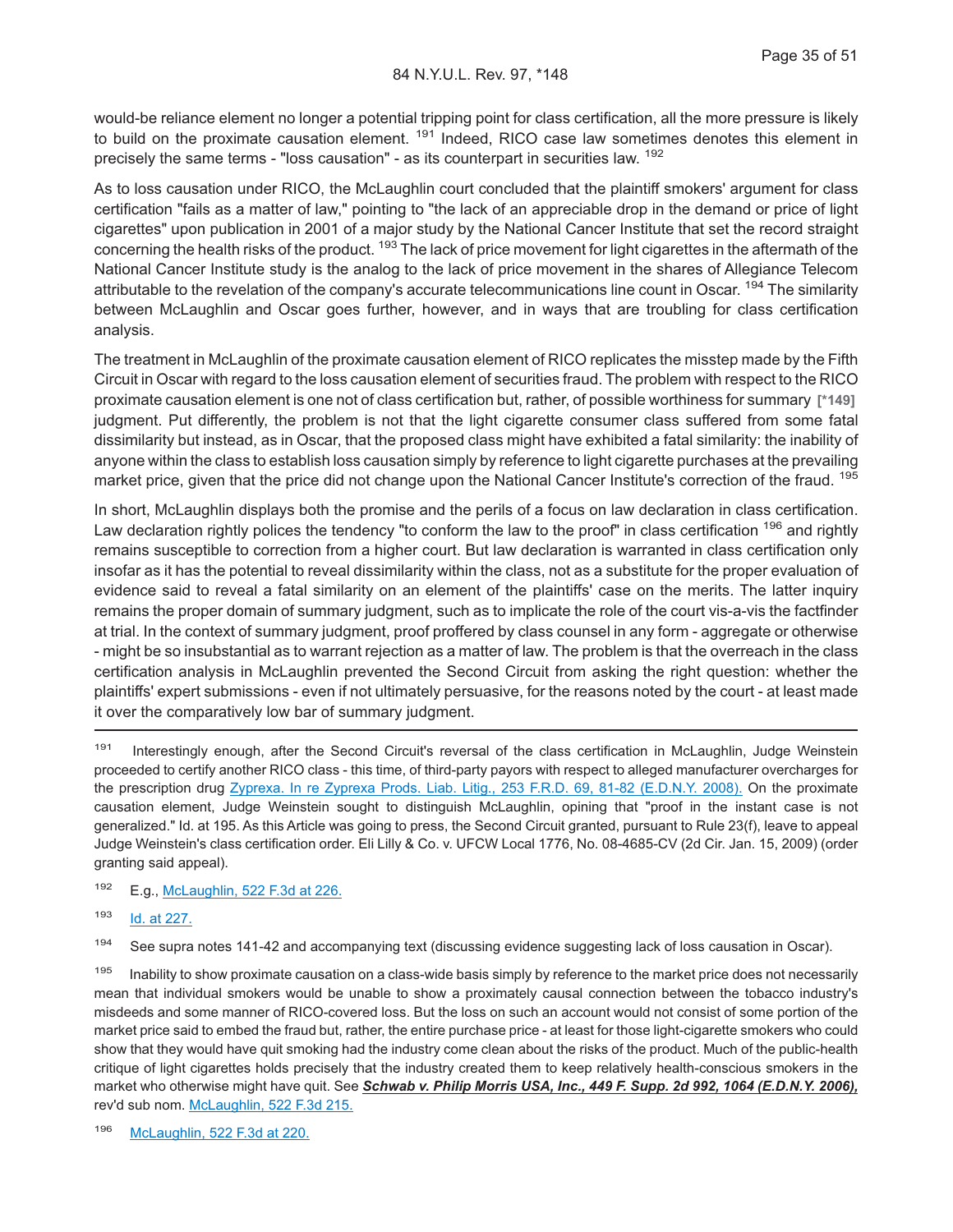#### B. Employment Markets and "Structural Discrimination"

The notion of market prices embedding some manner of aggregate wrong has not remained confined to the kinds of consumer products sold today. As this Section reveals, the use of aggregate proof in an effort to discern the market effects of civil wrongdoing also extends to the market for labor. Here, if anything, courts have yet to pinpoint **[\*150]** the law-declaring dimension of class certification. The tendency, instead, has been toward the kind of judicial underreach seen previously in Visa Check.

#### 1. Title VII Terminology

As Part I observed, the terminology of Rule 23 tends to obscure the critical importance of dissimilarity for class certification. <sup>197</sup> Longstanding terminology in Title VII doctrine adds to the confusion in the sorts of employment discrimination class actions of concern here, which focus on a "pattern" or "practice" of "disparate treatment."

At the outset, some doctrinal basics are in order. The gist of a Title VII claim for "disparate treatment" is that the adverse employment action suffered by the plaintiff resulted from intentional discrimination, not from a facially neutral employment practice that nonetheless happened to fall more harshly on a Title VII-protected group. <sup>198</sup> The latter scenario is actionable under the distinct rubric of a "disparate impact" claim. <sup>199</sup> In keeping with the distinction between intentional and unintentional discrimination, moreover, Title VII authorizes punitive damages only for extreme instances of the former. <sup>200</sup>

The notion of a pattern or practice of disparate treatment builds on the commonsense recognition that intentional discrimination might not reveal itself overtly. Observation of a pattern of differences in treatment along a prohibited metric - say, race or sex - nonetheless can suggest that the pattern is not the result of random variation but, instead, of intentional discrimination. <sup>201</sup> The principal means for identification of such a pattern takes the form of statistical analysis of the defendant employer's workforce in the aggregate, with the use of **[\*151]** regression techniques to isolate the effect of the Title VII-prohibited variable within the array of nonprohibited variables that might influence such matters as pay and promotion. <sup>202</sup> Such a statistical analysis consists of aggregate proof, as understood in this Article. It looks over the aggregate group as a whole and then seeks to trigger a feature of legal doctrine that tells us something about each of the adverse employment actions involved - what the Supreme Court in International Brotherhood of Teamsters v. United States describes as a presumption that all of those adverse actions resulted from the same underlying wrong of intentional discrimination. <sup>203</sup>

<sup>197</sup> See supra Part I.C (discussing language of Rule  $23(b)(2)$  and  $(b)(3)$ ).

<sup>198</sup> See [Int'l Bhd. of Teamsters v. United States, 431 U.S. 324, 335 n.15 \(1977\)](http://advance.lexis.com/api/document?collection=cases&id=urn:contentItem:3S4X-9G50-003B-S24S-00000-00&context=1000516) (describing difference between disparate treatment and disparate impact claims).

199 See [Griggs v. Duke Power Co., 401 U.S. 424, 431-32 \(1971\)](http://advance.lexis.com/api/document?collection=cases&id=urn:contentItem:3S4X-DR50-003B-S410-00000-00&context=1000516) (holding that "absence of discriminatory intent does not redeem employment procedures or testing mechanisms that operate as 'built-in headwinds' for minority groups and are unrelated to measuring job capability").

<sup>200</sup> See [Kolstad v. Am. Dental Ass'n, 527 U.S. 526, 534 \(1999\)](http://advance.lexis.com/api/document?collection=cases&id=urn:contentItem:3WSC-DW90-004B-Y01S-00000-00&context=1000516) (discussing [42 U.S.C. § 1981a\(](http://advance.lexis.com/api/document?collection=statutes-legislation&id=urn:contentItem:4YF7-GNM1-NRF4-40HS-00000-00&context=1000516)b)(1) (2000)).

<sup>201</sup> [Teamsters, 431 U.S. at 340 n.20.](http://advance.lexis.com/api/document?collection=cases&id=urn:contentItem:3S4X-9G50-003B-S24S-00000-00&context=1000516) In statistical terms, courts often seek to distinguish between a random result and one that raises an inference of discrimination by asking whether the result observed is more than two or three standard deviations from the mean distribution. E.g., [Hazelwood Sch. Dist. v. United States, 433 U.S. 299, 311 n.17 \(1977\)](http://advance.lexis.com/api/document?collection=cases&id=urn:contentItem:3S4X-9B30-003B-S1CY-00000-00&context=1000516) ("[A] fluctuation of more than two or three standard deviations would undercut the hypothesis that decisions were being made randomly with respect to race … ."); [Lopez v. Laborers Int'l Union Local # 18, 987 F.2d 1210, 1214 \(5th Cir. 1993\)](http://advance.lexis.com/api/document?collection=cases&id=urn:contentItem:3S4X-GY60-003B-P0PH-00000-00&context=1000516) (using benchmark of three standard deviations). Any touchstone cast in terms of standard deviations works only if one has an aggregation of data.

<sup>202</sup> See, e.g., *Dukes v. Wal-Mart, Inc., 509 F.3d 1168, 1180 n.6 (9th Cir. 2007)* (discussing purpose of regression analyses).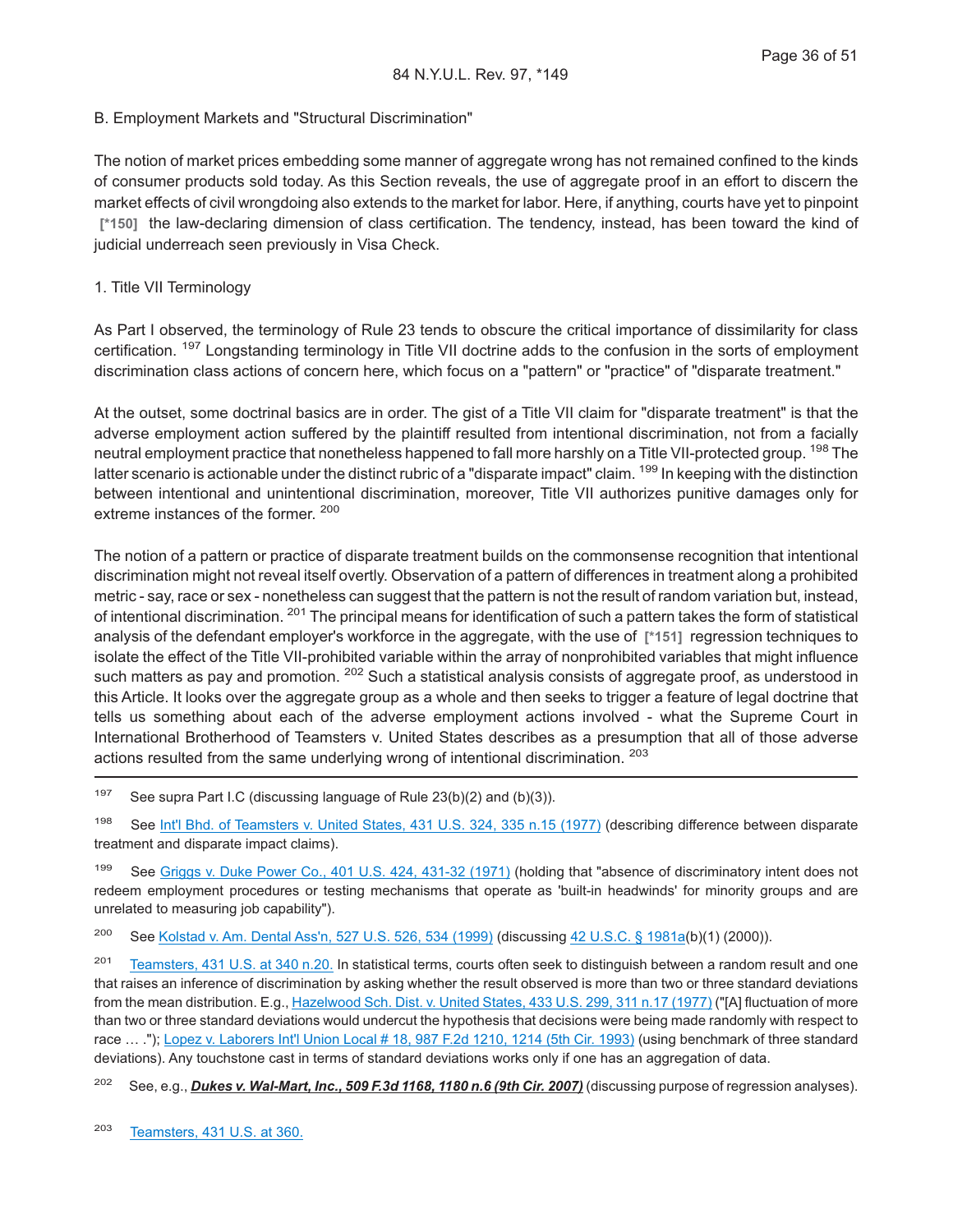This inference of intentional discrimination - like that of reliance in the fraud-on-the-market doctrine - remains rebuttable. <sup>204</sup> The raising of the inference nonetheless figures crucially in the argument for class certification. The inference is what links together, into a single, common wrong, what otherwise would be individual adverse employment actions. In Rule 23 parlance, the inference of intentional discrimination across all employees in the proposed class is what positions class counsel to contend that the defendant has "acted … on grounds that apply generally to the class," <sup>205</sup> not just vis-a-vis particular employees.

The terms "pattern" and "practice" themselves imply an aggregate perspective. A pattern emerges, after all, only upon examination of what otherwise might seem to be discrete, independent actions. Picking up this notion, some courts have gone so far as to require that pattern-or-practice claims be brought on a class-wide basis, not as individual lawsuits, at least in some situations. <sup>206</sup> One might see such a view - not merely permitting aggregation but requiring it - as a version of the right-remedy connection on steroids. Such a view would accord determinative weight to the mere pleading of the action in terms of a pattern or practice of discrimination. As I shall discuss shortly, precise delineation of the right at stake forms the critical challenge in contemporary employment discrimination class actions, but in ways that do not automatically lead to class certification.

Equal Employment Opportunity Commission (EEOC) enforcement actions on a pattern-or-practice theory, too, can prompt fierce **[\*152]** disputes over statistical proof. Still, those disputes bear only on the merits, not on the permissible procedural format for the litigation. The insistence upon a class certification determination as a precondition for aggregation of private litigation, by contrast to public enforcement, <sup>207</sup> puts statistical proof in the position of doing double-duty - of buttressing the plaintiffs' case on the merits but, first, of supporting their demand for class treatment. This double-duty is what makes for the overlap between the class certification inquiry and the merits. <sup>208</sup>

The patterns challenged in the early landmark cases concerning race discrimination, such as Teamsters, so closely approached outright segregation that the inference of discriminatory intent was virtually inescapable. <sup>209</sup> For that matter, the patterns at issue in early class-action challenges to sex discrimination took a similar form - for example, what one observer accurately described as the "near total gender segregation" at a defendant supermarket chain during the late 1980s, whereby "almost all the cashiers were women, ... while almost all the managerial-track jobs were held by men."<sup>210</sup> This is not to suggest that such stark patterns have vanished entirely from the workplace. Still, regimes of public law that seek to change private behavior often tend to move from a first to a second generation, <sup>211</sup> **[\*153]** with the latter tending to involve less of the flagrant, in-your-face kinds of violations as compared to the former. Yet in making that move, the underlying conceptualization of wrongful

<sup>204</sup> [Basic Inc. v. Levinson, 485 U.S. 224, 250 \(1988\);](http://advance.lexis.com/api/document?collection=cases&id=urn:contentItem:3S4X-FKK0-003B-409H-00000-00&context=1000516) [Teamsters, 431 U.S. at 359-60.](http://advance.lexis.com/api/document?collection=cases&id=urn:contentItem:3S4X-9G50-003B-S24S-00000-00&context=1000516)

<sup>205</sup> *Fed. R. Civ. P. 23(b)(2)*. The class certification in Dukes proceeded under Rule 23(b)(2). [509 F.3d at 1185.](http://advance.lexis.com/api/document?collection=cases&id=urn:contentItem:4RB9-N080-TXFX-D2FK-00000-00&context=1000516)

<sup>206</sup> See, e.g., [Davis v. Coca-Cola Bottling Co., 516 F.3d 955, 968-69 \(11th Cir. 2008\)](http://advance.lexis.com/api/document?collection=cases&id=urn:contentItem:4RSG-9KM0-TXFX-G249-00000-00&context=1000516) (requiring class treatment for pattern-or-practice cases seeking declaratory or injunctive relief); [Bacon v. Honda of Am. Mfg., Inc., 370 F.3d 565, 575 \(6th Cir.](http://advance.lexis.com/api/document?collection=cases&id=urn:contentItem:4CGG-XRB0-0038-X1DF-00000-00&context=1000516) [2004\)](http://advance.lexis.com/api/document?collection=cases&id=urn:contentItem:4CGG-XRB0-0038-X1DF-00000-00&context=1000516) (same).

<sup>207</sup> Cf. [Gen. Tel. Co. of the Nw., Inc. v. EEOC, 446 U.S. 318, 331 \(1980\)](http://advance.lexis.com/api/document?collection=cases&id=urn:contentItem:3S4X-7BB0-003B-S208-00000-00&context=1000516) ("Unlike the Rule 23 class representative, the EEOC is authorized to proceed in a unified action … even though competing interests are involved and particular groups may appear to be disadvantaged.").

<sup>208</sup> One of the pre-IPO decisions disavowed by the Second Circuit shied away from the weighing of competing expert submissions in a pattern-or-practice class action precisely due to overlap with the merits. [Caridad v. Metro-N. Commuter R.R.,](http://advance.lexis.com/api/document?collection=cases&id=urn:contentItem:3X2G-N9H0-0038-X2X1-00000-00&context=1000516) [191 F.3d 283, 292 \(2d Cir. 1999\).](http://advance.lexis.com/api/document?collection=cases&id=urn:contentItem:3X2G-N9H0-0038-X2X1-00000-00&context=1000516)

<sup>209</sup> See [Teamsters, 431 U.S. at 337 & n.17](http://advance.lexis.com/api/document?collection=cases&id=urn:contentItem:3S4X-9G50-003B-S24S-00000-00&context=1000516) (noting locations of defendant's trucking terminals in communities with substantial African American populations but absence of African Americans among defendant's line drivers).

<sup>210</sup> Parloff, supra note 124, at 96 (discussing [Stender v. Lucky Stores, Inc., 803 F. Supp. 259 \(N.D. Cal. 1992\)\).](http://advance.lexis.com/api/document?collection=cases&id=urn:contentItem:3S4N-H5K0-008H-F4TY-00000-00&context=1000516)

<sup>211</sup> One prominent article on Title VII highlights this notion of generational shift in its title. Sturm, supra note 34 (referring to "second generation employment discrimination").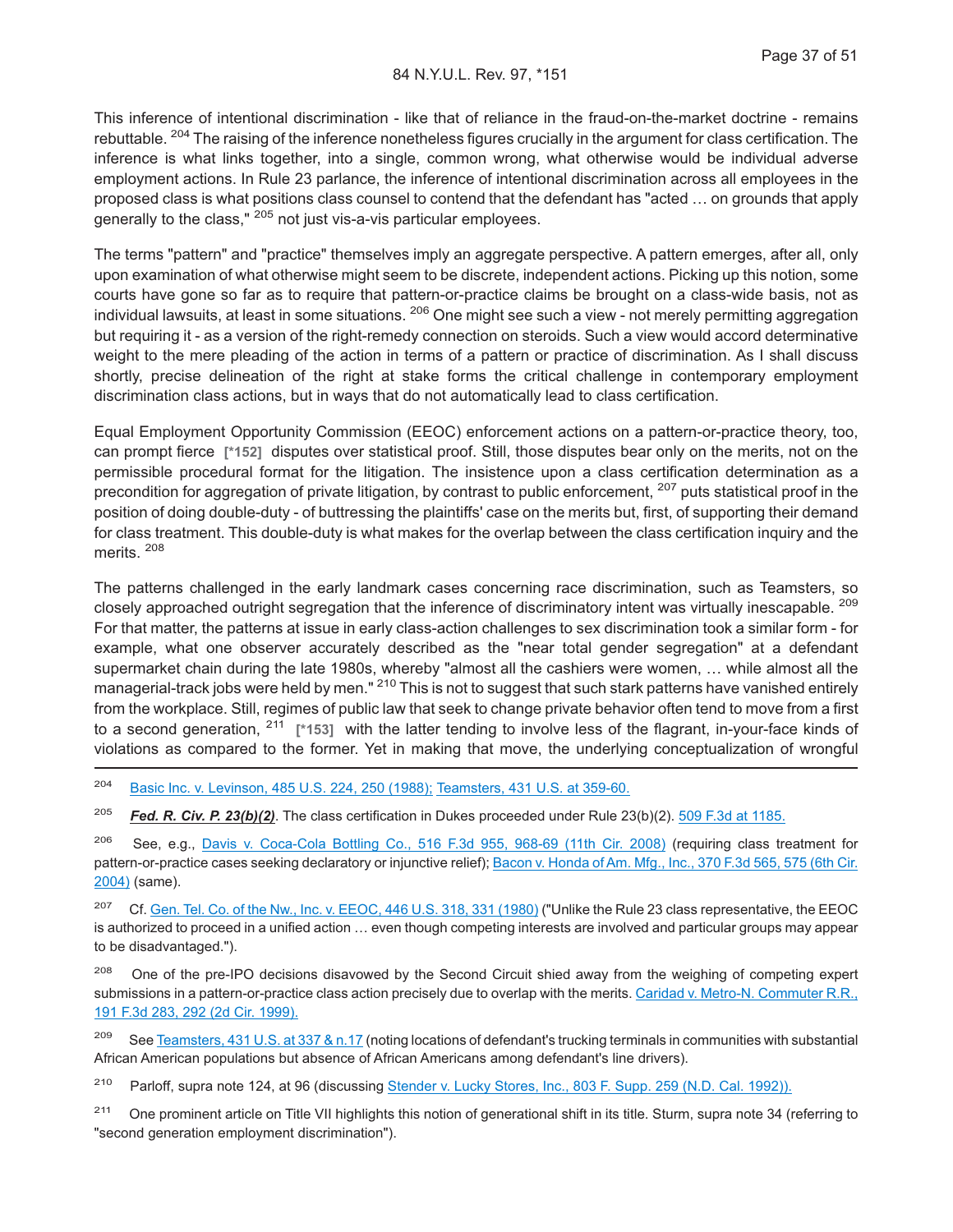conduct may have a tendency to change. As I now discuss, the debate over class certification in cutting-edge pattern-or-practice cases today - exemplified most strikingly by Dukes v. Wal-Mart, Inc. <sup>212</sup> - is, at bottom, a debate over an implicit reconceptualization of discrimination under Title VII.

#### 2. Aggregate Proof as Stalking Horse

On the merits, the plaintiff class in Dukes alleged a pattern or practice of disparate treatment on the basis of sex - specifically, a company-wide policy of discrimination against hourly female employees across Wal-Mart's 3400 stores nationwide with regard to pay and promotion to management positions. <sup>213</sup> No fool, Wal-Mart had set forth no such policy in so many words. Rather, the "policy" of Wal-Mart at the national level consisted - on the plaintiffs' account - of delegating excessively subjective discretion to local managers to make pay and promotion decisions. <sup>214</sup> Wal-Mart at the national level, in other words, had not directed its local managers to discriminate against women but had created the nationwide framework that enabled such discrimination. In summarizing the plaintiffs' stance on the merits, the district court in Dukes returned repeatedly to this notion of enabling discrimination, honing in on the allegation that Wal-Mart's delegation of subjective decisionmaking authority had provided a "conduit" <sup>215</sup> for sex-based bias or a "nexus" <sup>216</sup> between Wal-Mart at the national level and prohibited discrimination by local managers.

As I shall elaborate momentarily, the notion of Title VII liability for enabling discrimination - not battles over dueling expert submissions - forms the crux of the class certification dispute in Dukes and similar pattern-or-practice cases today. The nature of the proof offered in such litigation nonetheless bears attention. The proof in Dukes included anecdotal evidence of sex discrimination, consisting of **[\*154]** the experiences of particular women within the proposed class - the sorts of real-life evidence that the Teamsters framework permits as a way to bring "the cold numbers convincingly to life" in a pattern-or-practice case.  $217$  In addition, the plaintiffs offered an expert sociological analysis of Wal-Mart's "corporate culture" - said to show that the company was "vulnerable" to sex discrimination. <sup>218</sup> The evidentiary centerpiece of the motion for class certification, nonetheless, consisted of

One sees the need for a similar kind of generational shift identified by commentary in another area of public law that enjoys similarly widespread societal support: environmental regulation. Regulatory action dating from the 1970s to address the low-hanging fruit of air pollution from industrial factories is now a well-established feature of the legal landscape. What remain are harder-to-reach emissions by private individuals - in plain English, suburbanites' SUVs and the like - as the available targets for efforts to prompt major additional reductions of air pollution. Michael P. Vandenbergh, From Smokestack to SUV: The Individual as Regulated Entity in the New Era of Environmental Law, [57 Vand. L. Rev. 515, 517-18 \(2004\).](http://advance.lexis.com/api/document?collection=analytical-materials&id=urn:contentItem:4CW4-6W70-00CW-705P-00000-00&context=1000516) Attention to the latter sorts of emissions would involve reconceptualizing environmental law itself to focus as much on the alteration of individual behavior as on the regulation of corporate behavior. *[Id. at 521;](http://advance.lexis.com/api/document?collection=analytical-materials&id=urn:contentItem:4CW4-6W70-00CW-705P-00000-00&context=1000516)* see also generally Michael P. Vandenbergh, Order Without Social Norms: How Personal Norm Activation Can Protect the Environment, [99 Nw. U. L. Rev. 1101 \(2005\)](http://advance.lexis.com/api/document?collection=analytical-materials&id=urn:contentItem:4GMR-S2N0-00CW-00M1-00000-00&context=1000516) (analyzing legal options to induce private individuals to alter their pollution-generating behavior). Such a move has the potential to endanger the social consensus built up for the latter enterprise.

<sup>212</sup> *509 F.3d 1168 (9th Cir. 2007),* reh'g en banc granted, Nos. 04-16688, 04-16720, 2009 WL 365818 (9th Cir. Feb. 13, 2009). For examples of similar employment discrimination class actions, see supra note 124.

<sup>213</sup> [Dukes, 509 F.3d at 1174.](http://advance.lexis.com/api/document?collection=cases&id=urn:contentItem:4RB9-N080-TXFX-D2FK-00000-00&context=1000516)

<sup>214</sup> *Id. at 1183.*

<sup>215</sup> [Dukes v. Wal-Mart Stores, Inc., 222 F.R.D. 137, 145, 148 \(N.D. Cal. 2004\),](http://advance.lexis.com/api/document?collection=cases&id=urn:contentItem:4CP5-VB80-0038-Y2XY-00000-00&context=1000516) aff'd, *509 F.3d 1168,* reh'g en banc granted, Nos. 04-16688, 04-16720, 2009 WL 365818 (9th Cir. Feb. 13, 2009).

<sup>216</sup> Id. at 150.

<sup>217</sup> [Int'l Bhd. of Teamsters v. United States, 431 U.S. 324, 339 \(1977\).](http://advance.lexis.com/api/document?collection=cases&id=urn:contentItem:3S4X-9G50-003B-S24S-00000-00&context=1000516)

<sup>218</sup> [Dukes, 222 F.R.D. at 151, 154.](http://advance.lexis.com/api/document?collection=cases&id=urn:contentItem:4CP5-VB80-0038-Y2XY-00000-00&context=1000516) The report of plaintiffs' expert sociologist, Dr. William T. Bielby, is available at [http://www.walmartclass.com/staticdata/reports/r3.html.](http://www.walmartclass.com/staticdata/reports/r3.html) On the role of Dr. Bielby as a repeat-player expert in pattern-or-practice class actions, see Parloff, supra note 124, at 102. Commentators raise serious questions about the proper scope of admissibility for this kind of sociological analysis. See John Monahan, Laurens Walker & Gregory Mitchell, Contextual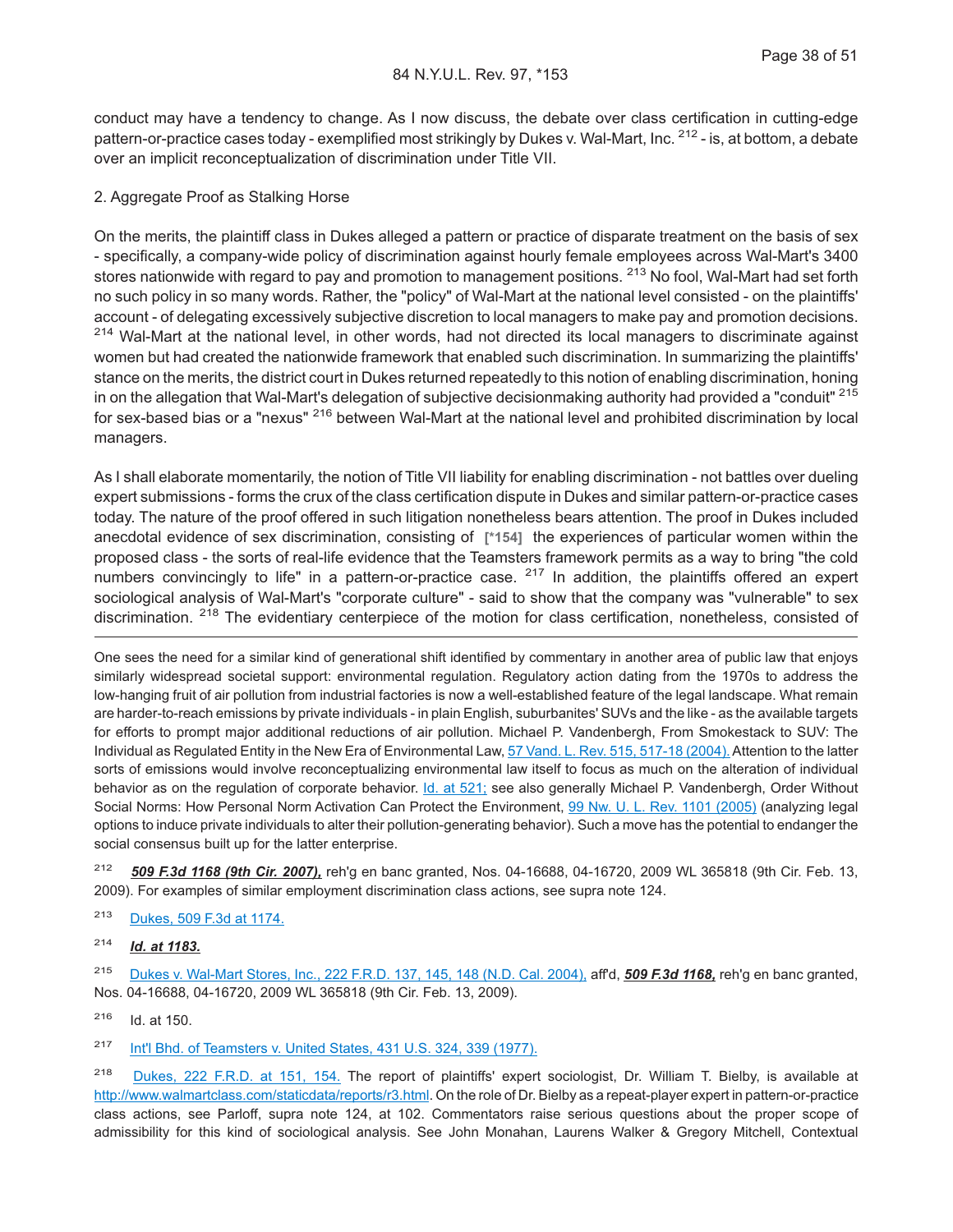aggregate proof: an analysis of Wal-Mart's workforce said to reveal statistically significant differences in pay and promotion along the dimension of sex on a nationwide basis. <sup>219</sup> Wal-Mart predictably responded with its own statistical analysis that, of course, showed no statistically significant discrepancies. <sup>220</sup>

Details are illuminating here. Taken simply on its face and without consideration of Wal-Mart's responsive critiques, the aggregate statistical proof in Dukes stops short of the "near total gender segregation" <sup>221</sup> readily amenable to an inference of intentional discrimination in the first-generation pattern-or-practice cases. As to pay, "total earnings paid to women ranged between 5 and 15 percent less than total earnings paid to similarly situated men in each year of the class period." <sup>222</sup> As to promotion, "in general, roughly 65 percent of hourly employees [at Wal-Mart] are women, while roughly 33 percent of management employees are women." <sup>223</sup>

**[\*155]** Dukes, nevertheless, is not an old-school pattern-or-practice case in which the pattern represents such a deviation as to raise an inference of discrimination in the conventional, intentional sense. It is here that the district court's summary of the plaintiffs' allegations in terms of a "conduit" or "nexus" for discrimination is most revealing. <sup>224</sup> If one looks not at Wal-Mart specifically but across the United States economy as a whole, it is not as if statistically significant differences in pay and promotion to management as between women and men somehow disappear or even lessen markedly. Quite the opposite. The General Accounting Office found that, when one accounts for differences in work patterns and other factors that may lead to differences in pay, men earned, on average, twenty-five percent more than women in 2000. <sup>225</sup> As for promotion to management, moreover, the term "glass ceiling" has become commonplace.  $^{226}$  In 2004, the EEOC reported that, "although women represent 48 percent of all EEO-1 employment, they only represent 36.4 percent of officials and managers" in the private sector. 227

Evidence of Gender Discrimination: The Ascendance of "Social Frameworks,["94 Va. L. Rev. 1715, 1748-49 \(2008\)](http://advance.lexis.com/api/document?collection=analytical-materials&id=urn:contentItem:4TYY-R690-02BM-Y1CC-00000-00&context=1000516) (distinguishing between admissible sociological research on susceptibility to discrimination generally and inadmissible "subjective, unscientific extrapolation" to defendant company "from general research conducted outside the case").

<sup>219</sup> [Dukes, 222 F.R.D. at 155-56, 160-61.](http://advance.lexis.com/api/document?collection=cases&id=urn:contentItem:4CP5-VB80-0038-Y2XY-00000-00&context=1000516) The report of plaintiffs' expert labor statistician, Dr. Richard Drogan, is available at [http://www.walmartclass.com/staticdata/reports/r2.pdf.](http://www.walmartclass.com/staticdata/reports/r2.pdf)

<sup>220</sup> [Dukes, 222 F.R.D. at 156.](http://advance.lexis.com/api/document?collection=cases&id=urn:contentItem:4CP5-VB80-0038-Y2XY-00000-00&context=1000516)

<sup>221</sup> Parloff, supra note 124, at 96.

<sup>222</sup> [Dukes, 222 F.R.D. at 156.](http://advance.lexis.com/api/document?collection=cases&id=urn:contentItem:4CP5-VB80-0038-Y2XY-00000-00&context=1000516)

 $223$  [Id. at 146.](http://advance.lexis.com/api/document?collection=cases&id=urn:contentItem:4CP5-VB80-0038-Y2XY-00000-00&context=1000516) As to promotion, the plaintiffs also relied on comparisons between Wal-Mart and its competitors, though the methodological soundness of those comparisons is disputed. See Parloff, supra note 124, at 98 (noting plaintiffs' expert's conclusion that women comprise 56.5 percent of store managers at Wal-Mart's top twenty competitors but also noting Wal-Mart's contention that if it "had counted its highest-level hourly-wage supervisors as 'managers' … , the way it believes several of [the] comparator firms do, the entire purported disparity [vis-a-vis those firms] vanishes").

 $224$  See supra notes 215-16 and accompanying text.

<sup>225</sup> See U.S. Gen. Accounting Office, Women's Earnings: Work Patterns Partially Explain Difference Between Men's and Women's Earnings 2 (2003), available at <http://www.gao.gov/new.items/d0435.pdf> (reporting that "when we account for differences between male and female work patterns as well as other key factors, women earned, on average, 80 percent of what men earned in 2000," or equivalently, men earned twenty-five percent more). The Dukes class encompasses women who have worked in hourly jobs at Wal-Mart since 1998[.509 F.3d at 1175.](http://advance.lexis.com/api/document?collection=cases&id=urn:contentItem:4RB9-N080-TXFX-D2FK-00000-00&context=1000516)

<sup>226</sup> See, e.g., U.S. Equal Employment Opportunity Comm'n, Glass Ceilings: The Status of Women as Officials and Managers in the Private Sector 1 (2004), available at <http://www.eeoc.gov/stats/reports/glassceiling/index.pdf> ("The term 'glass ceiling' is generally used to refer to instances where women and minorities have progressed within a firm but, despite their ambitions and qualifications, find it difficult to make the movement into key higher level management positions, or management positions at all.").

<sup>227</sup> Id. at 5-6. "EEO-1" refers to the form on which private employers beyond the size of small businesses must report information to the EEOC concerning their workforce.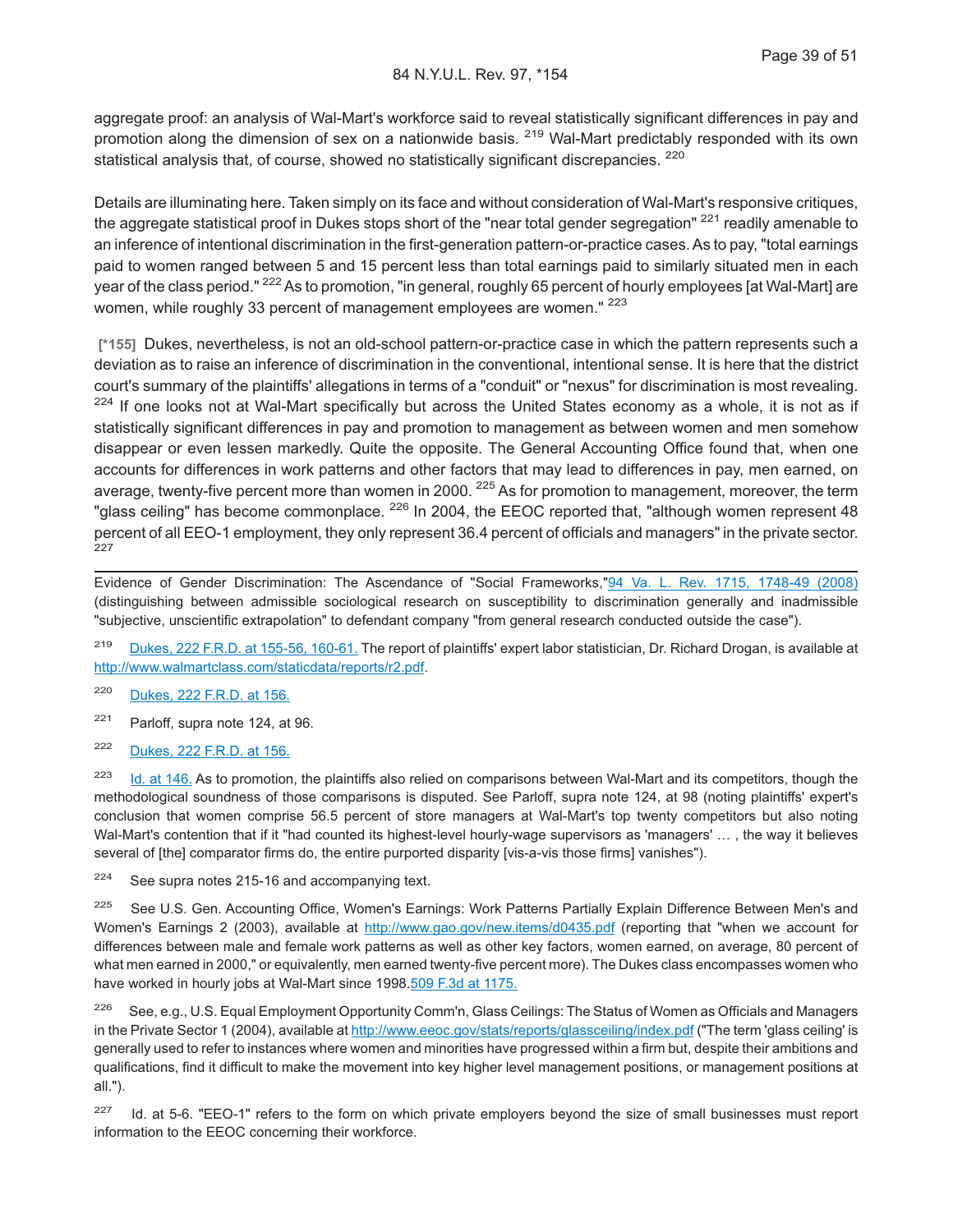One might say that if Wal-Mart were indeed discriminating in the old-school, intentional sense, then its execution of that enterprise was startlingly inept. If a highly organized, national employer really intended to keep down its female hourly employees, then one would think that it could manage to become more than just a "conduit" for broader labor-market characteristics. <sup>228</sup> The point here, nonetheless, is not to debate the niceties of labor statistics, for one can speak in less **[\*156]** technical terms. <sup>229</sup> Dukes is a pattern-or-practice case nominally under the disparate-treatment theory, but one that proceeds on a fundamentally new account of discrimination.

Here, again, the point is not that a lawsuit - a proposed class action no more or less than an individual action somehow cannot serve as a vehicle to seek change in the meaning of governing law. The point, instead, is that the class certification question in Dukes turns on whether the members of the proposed plaintiff class are the victims of a common wrong rather than many individualized wrongs, if any. The inference of a common wrong depends crucially on whether prohibited discrimination under Title VII encompasses the "conduit" and "nexus" notions of discrimination advanced in Dukes. Examination of the scholarly literature on employment discrimination in recent years helps to pinpoint the true nature of the dispute over class certification in Dukes and similar cases. That dispute has little to do with labor statistics and everything to do with the proper meaning of discrimination under Title VII.

#### 3. The Meaning of Discrimination

A considerable literature has emerged in recent years to urge a bold, new conception of prohibited discrimination under Title VII - a notion that the scholarly literature encapsulates in the term "structural discrimination." <sup>230</sup> Class counsel in Dukes have not uttered the words "structural discrimination," just as class counsel in McLaughlin shied away from calling for importation of the fraud-on-the-market doctrine from the market for securities to that for light cigarettes. <sup>231</sup> The law, however, should look functionally, not rhetorically, at the argument for class certification in Dukes and its progeny.

Structural discrimination focuses the law as much on unconscious discrimination - specifically, structural features of employment that enable or facilitate unconscious discrimination on the part of frontline decisionmakers - as Title VII conventionally has focused on the established categories of disparate treatment in the old-school, intentional **[\*157]** sense and facially neutral practices that have a disparate impact. Indeed, a pathbreaking, early article in the structural discrimination literature conveys in its title the ambition to question "the content of our categories" in Title VII doctrine, <sup>232</sup> arguing that those categories do not adequately account for an emerging body of experimental research in social psychology that suggests that much discrimination today takes place at an unconscious level.

<sup>229</sup> In technical terms, one way of looking at the statistical proof in Dukes is by comparison to epidemiological evidence in a toxic tort or product liability case. See supra Part I.B.1.a (discussing nature of epidemiological research). By analogy, the statistical proof proffered by the Dukes plaintiffs seeks to support an inference of specific causation (intentional discrimination) with respect to each female employee within the proposed class based on evidence of general causation that, even on its own terms, shows only a quite modest - if any - elevated risk in the exposed population by comparison to the background risk of differences in pay and promotion across male-female lines in the United States as a whole.

<sup>230</sup> See supra note 34 (citing illustrative articles).

<sup>231</sup> [McLaughlin v. Am. Tobacco Co., 522 F.3d 215, 224 & n.5 \(2d Cir. 2008\).](http://advance.lexis.com/api/document?collection=cases&id=urn:contentItem:4S6M-SC10-TXFX-41XK-00000-00&context=1000516)

<sup>232</sup> Krieger, supra note 34.

<sup>&</sup>lt;sup>228</sup> The cause of these disparities in pay and promotion across the economy is the subject of arguments for change in Title VII doctrine. See, e.g., Vicki Schultz, Telling Stories About Women and Work: Judicial Interpretations of Sex Segregation in the Workplace in Title VII Cases Raising the Lack of Interest Argument, [103 Harv. L. Rev. 1749, 1756 \(1990\)](http://advance.lexis.com/api/document?collection=analytical-materials&id=urn:contentItem:3S41-2C90-00CV-51RG-00000-00&context=1000516) (criticizing tendency of courts in existing Title VII cases to "assume[] that women's aspirations and identities as workers are shaped exclusively in private realms that are independent of and prior to the workworld").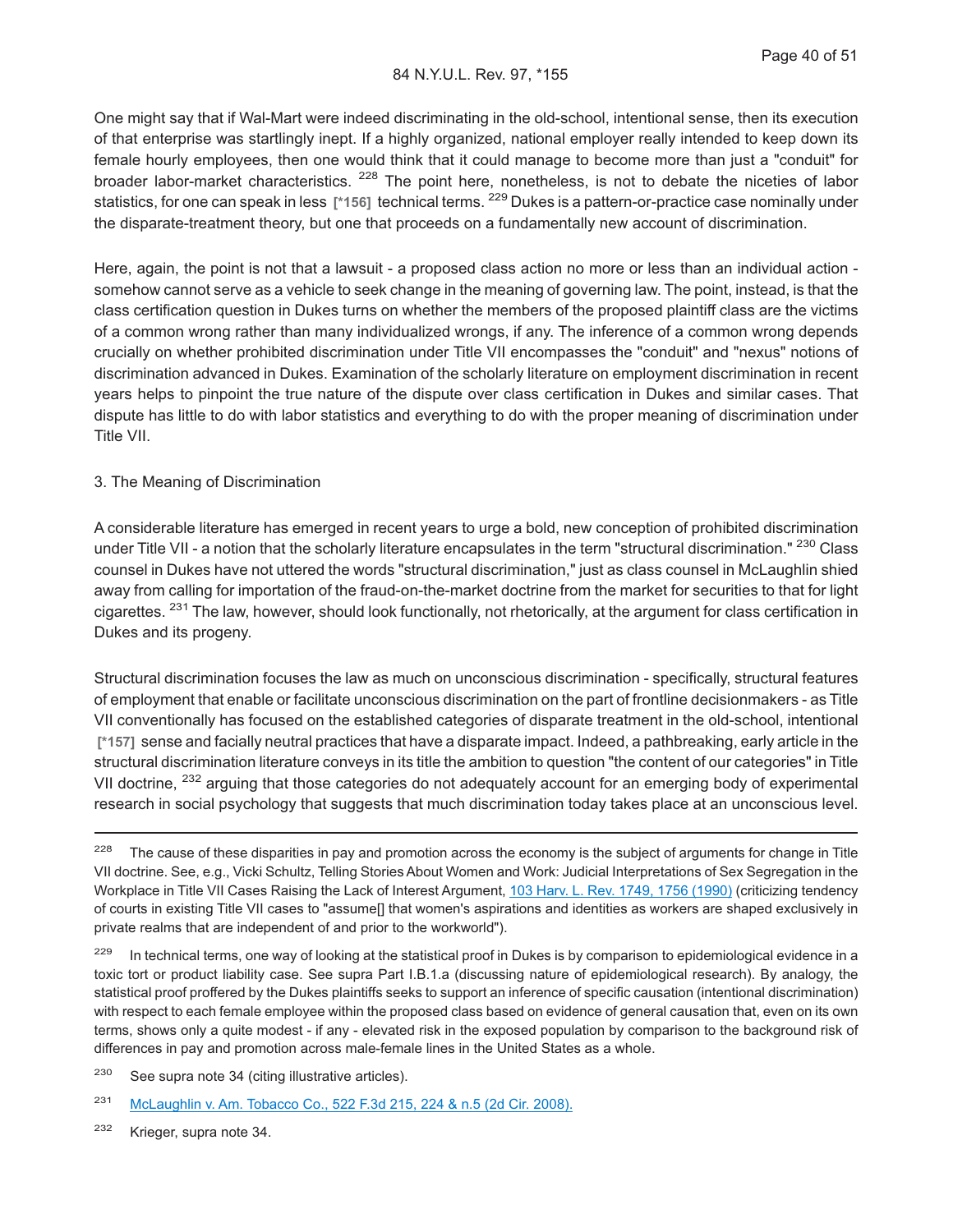<sup>233</sup> Here is the Holmesian trajectory at work once more, albeit with blackletter law to be infused not with economics but with social psychology and sociology.

This is not to say that structural discrimination stands as current law. To the contrary, one broadly shared starting point in the literature is that it does not. <sup>234</sup> Nor is this to suggest that structural discrimination necessarily should be targeted through interpretation of Title VII to cover such conduct. One prominent critic in the academy contends that such a view in effect seeks to hold private employers liable for broader societal phenomena that otherwise would not be attributed to them. <sup>235</sup> Responding to this criticism, a significant recent addition to the structural-discrimination literature seeks to locate the wrong of the employer in the notion of facilitating unconscious discrimination - of providing the vehicle through which it can operate. <sup>236</sup> On this view, the structural-discrimination theory differs from simple imposition on private employers of the costs associated with broader, unconscious, societal discrimination, for it is the employer that "facilitates" the on-the-ground impact of such discrimination. <sup>237</sup>

**[\*158]** The structural-discrimination theory is the rough analogue in the world of Title VII to efforts in tort doctrine to garner recognition for "enabling torts" - that is, for the imposition of liability on a given defendant for facilitating the wrongful injuring of the plaintiff by someone else. <sup>238</sup> Enabling torts seek to pinpoint the defendant as the Judge Calabresi-inspired least cost avoider <sup>239</sup> - in less formal terms, an actor especially well positioned to reduce the social harm of wrongful activity undertaken in the first instance by someone else, rather than to serve as a conduit therefor. Think here of holding firearms manufacturers liable for negligent marketing practices that elevate the risk of gun-related violent crime. The notion of enabling torts has enjoyed a run in academic discourse out of line with

<sup>233</sup> Id. For extensive discussions of the social psychology of unconscious discrimination, see Symposium, Unconscious Discrimination Twenty Years Later: Application and Evolution, [40 Conn. L. Rev. 927 \(2008\),](http://advance.lexis.com/api/document?collection=analytical-materials&id=urn:contentItem:4T84-BR30-00CV-T0R0-00000-00&context=1000516) and Symposium, Behavioral Realism, [94 Cal. L. Rev. 945 \(2006\).](http://advance.lexis.com/api/document?collection=analytical-materials&id=urn:contentItem:4KTM-4NR0-02BN-000Y-00000-00&context=1000516)

 $234$  See, e.g., Bagenstos, supra note 34, at 3 ("Structural employment inequalities cannot be solved without going beyond the generally accepted normative underpinnings of antidiscrimination law."); Green, supra note 34, at 850 (recognizing that Title VII "falls short of addressing the problem" of structural discrimination); Krieger, supra note 34, at 1217 ("The overwhelming conclusion is that there now exists a fundamental 'lack of fit' between the jurisprudential construction of discrimination and the actual phenomenon it purports to represent.").

<sup>235</sup> See Bagenstos, supra note 34, at 43 ("Because implicit biases draw on widely shared cultural understandings, any effort to eliminate those biases requires a massive, society-wide effort to change the significance of race and gender in our culture."). On this critical view, structural discrimination entails a problematic importation into the areas of sex, race, and the like of a discrimination concept more closely akin to that in disability law, with its central directive to private employers to accommodate the disabled in the workplace. See id. at 3-4 (analyzing structural discrimination in light of disability discrimination concepts).

<sup>236</sup> Green, supra note 34, at 852-53.

<sup>237</sup> The word choice here is neither fleeting nor accidental. Green repeatedly uses the word "facilitate" or a variant when seeking to rebut the contention that structural discrimination would foist onto employers the cost of something that is not otherwise their responsibility. See id. at 851 ("An employer that facilitates discriminatory workplace decisionmaking engages in the wrong of treating individuals differently on the basis of protected group status or characteristics and, perhaps more importantly, is worthy of fault for its role in that wrong."); id. at 853 ("Employer facilitation of discriminatory bias in workplace decisionmaking violates the longstanding norm against different treatment in employment on the basis of protected characteristics … ."); id. at 889 ("Employers as organizational actors are active, causal participants in the wrong of structural discrimination, and prevailing norms concerning organizational facilitation of individual acts of wrongdoing suggest that employers should be held responsible for their role in that wrong."); id. at 899 ("Under a structural approach to discrimination, one can accept that implicit biases have been 'programmed into our brains by overarching societal influences' and at the same time expect employers to refrain from creating work environments that facilitate the operation of those biases in workplace decisionmaking … .").

<sup>238</sup> My use of the term stems from the title of Robert L. Rabin, Enabling Torts, [49 DePaul L. Rev. 435 \(1999\).](http://advance.lexis.com/api/document?collection=analytical-materials&id=urn:contentItem:3YKS-P9F0-00CW-D0D4-00000-00&context=1000516)

<sup>239</sup> Guido Calabresi, The Cost of Accidents 135-40 (1970).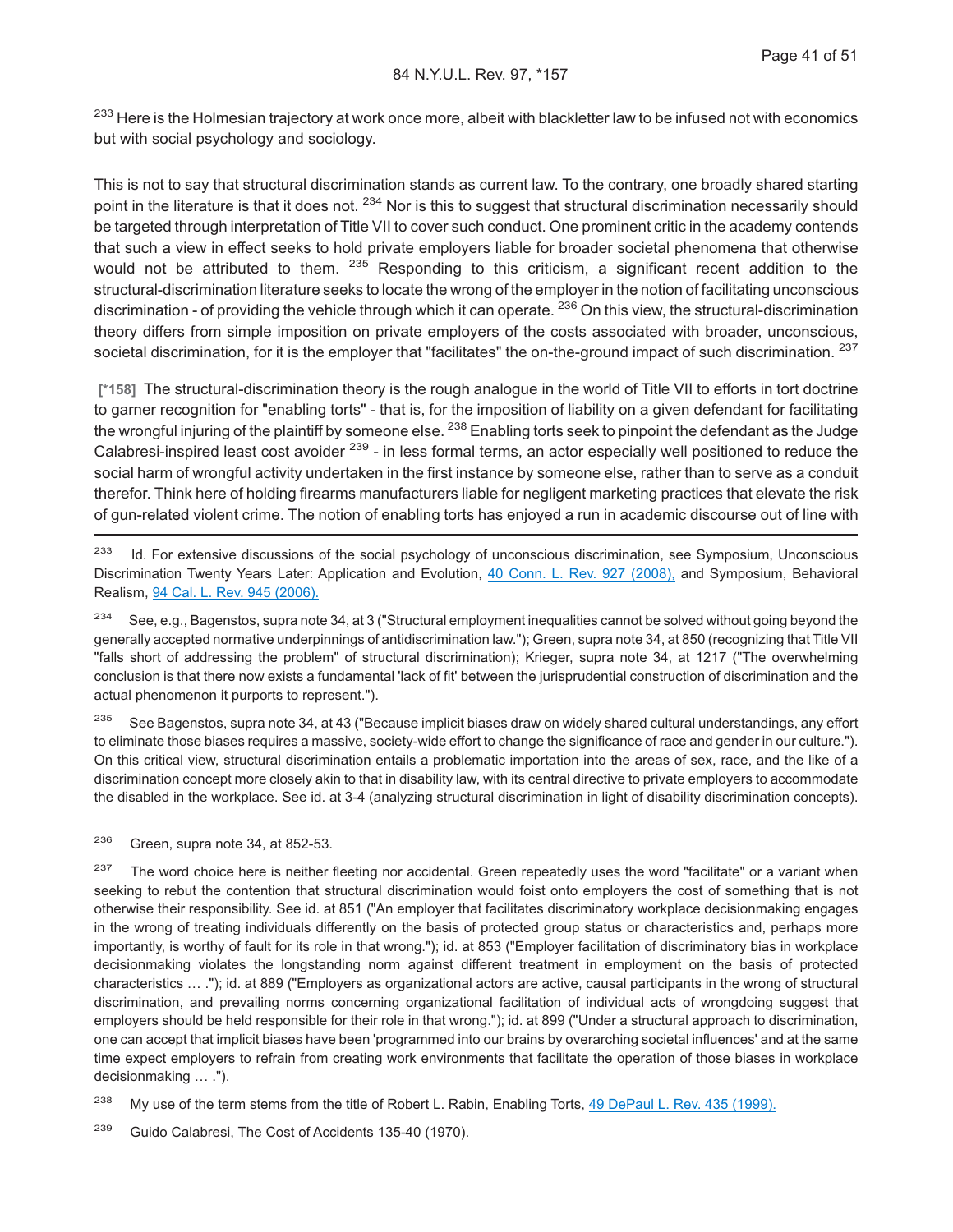its meager acceptance as a matter of actual doctrine. <sup>240</sup> Much of the reason, critics suggest, lies precisely in the contested attribution that enabling torts attempt to make to the defendant. <sup>241</sup> The point here is not to resolve the ongoing debate over enabling torts but, rather, to highlight that a proposed class action along such lines surely ought not to be certified without a judicial determination of whether that theory is the correct account of governing tort law - at least when the answer will determine whether the proposed class exhibits fatal dissimilarities.

The same should hold true in a Title VII case like Dukes. Once again, the point is not for the court to reach out to decide the merits in the posture of a ruling on class certification but, rather, for the court to look out for situations in which the cohesiveness of the proposed **[\*159]** class turns on the proper meaning of governing law. This is precisely where the Ninth Circuit panel majority misconceived its enterprise. Affirming the district court's grant of class certification, the panel majority understood itself simply as undertaking deferential review of an essentially factual or evidentiary determination. For the panel majority, its job was "not to re-examine the relative probativeness of the commonality evidence" itself but, instead, merely to "determine whether the district court abused its discretion in finding that, based on all the evidence presented, there existed common questions of fact sufficient to justify class certification." <sup>242</sup>

The crux of the contested class certification in Dukes, however, has very little to do with dueling expert statisticians, ambiguous facts properly for the jury, or factual aspects of class certification requirements to be reviewed on appeal only for abuse of discretion. Rather, the conflict over class certification is, at bottom, one over the meaning of governing law eminently suited for de novo appellate review - over whether Title VII, properly read, embraces the discrimination-by-conduit notion advanced by the Dukes plaintiffs and elaborated by scholars under the rubric of structural discrimination. Viewed in that light, the pairing in Dukes of aggregate statistical proof with sociological proof is far from accidental.

The gist of the plaintiffs' expert sociological analysis is that the high degree of uniformity on which Wal-Mart insists in its business operations makes the company at a national level "vulnerable" to discrimination in the facilitation sense. <sup>243</sup> The aggregate statistical proof then seeks to measure that facilitation or pass-through effect. On such an account, it is of no moment that the disparities in pay or promotion at Wal-Mart roughly track those across the economy more broadly, for the whole notion of discrimination in the facilitation or pass-through sense is precisely that the employer is functioning as a "conduit." It is this generalization - the proposition that pass-through scenarios generally indicate a kind of discrimination attributable to the defendant employer - that forms the centerpiece of the argument for the cohesiveness of the Dukes class.

Dissenting from the panel majority's opinion, Judge Kleinfeld noted that "'vulnerability' to sex discrimination is not sex discrimination." <sup>244</sup> If discrimination is properly understood exclusively in its old-school, conscious sense, then Judge Kleinfeld is correct. But if discrimination is reconceptualized in terms of the facilitation of unconscious **[\*160]** discrimination - in terms of the "conduit" and "nexus" notions urged by the Dukes plaintiffs <sup>245</sup> - then vulnerability is discrimination. Deciding whether that is so under a proper reading of Title VII is essential in Dukes to the determination of whether the proposed class members were all victims of the same wrong. Yet it is precisely that

<sup>241</sup> See id. at 5 (noting that liability hinges on either attributing plaintiff's injury to defendant or defendant breaching affirmative duty to plaintiff).

<sup>242</sup> *Dukes v. Wal-Mart, Inc., 509 F.3d 1168, 1181 (9th Cir. 2007).*

<sup>243</sup> *Id. at 1179.*

<sup>244</sup> *Id. at 1194* (Kleinfeld, J., dissenting).

<sup>245</sup> See supra notes 215-16 and accompanying text (citing pertinent language from district court's class certification opinion).

<sup>&</sup>lt;sup>240</sup> See John C.P. Goldberg & Benjamin C. Zipursky, Responsibility in Tort for Injuries Inflicted by Another: How To Explain Remote Actor Liability Without Enabling Tort Reform 29-37 (unpublished manuscript, on file with the New York University Law Review) (contending that courts overwhelmingly have rejected "enabling torts" doctrine).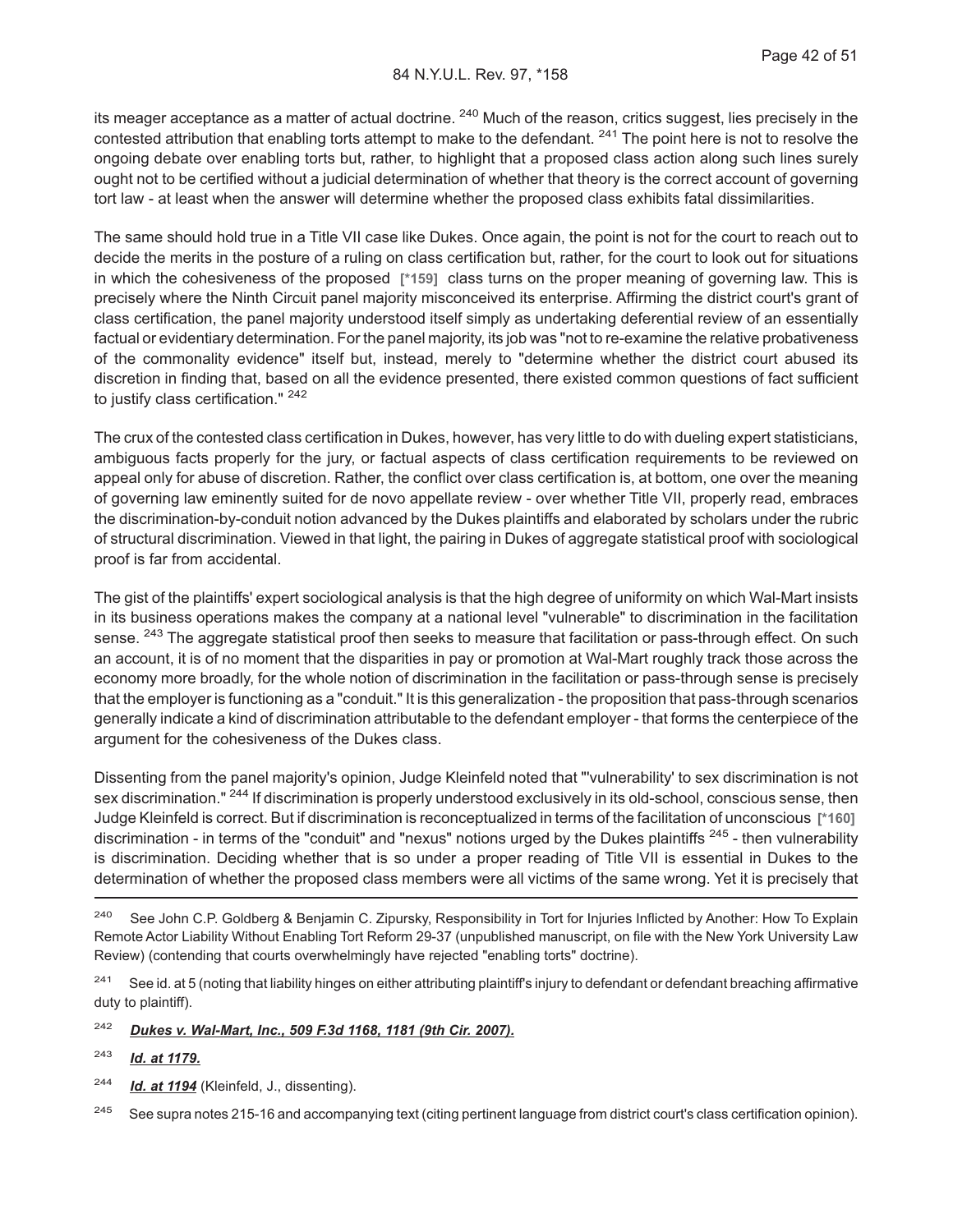question of law that the Ninth Circuit panel majority failed to identify through its notion of deferential review of what it saw simply as an evidentiary matter. As this Article was going to press, the Ninth Circuit granted Wal-Mart's petition for rehearing en banc. <sup>246</sup> Through this vehicle, the court has a clear-cut opportunity to pinpoint and correct the fundamental error of the panel majority.

The interpretive question is essential to the class certification in Dukes, not a mere sidelight or matter separate from the certification question.  $247$  True enough, it is indisputably the employer's action (by way of its managers) that determines the pay or promotion of all its employees. And if discrimination means conscious discrimination, then an adverse employment action in those regards is quite sufficient for the law to make an attribution of responsibility. It is the employer, not anyone else, who has committed the wrong. But if the pattern, even on plaintiffs' own terms, simply replicates the broader labor market, the question of discrimination increasingly will not be one of degree but, rather, one of kind - one that goes to the very meaning of discrimination, rather than to its extent. The structural discrimination account, like notions of enabling torts, aspires to supply the contested attribution. Only by deciding as a matter of sound Title VII interpretation whether that attribution is proper can one say that the fact of employer action as to pay or promotion amounts to a basis for attribution in the eyes of the law. It is that attribution on a nationwide basis that forms the crucial unifying feature said to lend cohesiveness to the plaintiff class.

At bottom, the error of the panel majority in Dukes is the same as that in Visa Check: to cast a matter suited exclusively for judicial resolution and, if necessary, de novo correction on appeal as a matter that implicates the role of the jury and the trial judge's discretion in the evaluation of proof. One cannot help but note the irony in the **[\*161]** juxtaposition of Dukes and Visa Check. In Dukes, Wal-Mart rails against precisely the disregard for the centrality of law declaration that benefited it handsomely in Visa Check, as one of the antitrust class representatives there. <sup>248</sup> If upheld, the Ninth Circuit panel's affirmance of class certification in Dukes effectively would set into motion pressure on the defendant to embrace by way of settlement <sup>249</sup> precisely the kinds of remedies to which scholarship in the vein of structural discrimination points - say, to have Wal-Mart engage in ongoing consultation with human resource professionals, plaintiffs' lawyers, employee groups, and insurers to redesign its employment structure. <sup>250</sup>

<sup>246</sup> Dukes v. Wal-Mart, Inc., Nos. 04-16688, 04-16720, 2009 WL 365818 (9th Cir. Feb. 13, 2009).

<sup>247</sup> Resort to the authority for issue class certification in *Fed. R. Civ. P. 23(c)(4)* would not alter the analysis here, for class certification of any sort turns on whether all of the members of the plaintiff class can be understood to be the victims of the same wrong. If so, then class certification flows easily. If not, then there is no other common thread to tie together the would-be class members.

<sup>248</sup> See supra note 157 and accompanying text (noting Wal-Mart's role as class representative in Visa Check).

<sup>249</sup> The Dukes class complaint pleaded a disparate impact claim in addition to one of disparate treatment. [Plaintiffs' Third](http://advance.lexis.com/api/document?collection=cases&id=urn:contentItem:4CP5-VB80-0038-Y2XY-00000-00&context=1000516) [Amended Complaint PP 102-03, Dukes v. Wal-Mart Stores, Inc., 222 F.R.D. 137 \(N.D. Cal. 2004\) \(No. C-01-2252 MJJ\), 2002](http://advance.lexis.com/api/document?collection=cases&id=urn:contentItem:4CP5-VB80-0038-Y2XY-00000-00&context=1000516) [WL 33645690.](http://advance.lexis.com/api/document?collection=cases&id=urn:contentItem:4CP5-VB80-0038-Y2XY-00000-00&context=1000516) Given that punitive damages are not a remedy available for a disparate impact claim, see supra text accompanying note 200, and given that the Dukes class certification nonetheless encompassed the plaintiffs' demand for punitive damages, see [509 F.3d at 1188,](http://advance.lexis.com/api/document?collection=cases&id=urn:contentItem:4RB9-N080-TXFX-D2FK-00000-00&context=1000516) the certification could have stemmed only from the disparate treatment theory. The potential for punitive damages adds to the settlement pressure exerted by the class certification in Dukes by increasing the unpredictability of the result in the event of a class-wide trial. Cf. [Exxon Shipping Co. v. Baker, 128 S. Ct. 2605, 2625 \(2008\)](http://advance.lexis.com/api/document?collection=cases&id=urn:contentItem:4SV6-C4T0-TXFX-12R7-00000-00&context=1000516) (noting, upon detailed examination of empirical literature, "the stark unpredictability of punitive awards").

<sup>250</sup> See Sturm, supra note 34, at 524-37 (discussing these and other potential employer responses to problem of structural discrimination). But see Bagenstos, supra note 34, at 29 (contending that these kinds of prescriptions would "serve the interest of the intermediaries themselves, by promoting a market for their own services").

A lazier response on the part of employers might be simply to make the numbers come out "right." But see *42 U.S.C. § 2000e-2*(j) (2000) (providing that "nothing contained in [Title VII] shall be interpreted to require any employer … to grant preferential treatment" to any Title VII-protected group "on account of an imbalance" of such persons in the employer's workforce by comparison to those "in the available work force"); Bagenstos, supra note 34, at 38-39 ("The notion that a good employment policy results in proportional racial and gender representation in all workplace positions is extraordinarily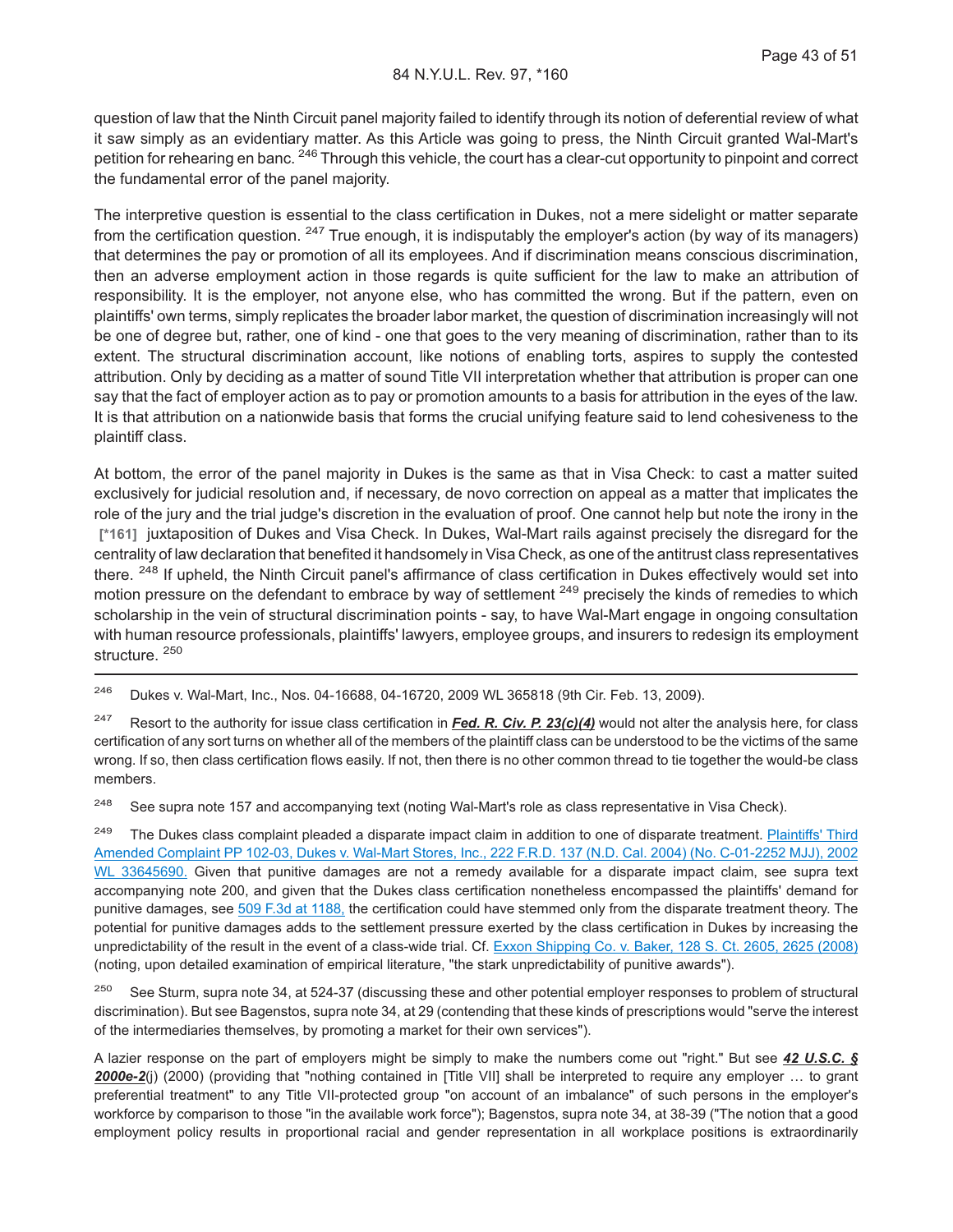This is not to say that class actions cannot serve as vehicles to upend preexisting law. No less a case than Brown v. Board of Education tells us otherwise. <sup>251</sup> So, too, does Basic, with its embrace of the fraud-on-the-market doctrine as a matter of securities law. The class certification granted by the district court in Dukes, by contrast, advances the structural discrimination account in functional terms, but potentially without a court ever determining its correctness as an interpretation of Title VII. Here is the tendency to conform the law to the proof writ large: conformity accomplished in real-world, operational **[\*162]** terms, if not explicitly in doctrine, and, in any event, without judicial awareness of the conformity being wrought. This the law of class certification should not brook.

The right approach in Dukes would be for the Ninth Circuit en banc to do three things: to recognize that the cohesiveness of the proposed class turns on the proper meaning of prohibited discrimination under Title VII, to resolve the meaning of the statute squarely and forthrightly, and then to turn to the specifics of compliance with Rule 23 requirements in the fashion prescribed by IPO. The analysis actually undertaken by the panel majority in Dukes reversed this analytical sequence and then left off its most important step: that of declaring "what the law is." In this regard, the class certification affirmed by the panel majority in Dukes exhibits the same kind of literal lawlessness as in Visa Check.

#### 4. Institutional Allocation and Law Reform

It is no accident that concern over the tendency to conform the law to the proof should arise in contexts such as Title VII and RICO. For run-of-the-mill securities fraud on an efficient market, class certification encounters comparatively little controversy. Flashpoints instead tend to arise in doctrinal areas - or, at least, corners within those areas - such as Title VII and RICO in which underlying substantive law is in a state of flux. Here, the tendency is one of law transformation: the use of class certification and the well-nigh inevitable denouement of class settlement to achieve in practical effect what the legislative process has not yet delivered and, indeed, may be disinclined to provide. Seeing class certification in judge-versus-jury terms rather than court-versus-legislature terms obscures this institutional dimension.

Cast properly in separation-of-powers terms, the debate over aggregate proof in class certification today connects with the concerns behind the Supreme Court's encounters in the late 1990s with class certification for settlement implementation. The core lesson of Amchem and Ortiz is that the legitimacy of the class action cannot rest simply upon all the practical good that a class settlement conceivably might accomplish. <sup>252</sup> In the asbestos class settlement cases, a substantial swath of corporate America lost the tantalizing prospect of achieving by way of class settlements the kind of ambitious privatized workers' compensation plan for asbestos litigation that Congress considered **[\*163]** but ultimately did not enact. <sup>253</sup> The analysis of class certification in this Article suggests an elaboration of this logic - this time, to discipline the enterprise of law reform at the behest not of corporate America but of its critics, in cases like Dukes.

It bears emphasis, nevertheless, that recognition of the centrality of law declaration in Dukes is far from a death knell for class certification. If Title VII really does prohibit an employer from serving as a "conduit" for broader disparities in the labor market along the dimension of sex, then class certification in a situation like Dukes would be permissible just as class treatment has become routine in run-of-the-mill securities fraud class actions. But if Title VII does not properly bear such a meaning, then class certification should fail. The important point is that in no event should the court proceed in the same manner as the Ninth Circuit panel majority in Dukes - to certify the class without ever pinning down the proper meaning of governing law.

controversial."). For their part, structural discrimination proponents disavow an objective to precipitate the use of such an approach, effective though it might be to insulate would-be defendants from litigation. E.g., Sturm, supra note 34, at 541-42.

<sup>251</sup> See [347 U.S. 483, 495 \(1954\)](http://advance.lexis.com/api/document?collection=cases&id=urn:contentItem:3S4X-JD90-003B-S3RR-00000-00&context=1000516) (noting class-action nature of Brown).

<sup>252</sup> See supra Part I.B.3 (discussing circularity problem with class certifications, highlighting both Amchem and Ortiz).

<sup>253</sup> For proposed asbestos reform legislation, see, for example, Fairness in Asbestos Injury Resolution Act of 2005, S. 852, 109th Cong. (2005).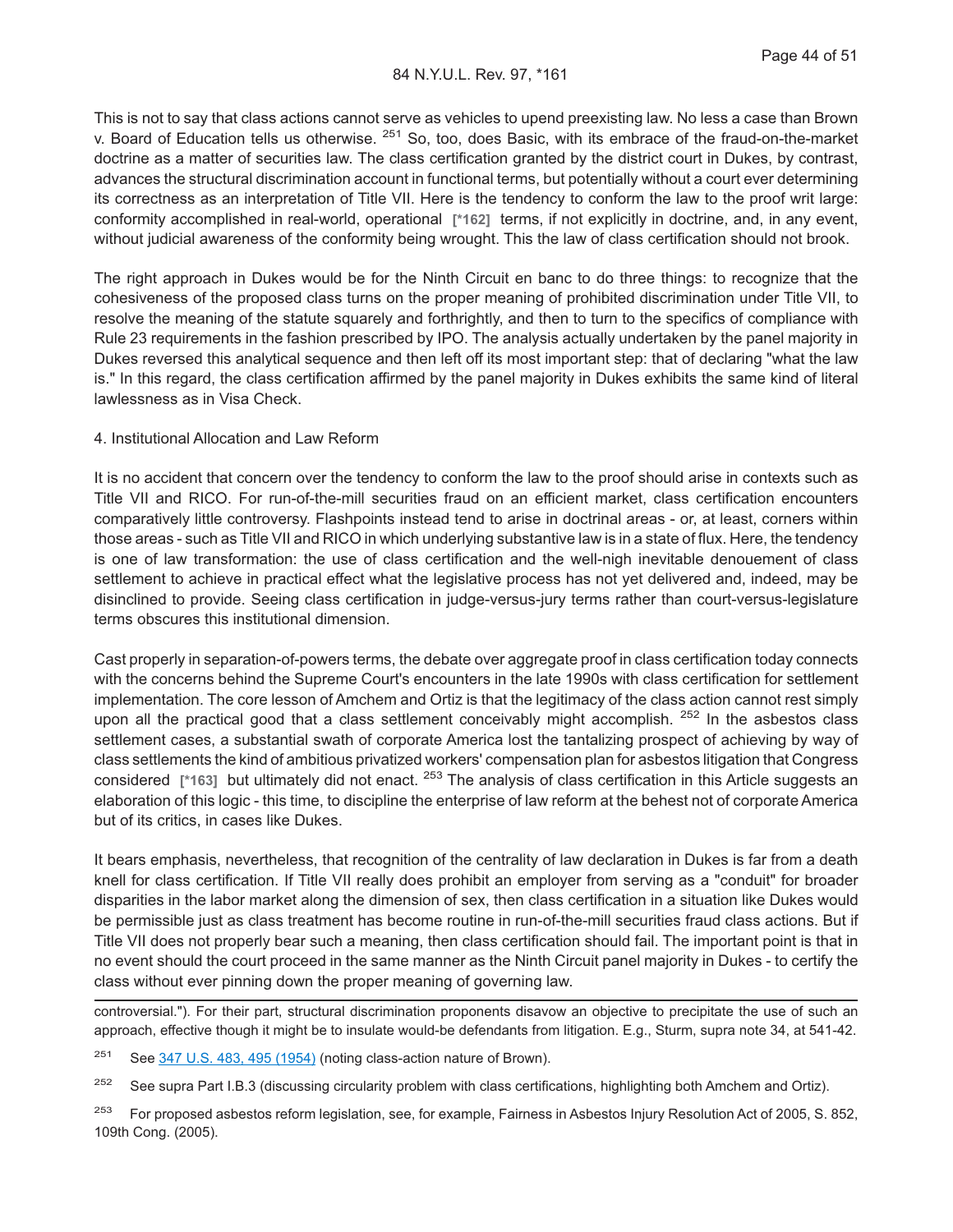Here, context admits of nuance in the way in which the law should think about the institutional dimension of class certification. Unlike national asbestos-litigation reform, <sup>254</sup> matters of institutional allocation with respect to the interpretation of Title VII cannot be stated in terms of a clear-cut, categorical contrast between judicial and legislative roles. Established features of Title VII doctrine today - the disparate impact theory and sexual harassment as sex-based discrimination, to take just two examples - are the products not of legislation but, in the first instance, of judicial decisionmaking on more or less a common-law model. <sup>255</sup> As a matter of historical description, the kind of tight mooring to statutory text evident in, say, the Supreme Court's recent rejection of a reliance element in civil RICO<sup>256</sup> has held less sway in the Title VII context and, for that matter, in the interpretation of the Sherman Act for antitrust law as well. <sup>257</sup> In short, simply as a descriptive matter, courts have exerted substantial interpretive creativity **[\*164]** with regard to statutes like Title VII, and the proposed class-wide nature of a given lawsuit - no more or less than an individual action - neither adds to nor takes away from that judicial latitude. The court must determine the proper meaning of Title VII straight up.

Whether differences in interpretive latitude make sense across the full landscape of public law is a question to which scholars of statutory interpretation have devoted considerable attention. <sup>258</sup> The point here is a more narrow one: The existence of a demand for class certification should not alter the prevailing mode of interpretation in governing law. If that mode should change, it should do so for reasons other than the proposed aggregate nature of the lawsuit - say, due to the adoption of what one commentator urges as a set of uniform, transsubstantive rules for statutory interpretation, a la the Federal Rules of Evidence. <sup>259</sup>

The common law-like nature of Title VII interpretation admits of greater latitude for judicial elaboration than more text-based statutory regimes. Whether the kind of reconceptualization urged by structural discrimination theorists exceeds even the wide bounds of interpretive latitude in the extant jurisprudence of Title VII is a serious question well worth courts' attention. The point is that such a question - rather than the question of whether the treatment of aggregate proof amounts to an abuse of discretion - would have been the right one for a court to address de novo in a situation like Dukes.

III

#### Implications

Courts should stand ready to "say what the law is" when its content will determine whether dissimilarities exist within a proposed class. This notion sounds simple enough. As the preceding Part reflects, however, it is just this familiar and eminently judicial role that often has eluded courts faced with aggregate proof in class certification. This Part sketches three implications of this recognition. As Section A explains, the notion of declaring the governing law and, only then, ascertaining compliance with Rule 23 requirements in cases of aggregate proof would lend coherence to the law of class certification. Specifically, such an approach would bring decisionmaking

<sup>255</sup> See [Meritor Sav. Bank v. Vinson, 477 U.S. 57, 73 \(1986\)](http://advance.lexis.com/api/document?collection=cases&id=urn:contentItem:3S4X-6N20-0039-N3CX-00000-00&context=1000516) (holding that "a claim of 'hostile environment' sex discrimination is actionable under Title VII"); [Griggs v. Duke Power Co., 401 U.S. 424, 431 \(1971\)](http://advance.lexis.com/api/document?collection=cases&id=urn:contentItem:3S4X-DR50-003B-S410-00000-00&context=1000516) (accepting disparate impact theory). The disparate impact theory remains the subject of debate. See, e.g., Michael Selmi, Was the Disparate Impact Theory a Mistake?, [53 UCLA L. Rev. 701, 768-82 \(2006\)](http://advance.lexis.com/api/document?collection=analytical-materials&id=urn:contentItem:4JCB-VP40-02BN-0035-00000-00&context=1000516) (arguing that adoption of disparate impact theory inhibited development of more expansive theory of intentional discrimination).

<sup>256</sup> See supra note 189 (discussing said rejection).

<sup>257</sup> See supra note 33 and accompanying text (noting common law-like approach to interpretation of antitrust laws).

<sup>258</sup> See generally, e.g., Nicholas Quinn Rosenkranz, Federal Rules of Statutory Interpretation, [115 Harv. L. Rev. 2085 \(2002\)](http://advance.lexis.com/api/document?collection=analytical-materials&id=urn:contentItem:4620-NPM0-00CV-5285-00000-00&context=1000516) (contending that adoption of uniform rules for interpretation of federal statutes is constitutional and that Congress should adopt such rules).

<sup>259</sup> Id.

<sup>&</sup>lt;sup>254</sup> See Richard A. Nagareda, Mass Torts in a World of Settlement 80-84 (2007) (situating in separation-of-powers terms efforts at asbestos-litigation reform in Amchem and Ortiz class settlements).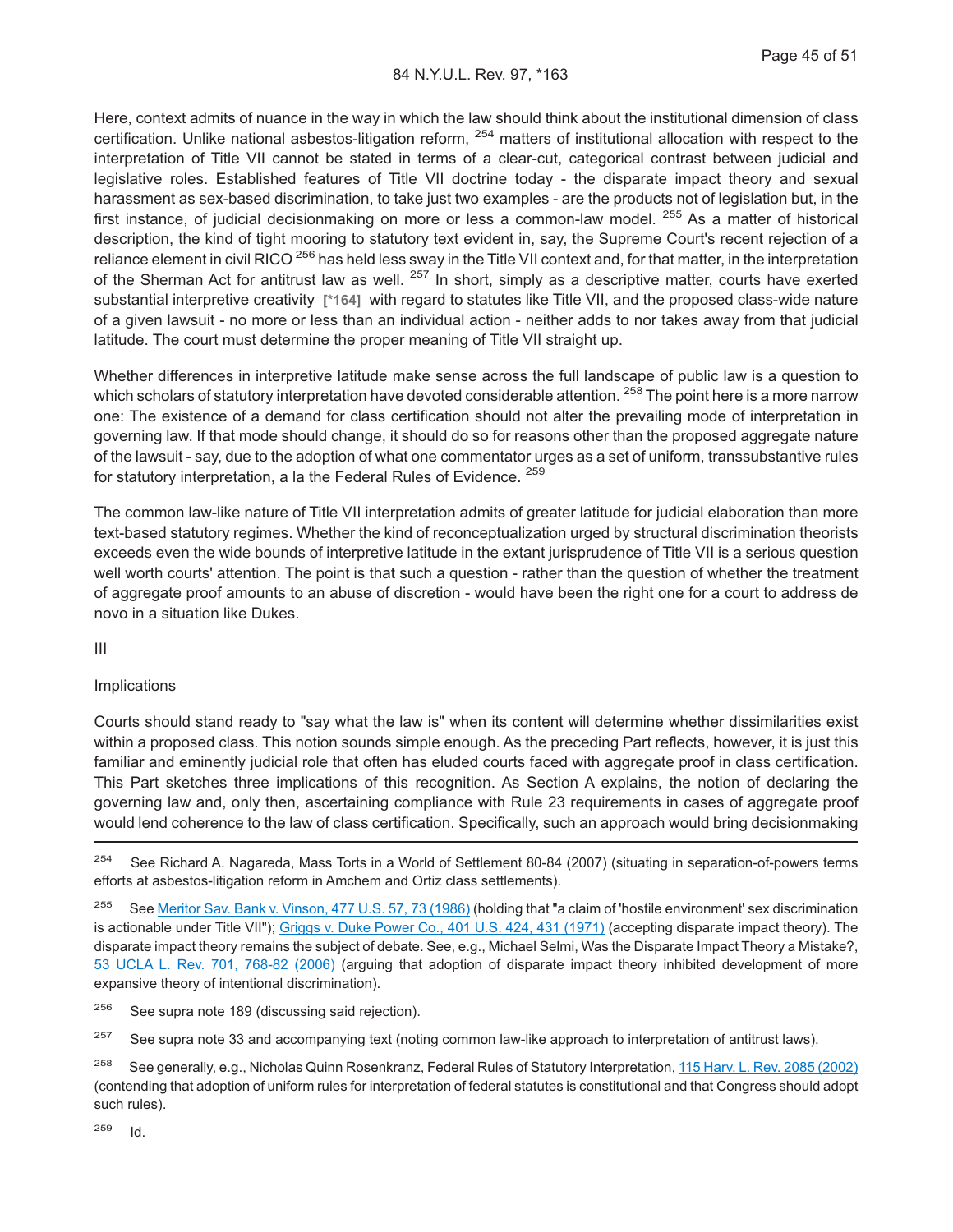in cases of aggregate proof into accord with the prevailing approach for **[\*165]** the other main source of fatal dissimilarities for class certification: choice of law, when proposed class actions advance state-law claims.

Section B adds that recognition of the need for law declaration to inform class certification would afford greater latitude for appellate oversight of trial-level certification determinations. This is no mere technical point of procedure. The upshot would be to lessen the impact of what one might delicately describe as trial-level courts inclined to cast difficult calls on class certification as evidentiary or factual matters, precisely to avoid appellate oversight of embedded legal questions. Section B relates this notion back to the debate over choice of law with respect to state-law claims and the concerns underlying the Class Action Fairness Act.

Section C pushes further the centrality of law declaration to class certification, fitting this nascent idea within a larger historical context. A world of civil litigation dominated by settlement is a world in which the pretrial phase effectively dominates over the rare event of trial as the vehicle for the resolution of civil claims. When the pretrial phase is the trial, in functional terms, it is all the more crucial for courts to ensure that major pretrial events like class certification accord with governing law, properly understood. The observation from Part II that different interpretive approaches fit with different bodies of governing law injects a welcome dimension of context to this process, though one that pushes against the aspiration of the 1938 designers of the modern Federal Rules to create a transsubstantive regime of civil procedure.

#### A. Symmetry with Choice of Law

The analysis of aggregate proof in the previous Parts has proceeded without much discussion of disputes over which body of law governs the plaintiffs' claims. This is unsurprising, given the dominance of uniform federal law - securities law, antitrust law, RICO, Title VII, and the like - in the subject areas in which certification proponents have tended to invoke aggregate proof in recent years. <sup>260</sup> In areas in which state law continues to hold sway, however - say, tort and contract law - the major stumbling block for class certification consists not of something that anyone could mistake as a factual or evidentiary matter but, instead, of a need for courts to perform a choice-of-law analysis. Here, too, the usual gamesmanship obtains, with class counsel inclined to characterize fifty nominally different **[\*166]** bodies of state law as all the same in functional terms and defense counsel inclined to catalogue every microscopic jot and tittle of difference. <sup>261</sup> As one commentator wryly observes, this process leads to "gridlaw," <sup>262</sup> whereby the court must sort through the parties' lengthy, competing, grid-like charts that purport to lay out the laws of the various states.

My suggestion here is not to hold up choice-of-law analysis in the class-action setting as the height of intellectual achievement. As I shall note momentarily, considerable difficulties remain. The centrality of law declaration prescribed here for cases of aggregate proof nonetheless accords comfortably with some very basic and uncontroversial principles developed for choice of law in class actions. Simply put, current thinking rightly rejects the notion of certifying first and only later - if ever - asking questions about the content of governing law in the

<sup>&</sup>lt;sup>260</sup> This is not to say that aggregate proof cannot also be invoked as part of an effort to garner certification of state-law claims, as in the consumer fraud context. See, e.g., supra note 168 (discussing illustrative consumer fraud class action).

<sup>261</sup> See, e.g., [Cole v. Gen. Motors Corp., 484 F.3d 717, 725 \(5th Cir. 2007\)](http://advance.lexis.com/api/document?collection=cases&id=urn:contentItem:4NG6-BNX0-0038-X424-00000-00&context=1000516) ("Plaintiffs assert that they have analyzed the applicable laws of the fifty-one jurisdictions and they are 'virtually the same.' … [The defendant], on the other hand, provided the district court with extensive charts … showing … variations among the states [on several elements of the plaintiffs' claims].").

<sup>&</sup>lt;sup>262</sup> Linda S. Mullenix, Gridlaw: The Enduring Legacy of Phillips Petroleum Co. v. Shutts, [74 UMKC L. Rev. 651, 653 \(2006\).](http://advance.lexis.com/api/document?collection=analytical-materials&id=urn:contentItem:4KJD-KG90-00CV-P07D-00000-00&context=1000516)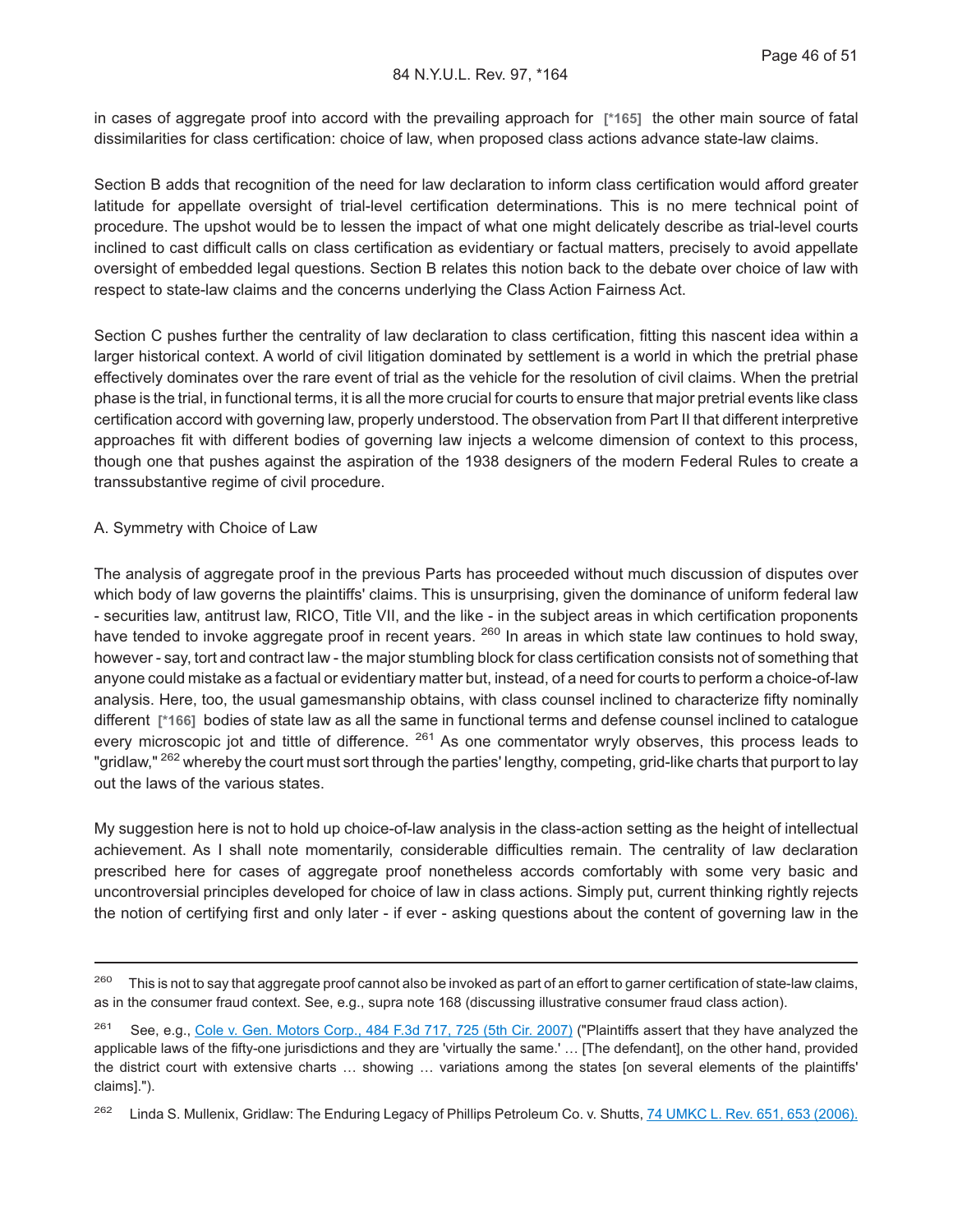choice-of-law sense. <sup>263</sup> Rather, when the answer to the choice-of-law question will determine whether there exist fatal dissimilarities within the class - here, the need to apply dissimilar laws of multiple states to different subgroups of class members - the court must ask and answer that question as part of its class certification determination.

This is not to suggest that choice-of-law analysis to ascertain which body of state law applies to which class members is entirely the same as the choice between competing accounts of uniform federal law. The latter presents a question of legal interpretation, usually as to some specific statute, whereas the former addresses the interrelationship - characteristically, an unanticipated one - between multiple sources of law. The point is simply that both choice-of-law problems and competing interpretations of a single governing statute have the potential to expose fatal dissimilarities within the class for certification purposes.

In Phillips Petroleum Co. v. Shutts, <sup>264</sup> the Supreme Court emphasized that the choice of law does not flow automatically from the **[\*167]** choice of forum for a proposed nationwide class. To put the point differently, just because the class action is filed in a given jurisdiction - in Shutts, a Kansas state court - does not mean that the substantive law of that jurisdiction can govern the entire proposed class. Rather, the essential first step for the court is to conduct a choice-of-law analysis to ascertain which body or bodies of substantive law govern the claims of those within the proposed class. <sup>265</sup> Today, under Rule 23, a court would not certify a nationwide class when there are differing bodies of state law potentially in play without first undertaking a "thoroughgoing" analysis of the choice-of-law question. <sup>266</sup>

To be sure, once one gets beyond this bedrock point, much harder questions quickly surface - for instance, over the latitude available for the court to characterize (or even mischaracterize) the competing bodies of state law as all the same, so as to support class certification,  $267$  and over the wisdom (or even permissibility) of making a different choice of law for a proposed nationwide class action than the court would make in a hypothetical series

#### <sup>264</sup> [472 U.S. 797 \(1985\).](http://advance.lexis.com/api/document?collection=cases&id=urn:contentItem:3S4X-B1X0-0039-N4D1-00000-00&context=1000516)

<sup>265</sup> See [id. at 816](http://advance.lexis.com/api/document?collection=cases&id=urn:contentItem:3S4X-B1X0-0039-N4D1-00000-00&context=1000516) ("We must first determine whether Kansas law conflicts in any material way with any other law which could apply.").

<sup>266</sup> [Id. at 818.](http://advance.lexis.com/api/document?collection=cases&id=urn:contentItem:3S4X-B1X0-0039-N4D1-00000-00&context=1000516) Even here, there remains an outlier. Construing its own class action rule, rather than Rule 23, the Arkansas Supreme Court has embraced the jaw-dropping notion of first certifying a nationwide class and only later asking hard questions about differences in applicable state law. See [Gen. Motors Corp. v. Bryant, 374 Ark. 38 \(2008\)](http://advance.lexis.com/api/document?collection=cases&id=urn:contentItem:4STR-T7T0-TX4N-G0RJ-00000-00&context=1000516) ("It is possible that other states' laws might be applicable to the class members' claims. However, we cannot say that our class-action jurisprudence requires an Arkansas circuit court to engage in a choice-of-law analysis prior to certifying a class … ."). The Bryant court sought to offer solace by "recognizing the caveat that a class can always be decertified at a later date if necessary." Id.

One is reminded here of the character Emily Litella, played in the 1970s by comedienne Gilda Radner on the television show Saturday Night Live. Under the approach to class actions in the Arkansas system described in Bryant, a court is to proceed merrily forward in the face of a bona fide argument that disabling dissimilarities exist within the class due to material differences in the law applicable to different class members' claims. But thereafter, upon belatedly realizing its error, the court simply can tell all those whose time it has wasted, "Never mind." See generally Emily Litella, in Wikipedia, <http://en.wikipedia.org/wiki/Emily> Litella (last visited Feb. 4, 2009) (describing Litella character).

<sup>267</sup> Considerable latitude exists, at least as a matter of constitutional due process and full faith and credit under current doctrine, as "it is not enough" for the forum state to "misconstrue the law of another State." [Sun Oil Co. v. Wortman, 486 U.S.](http://advance.lexis.com/api/document?collection=cases&id=urn:contentItem:3S4X-F1H0-003B-43DK-00000-00&context=1000516) [717, 730-31 \(1988\).](http://advance.lexis.com/api/document?collection=cases&id=urn:contentItem:3S4X-F1H0-003B-43DK-00000-00&context=1000516) A constitutional violation occurs only when the court's construction "contradicts" the law of the other state "that is clearly established and that has been brought to the court's attention," [id. at 731](http://advance.lexis.com/api/document?collection=cases&id=urn:contentItem:3S4X-F1H0-003B-43DK-00000-00&context=1000516) - in essence, only if the certifying court effectively raises its middle finger to a coequal sovereign's law that has been thrust before the court's eyes.

<sup>&</sup>lt;sup>263</sup> See Principles of the Law of Aggregate Litig. § 2.05(a) (Council Draft No. 2, 2008) ("To determine whether multiple claims involve common issues [appropriate for aggregate treatment], the court must ascertain the substantive law governing those issues."); id. § 2.05(a) cmt. a, at 125 (emphasizing court's "obligation" to make a "threshold determination" as to choice of law).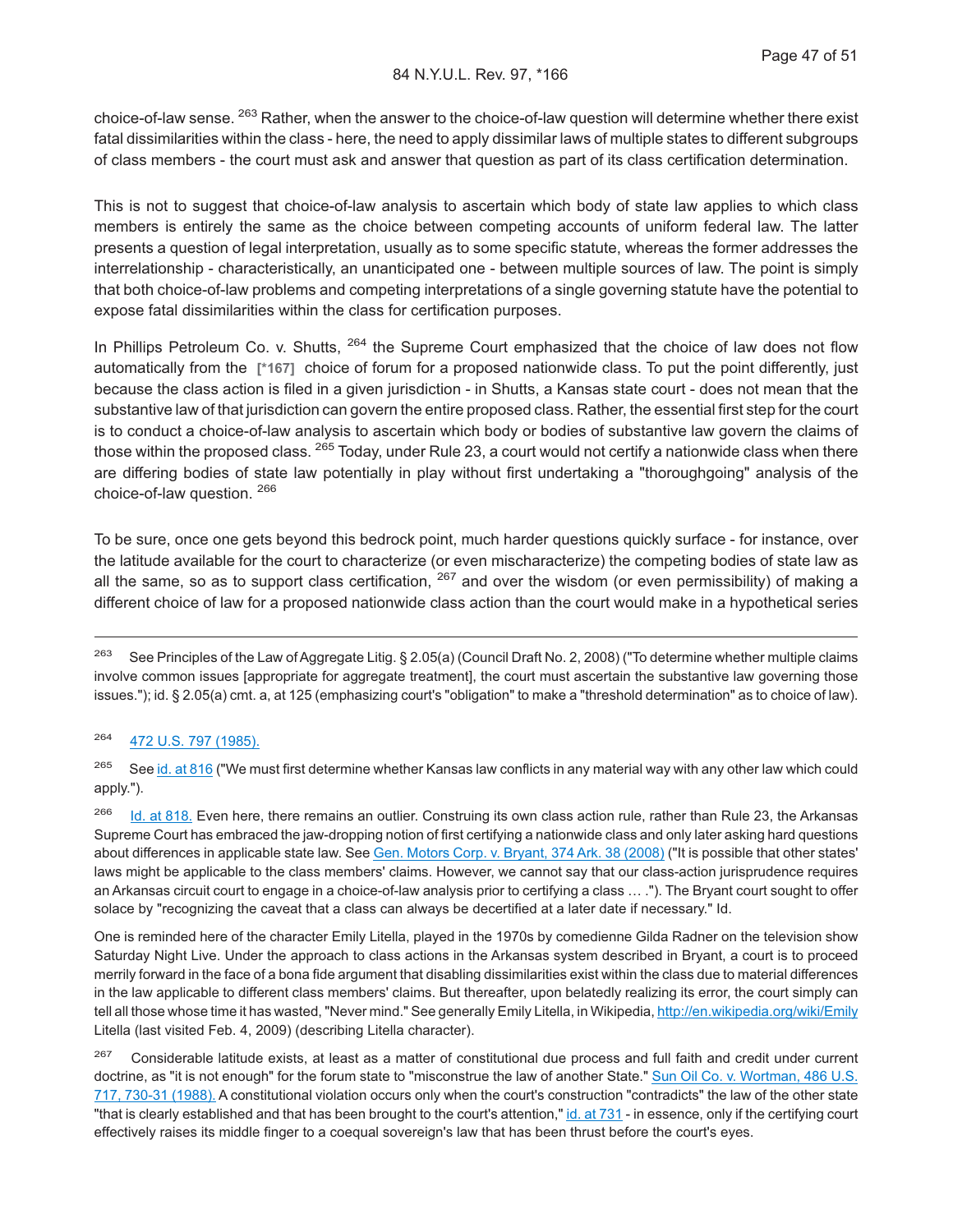of actions brought individually by class members in the forum. <sup>268</sup> These questions continue to **[\*168]** elicit lively debate. But again, the need for a choice-of-law analysis when competing bodies of state law are potentially in play remains the broadly shared starting point. The reason for this level of agreement rests upon the simple recognition that competing bodies of state law that are materially different in content would make for precisely the sorts of dissimilarities that concern the certification requirements of Rule 23.

The law of class actions should treat a situation of multiple competing accounts of governing federal law no differently than a case involving multiple sources of state law that are different in content. Either the fraud-on-the-market doctrine applies to the market for IPOs, or it does not. Either the proper calculation of damages in an antitrust tying case looks only to the tied product, or it looks to the package of the tied and tying products together. And either Title VII embraces "conduit" notions of discrimination, or it does not. Two competing accounts of the meaning of governing law - one that points toward certification and one that points away - should be treated no differently than two or twenty or fifty different state laws. An approach to class certification in cases of aggregate proof that underscores the centrality of law declaration would bring the law on that subject into accord with these shared basics of choice-of-law analysis - appropriately so, given that both ultimately concern differences in the content of governing law. On this view, one may see the analysis here for aggregate proof as a logical extension of the insistence in Shutts upon a thoroughgoing choice-of-law analysis for class actions that involve state-law claims.

#### B. Transparency and Appellate Oversight

The connection to choice of law runs even deeper. Choice of law matters in class action litigation when some source of state law - whether one or many - governs the dispute on the merits. Until recently, class counsel seeking certification of a nationwide class involving state-law claims had considerable latitude in the selection of the trial-level court in which to file such an action. With class members dispersed across the nation, the game for class counsel became one of finding what commentators delicately describe as the "anomalous" court - stereotypically, a state court inclined to certify the class when the vast majority of federal courts, other states' courts, and perhaps [\*169] even other courts within the same state would not. <sup>269</sup> This strategy played on the practical recognition that, as to rulings on the certification of a proposed nationwide class action, "[a] single positive trumps all the negatives." <sup>270</sup> Cast in its best light, the Class Action Fairness Act (CAFA) represents an indirect and partial response to this strategy, empowering defendants to remove proposed nationwide class actions involving state-law claims to the federal court system, <sup>271</sup> where variance in the exercise of discretion on the certification question was thought to be less, at least in relative terms. <sup>272</sup> In this way, CAFA seeks to ensure that the many negatives on the class certification question effectively trump the sought-after, anomalous positive.

<sup>&</sup>lt;sup>268</sup> For arguments that the proposed class-wide format of litigation should not alter the choice-of-law analysis, see Larry Kramer, Choice of Law in Complex Litigation, [71 N.Y.U. L. Rev. 547, 572-79 \(1996\),](http://advance.lexis.com/api/document?collection=analytical-materials&id=urn:contentItem:3S0M-BC10-00CW-73FG-00000-00&context=1000516) and Richard A. Nagareda, Aggregation and Its Discontents: Class Settlement Pressure, Class-Wide Arbitration, and CAFA, [106 Colum. L. Rev. 1872, 1914-15 \(2006\).](http://advance.lexis.com/api/document?collection=analytical-materials&id=urn:contentItem:4MG0-XH20-02BN-104M-00000-00&context=1000516) For an argument in favor of selecting the law of the defendant's principal place of business for nationwide class litigation of state-law claims, see Samuel Issacharoff, Settled Expectations in a World of Unsettled Law: Choice of Law After the Class Action Fairness Act, [106 Colum. L. Rev. 1839, 1867-71 \(2006\).](http://advance.lexis.com/api/document?collection=analytical-materials&id=urn:contentItem:4MG0-XH20-02BN-104K-00000-00&context=1000516)

<sup>&</sup>lt;sup>269</sup> Samuel Issacharoff & Richard A. Nagareda, Class Settlements Under Attack, [156 U. Pa. L. Rev. 1649, 1655-56, 1660-66](http://advance.lexis.com/api/document?collection=analytical-materials&id=urn:contentItem:4TM4-F5G0-02BN-10YR-00000-00&context=1000516) [\(2008\)](http://advance.lexis.com/api/document?collection=analytical-materials&id=urn:contentItem:4TM4-F5G0-02BN-10YR-00000-00&context=1000516) (noting how CAFA addresses problem of anomalous court).

<sup>&</sup>lt;sup>270</sup> [In re Bridgestone/Firestone, Inc., Tires Prods. Liab. Litig., 333 F.3d 763, 766-67 \(7th Cir. 2003\)](http://advance.lexis.com/api/document?collection=cases&id=urn:contentItem:48WJ-V5Y0-0038-X2BT-00000-00&context=1000516) (Easterbrook, J.).

<sup>271</sup> Issacharoff & Nagareda, supra note 269, at 1663.

<sup>&</sup>lt;sup>272</sup> See generally S. Rep. No. 109-14, at 4 (2005), as reprinted in 2005 U.S.C.C.A.N. 3, 5 ("Most class actions are currently adjudicated in state courts, where the governing rules are applied inconsistently (frequently in a manner that contravenes basic fairness and due process considerations) and where there is often inadequate supervision over litigation procedures and proposed settlements.").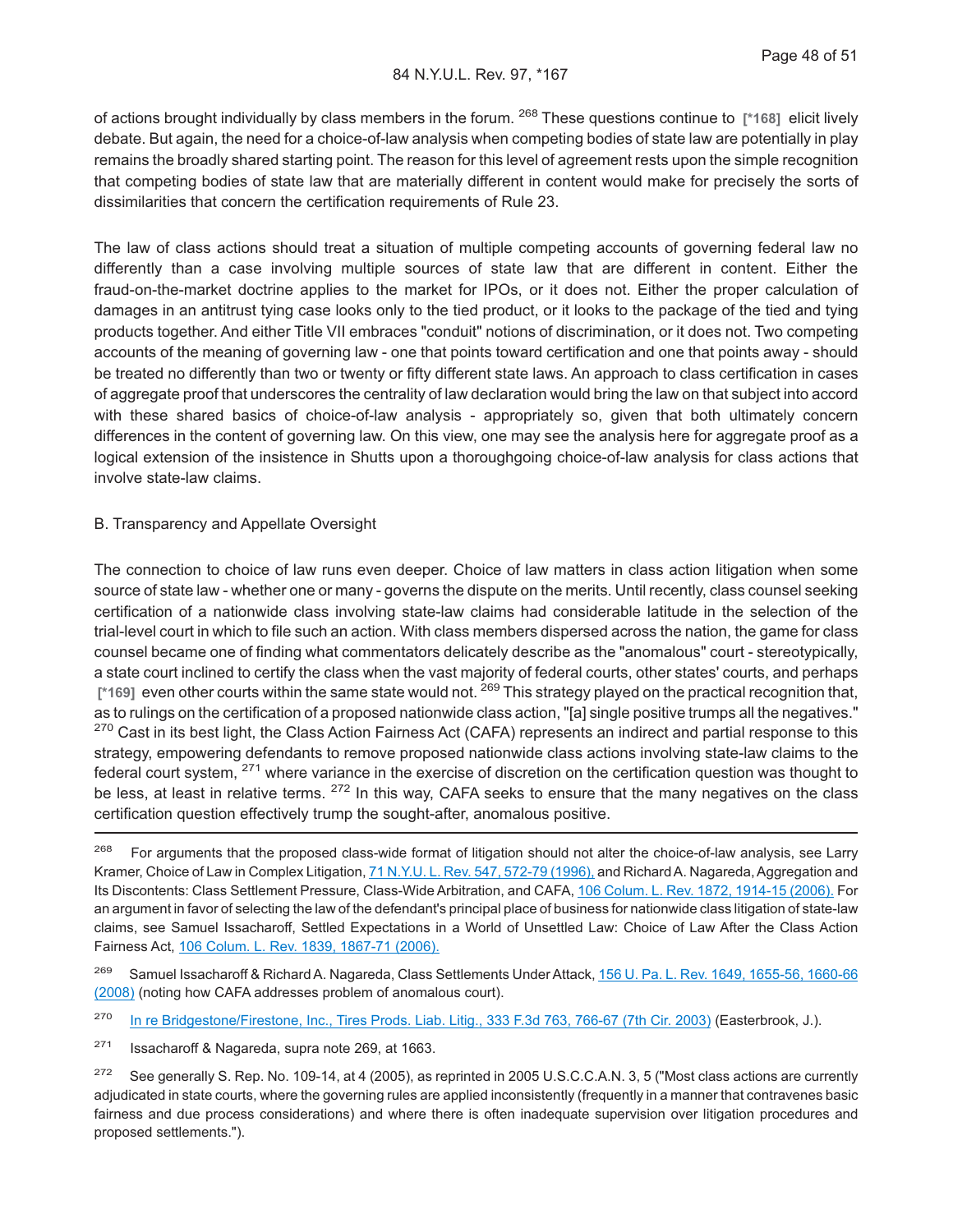The approach to class certification sketched in this Article elaborates the same insight but does so in a way that avoids the kind of pro-defendant partisanship that some commentary sees as the animating impulse of CAFA. <sup>273</sup> The present regime for class certification - one that obscures necessary inquiries into the meaning of governing law by confusing them with discretionary rulings on evidentiary or factual matters - has an effect within the judiciary as an institution. Such a regime insulates trial-level judges from appellate oversight to a fair degree. One need not attribute some grand plan of obfuscation or disingenuousness to judges. The cacophony on class certification and aggregate proof seen today in case law may well reflect good-faith struggles with matters that are genuinely hard and prone to confusion. Still, the practical effect of the current confusion is to privilege the selection of the trial-level judge who will be in a position to make the initial certification determination.

Even in our post-CAFA world, proposed nationwide class actions - whether for federal-or state-law claims - can be brought in **[\*170]** most any federal district court in the country. <sup>274</sup> In strategic terms, one would expect recognition of this point to drive class counsel, quite understandably, toward the selection of districts thought to be marginally more inclined toward certification, whether generally or for reasons germane to the particular litigation. <sup>275</sup> By the same token, the usual process within each district for random assignment of judges to new cases, <sup>276</sup> coupled with the usual mix of both Democratic and Republican appointees in larger districts, means that - class counsel's efforts notwithstanding - the case conceivably might end up not before the anomalous pro-certification judge but, rather, the anomalous anti-certification judge. <sup>277</sup> A jurisprudence of class actions that includes precedents for both underreach and overreach in the certification inquiry unwittingly adds to the potential for judicial sleight of hand in either direction.

The appropriate role of forum shopping in civil procedure as a whole comprises a long-running topic of debate. <sup>278</sup> My point here is a much more specific one: Recognition of the need for law declaration to inform the inquiry into dissimilarity affords greater latitude for appellate oversight of certification determinations. The upshot, in practical terms, is to circumscribe the potential effect of the anomalous district judge, whatever the direction in which her inclinations might run, and to do so both more directly and - the key point - more evenhandedly than CAFA's expansion of the removal power at the behest of defendants. Unlike the removal power, which, under **[\*171]** CAFA,

<sup>276</sup> See Adam B. Cox & Thomas J. Miles, Judging the Voting Rights Act, [108 Colum. L. Rev. 1, 17-18 \(2008\)](http://advance.lexis.com/api/document?collection=analytical-materials&id=urn:contentItem:4RNS-3Y20-02BN-10KN-00000-00&context=1000516) ("Within judicial districts, trial judges are randomly assigned to cases … .").

<sup>277</sup> Insofar as multiple class actions concerning the same subject are filed within the federal system, transfer of all such actions to a single federal district court by the Judicial Panel on Multidistrict Litigation under [28 U.S.C. § 1407](http://advance.lexis.com/api/document?collection=statutes-legislation&id=urn:contentItem:4YF7-GSG1-NRF4-42NR-00000-00&context=1000516) (2006) can function as an additional constraint on anomalous judges.

<sup>&</sup>lt;sup>273</sup> See, e.g., Edward A. Purcell, Jr., The Class Action Fairness Act in Perspective: The Old and the New in Federal Jurisdictional Reform, [156 U. Pa. L. Rev. 1823, 1876-77 \(2008\)](http://advance.lexis.com/api/document?collection=analytical-materials&id=urn:contentItem:4TM4-F5H0-02BN-10YV-00000-00&context=1000516) (characterizing CAFA as having "tilted the playing field even more sharply in favor of corporate defendants").

<sup>&</sup>lt;sup>274</sup> This latitude stems from the combination of general jurisdiction, e.g., [Helicopteros Nacionales de Colombia, S.A. v. Hall,](http://advance.lexis.com/api/document?collection=cases&id=urn:contentItem:3S4X-3FY0-003B-S44N-00000-00&context=1000516) [466 U.S. 408 \(1984\),](http://advance.lexis.com/api/document?collection=cases&id=urn:contentItem:3S4X-3FY0-003B-S44N-00000-00&context=1000516) and the liberal venue rule for corporations, [28 U.S.C. § 1391\(](http://advance.lexis.com/api/document?collection=statutes-legislation&id=urn:contentItem:4YF7-GTT1-NRF4-4066-00000-00&context=1000516)c) (2006).

<sup>&</sup>lt;sup>275</sup> At this early stage of the post-CAFA period, empirical research has yet to pursue the question of variations in filings across federal districts. At the circuit level, early empirical research does document variations in filings of class actions involving state-law claims. See Emery G. Lee III & Thomas E. Willging, The Impact of the Class Action Fairness Act on the Federal Courts: An Empirical Analysis of Filings and Removals, [156 U. Pa. L. Rev. 1723, 1762 \(2008\)](http://advance.lexis.com/api/document?collection=analytical-materials&id=urn:contentItem:4TM4-F5G0-02BN-10YS-00000-00&context=1000516) ("The Second, Third, and Ninth Circuits all experienced large percentage increases in diversity original proceedings between the [pre-and post-CAFA] periods, which suggests that circuit law with respect to class certification does, indeed, factor into a plaintiffs' attorney's decision about which federal forum to choose.").

<sup>&</sup>lt;sup>278</sup> For a revisionist view in favor of forum shopping, see Debra Lyn Bassett, The Forum Game, [84 N.C. L. Rev. 333, 395](http://advance.lexis.com/api/document?collection=analytical-materials&id=urn:contentItem:4J4J-35B0-02BN-002M-00000-00&context=1000516) [\(2006\),](http://advance.lexis.com/api/document?collection=analytical-materials&id=urn:contentItem:4J4J-35B0-02BN-002M-00000-00&context=1000516) arguing that "the availability of more than one legally-authorized forum results in legitimate choice, and lawyers ethically are compelled to seek the most favorable forum to further their clients' interests."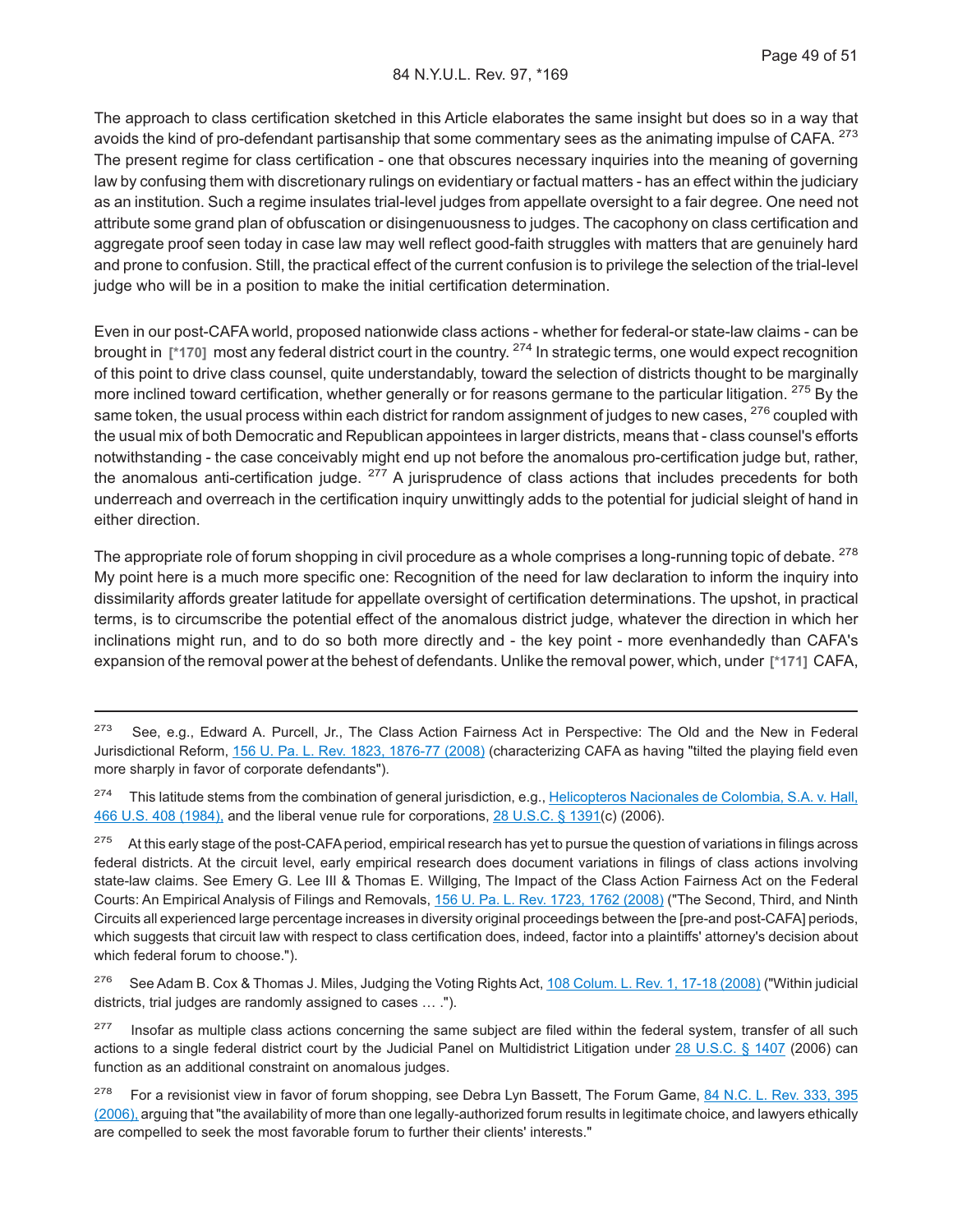remains exclusively at the discretion of defendants,  $^{279}$  Rule 23(f) for interlocutory appellate review of class certification rulings remains available in an evenhanded fashion to whichever side is dissatisfied with the district court's class certification ruling. <sup>280</sup> Here, one might say, greater transparency about the true nature of class certification rulings can facilitate greater evenhandedness in class action practice.

#### C. Law Declaration in a World of Settlement

Law declaration as necessary to assess the propriety of class certification is consonant not just with other features of class-action doctrine. More broadly, it is consonant with a larger rethinking of pretrial motions practice as a whole. This rethinking stems from what is now a widely shared recognition of the unexpected consequences that have flowed from the 1938 revamping of the Federal Rules, which put into place our present-day system of notice pleading. <sup>281</sup> The stark operational fact today is that civil procedure is not about the preparation of cases for trial. In descriptive terms, trial is exceedingly rare, not only in class actions but in civil litigation generally. <sup>282</sup> What the 1938 reformers cast as the Federal Rules of Civil Procedure effectively operate now, in the age of "the vanishing trial." <sup>283</sup> as rules of civil settlement procedure. They define the process by which the civil justice system sends signals about the valuation of claims - signals that, in turn, inform claim resolution by private settlement, not by jury verdict.

Seen from a historical perspective, the emergence of more or less uniform answers to the first-generation questions about class certification fits with developments for other salient checkpoints in the pretrial stage that define claim value: the pre-discovery motion to dismiss on the pleadings (into which the Supreme Court seemingly has breathed new life in its 2007 decision in Bell Atlantic Corp. v. **[\*172]** Twombly <sup>284</sup>), motions to exclude expert scientific testimony crucial to the merits (invigorated by the Court's 1993 decision in Daubert and its progeny <sup>285</sup>). and motions for summary judgment (the subject of the famous "trilogy" of Court decisions in 1986<sup>286</sup>). Each of these developments has spawned a dizzyingly vast literature of its own, and controversy attends each. The important point here is that an invigoration of the class certification determination - one focused on the primacy of law declaration by courts - carries forward this larger ethos. When class certification is not a mere judicial way station on the path to trial but, in operational terms, something like the last judicial checkpoint before the switch from litigation to serious settlement negotiation, it is all the more crucial for courts to "say what the law is" when a dispute over its meaning will determine whether disabling dissimilarities exist within the proposed class.

The challenge of all this to the ethos of the 1938 proceduralists cannot be gainsaid. The challenge does not arise merely from the observed reality of settlement, rather than trial, as the endgame of civil litigation. The challenge ultimately speaks to the aspiration of the 1938 reform enterprise to create a genuinely transsubstantive regime of

<sup>279</sup> For criticism of this feature of CAFA, see Purcell, supra note 273, at 1874-75, condemning the lack of removal power for absent class members under CAFA.

<sup>280</sup> See *Fed. R. Civ. P. 23(f)* ("A court of appeals may permit an appeal from an order granting or denying class-action certification under this rule if a petition for permission to appeal is filed with the circuit clerk … .").

<sup>281</sup> See generally Stephen N. Subrin, How Equity Conquered Common Law: The Federal Rules of Civil Procedure in Historical Perspective, [135 U. Pa. L. Rev. 909 \(1987\)](http://advance.lexis.com/api/document?collection=analytical-materials&id=urn:contentItem:3S0M-7SV0-00CW-70NG-00000-00&context=1000516) (describing historical background of Federal Rules); Yeazell, supra note 24 (describing unintended consequences of Federal Rules).

<sup>282</sup> For empirical data on the decline of trials in civil litigation generally, see Marc Galanter, The Vanishing Trial: An Examination of Trials and Related Matters in Federal and State Courts, 1 J. Empirical Legal Stud. 459, 460-76 (2004).

<sup>283</sup> The term served as the focal point for Symposium, The Vanishing Trial, 1 J. Empirical Legal Stud., at v (2004).

 $284$  [127 S. Ct. 1955, 1974 \(2007\)](http://advance.lexis.com/api/document?collection=cases&id=urn:contentItem:4NSN-8840-004C-002M-00000-00&context=1000516) (interpreting Rule 8(a) to require pleading of "enough facts to state a claim to relief that is plausible on its face," at least in context of claim under § 1 of Sherman Act).

<sup>285</sup> See supra notes 49-51 and accompanying text (summarizing admissibility standard of Daubert and its progeny).

<sup>286</sup> [Celotex Corp. v. Catrett, 477 U.S. 317 \(1986\);](http://advance.lexis.com/api/document?collection=cases&id=urn:contentItem:3S4X-6HC0-0039-N37R-00000-00&context=1000516) [Anderson v. Liberty Lobby, Inc., 477 U.S. 242 \(1986\);](http://advance.lexis.com/api/document?collection=cases&id=urn:contentItem:3S4X-6H80-0039-N37M-00000-00&context=1000516) [Matsushita Elec.](http://advance.lexis.com/api/document?collection=cases&id=urn:contentItem:3S4X-7P90-0039-N51W-00000-00&context=1000516) [Indus. Co. v. Zenith Radio Corp., 475 U.S. 574 \(1986\).](http://advance.lexis.com/api/document?collection=cases&id=urn:contentItem:3S4X-7P90-0039-N51W-00000-00&context=1000516)